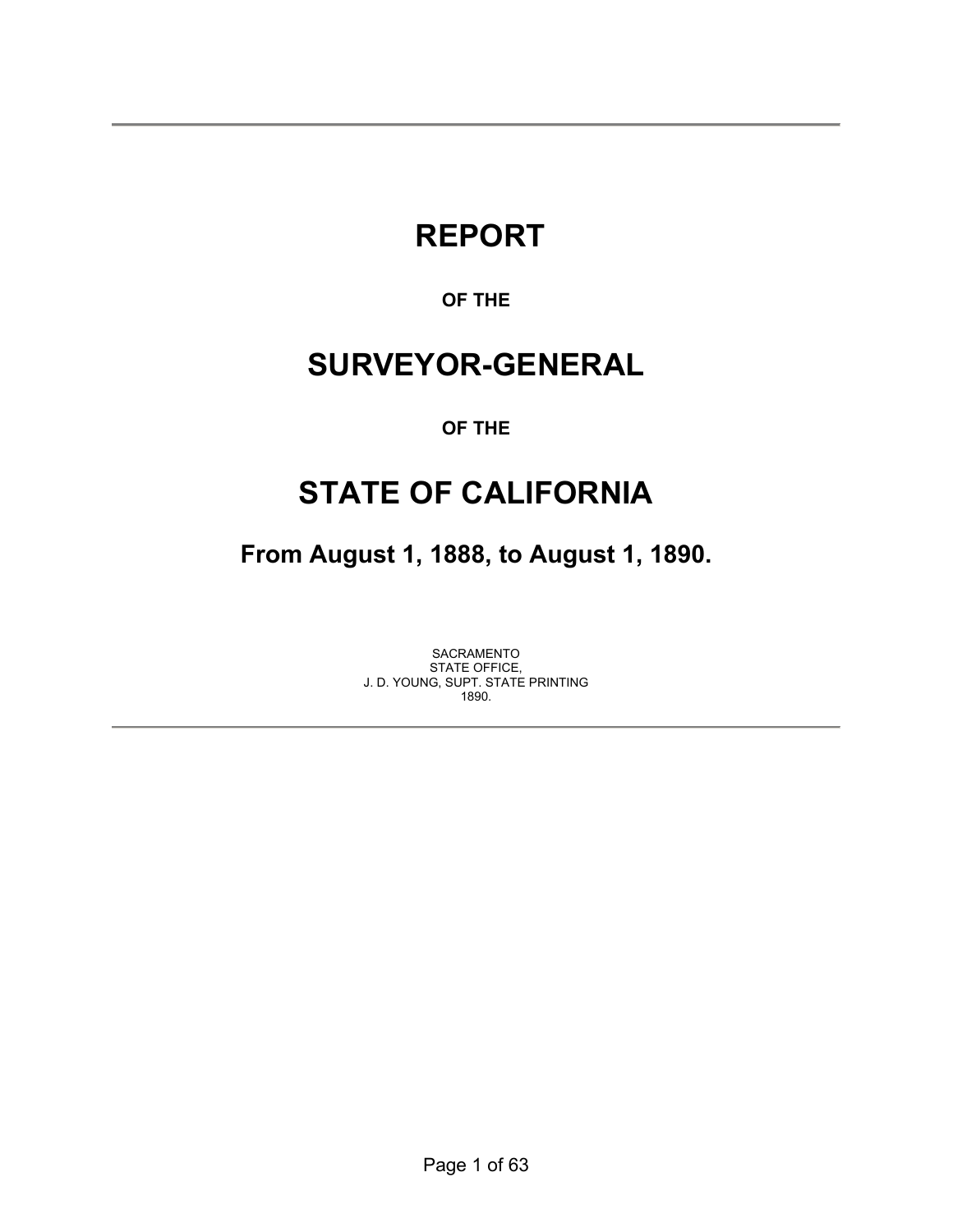# **REPORT.**

 $\frac{1}{2}$ 

STATE OF CALIFORNIA, OFFICE OF SURVEYOR-GENERAL, SACRAMENTO, August 1, 1890.

*To his Excellency,* R. W. Waterman, *Governor of California:*

DEAR SIR: In accordance with the requirements of the law relating to the duties of the Surveyor-General, I have the honor to submit the following report of the transactions of this office from August 1, 1888, to August 1, 1890.

> THEO. REICHERT, Surveyor-General, and ex officio Register of State Land Office.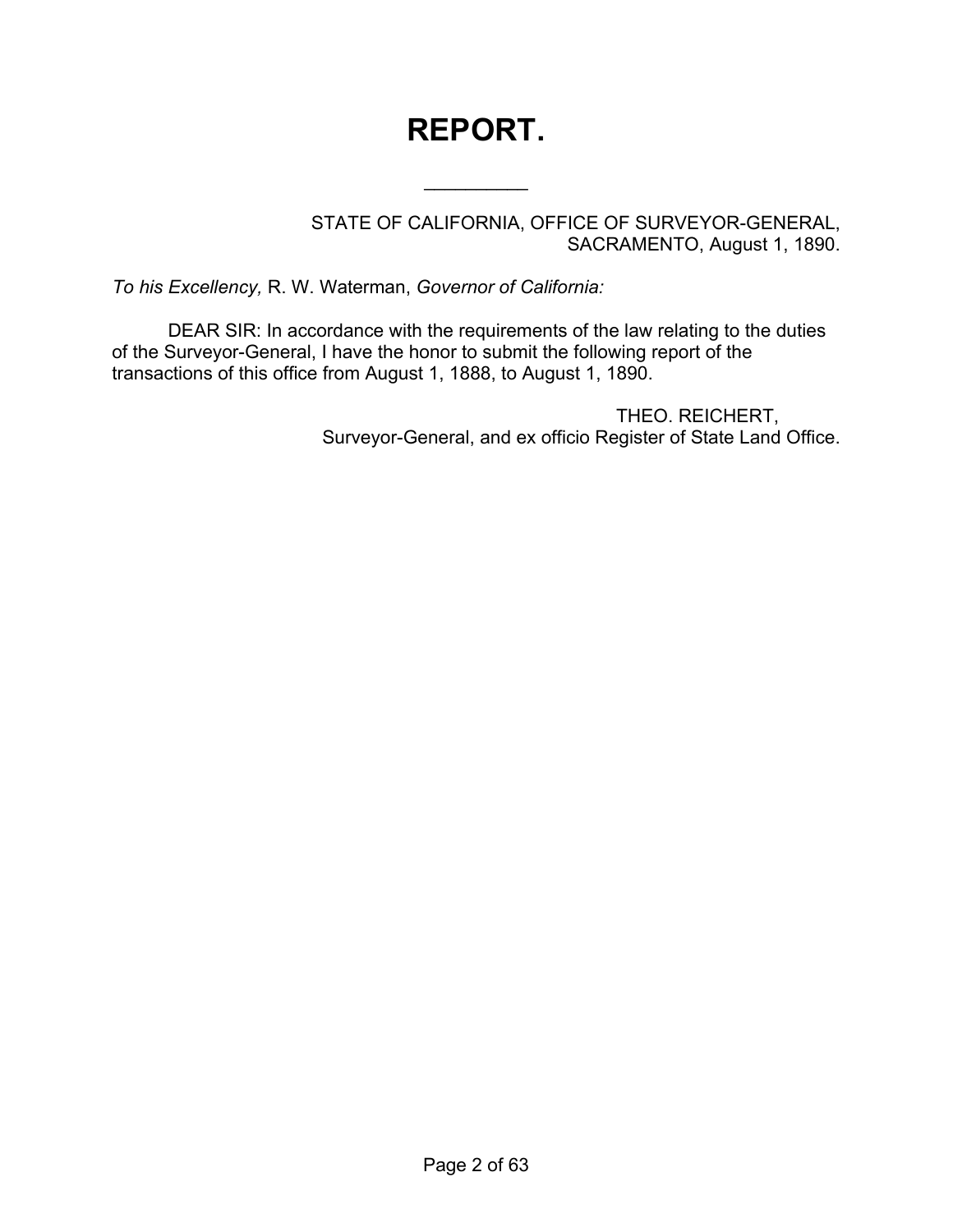### AREA OF THE STATE OF CALIFORNIA.

 The following statement, the latest procurable, furnished by the United States Surveyor-General for California in 1882, shows that the estimated area of the State of California is 100,500,000 acres, apportioned as follows:

| Subdivision. | Area - Acres |
|--------------|--------------|
|              | 61.887.392   |
|              | 26.211.501   |
|              | 8.383.375    |
|              | 341.650      |
|              | 318.631      |
|              | 1.531.700    |
|              | 1.635.227    |
|              | 85.524       |
|              | 100.000      |
|              | 5.000        |
|              | 100.500.000  |

### GENERAL OFFICE BUSINESS.

 Applications to purchase School lands in the following districts have been received and filed, as follows:

| Districts.      | From<br>Aug.1, 1880, to<br>Aug. 1, 1882. | From<br>Aug.1, 1882, to<br>Aug. 1, 1884. | From<br>Aug.1, 1884, to<br>Aug. 1, 1886. | From<br>Aug.1, 1886, to<br>Aug. 1, 1888. | From<br>Aug.1, 1888, to<br>Aug. 1, 1890. |
|-----------------|------------------------------------------|------------------------------------------|------------------------------------------|------------------------------------------|------------------------------------------|
|                 | Acres.                                   | Acres.                                   | Acres.                                   | Acres.                                   | Acres.                                   |
| Los Angeles     | 18,346.24                                | 64,059.36                                | 118,575.92                               | 983,510.31                               | 466,951.95                               |
| $Visalia$       | 9,900.00                                 | 16,200.00                                | 122,992.58                               | 285,325.28                               | 136,562.78                               |
| Stockton        | 14,023.17                                | 13,500.37                                | 29,024.04                                | 127,466.11                               | 166,351.63                               |
| San Francisco   | 40,137.15                                | 84,906.64                                | 118,575.92                               | 403,400.52                               | 312,943.01                               |
| Sacramento      | 4,563.88                                 | 17,968.98                                | 29,228.56                                | 77,936.92                                | 94,183.93                                |
| Bodie, now      |                                          |                                          |                                          |                                          |                                          |
| Independence    | 6,398.18                                 | 9,119.92                                 | 11,569.90                                | 370,299.31                               | 291,162.68                               |
| Marysville<br>. | 11,843.54                                | 13,614.29                                | 12,885.42                                | 58,301.22                                | 67,751.86                                |
| Susanville      | 15,676.83                                | 9,027.84                                 | 36,794.43                                | 457,540.52                               | 440,083.97                               |
| Shasta          | 3,763.30                                 | 33,303.36                                | 38,354.05                                | 331,102.83                               | 480,218.22                               |
| $Humboldt$      | 4,736.29                                 | 30,398.50                                | 36,203.36                                | 68,480.02                                | 97,660.24                                |
| For swamp and   |                                          |                                          |                                          |                                          |                                          |
| overflowed      |                                          |                                          |                                          |                                          |                                          |
| $lands$         | 28,138.80                                | 196,677.58                               | 153,361.79                               | 148,543.54                               | 62,348.29                                |
| Totals          | 157,527.38                               | 488,766.84                               | 707,565.97                               | 3,312,406.58                             | 2,616,218.56                             |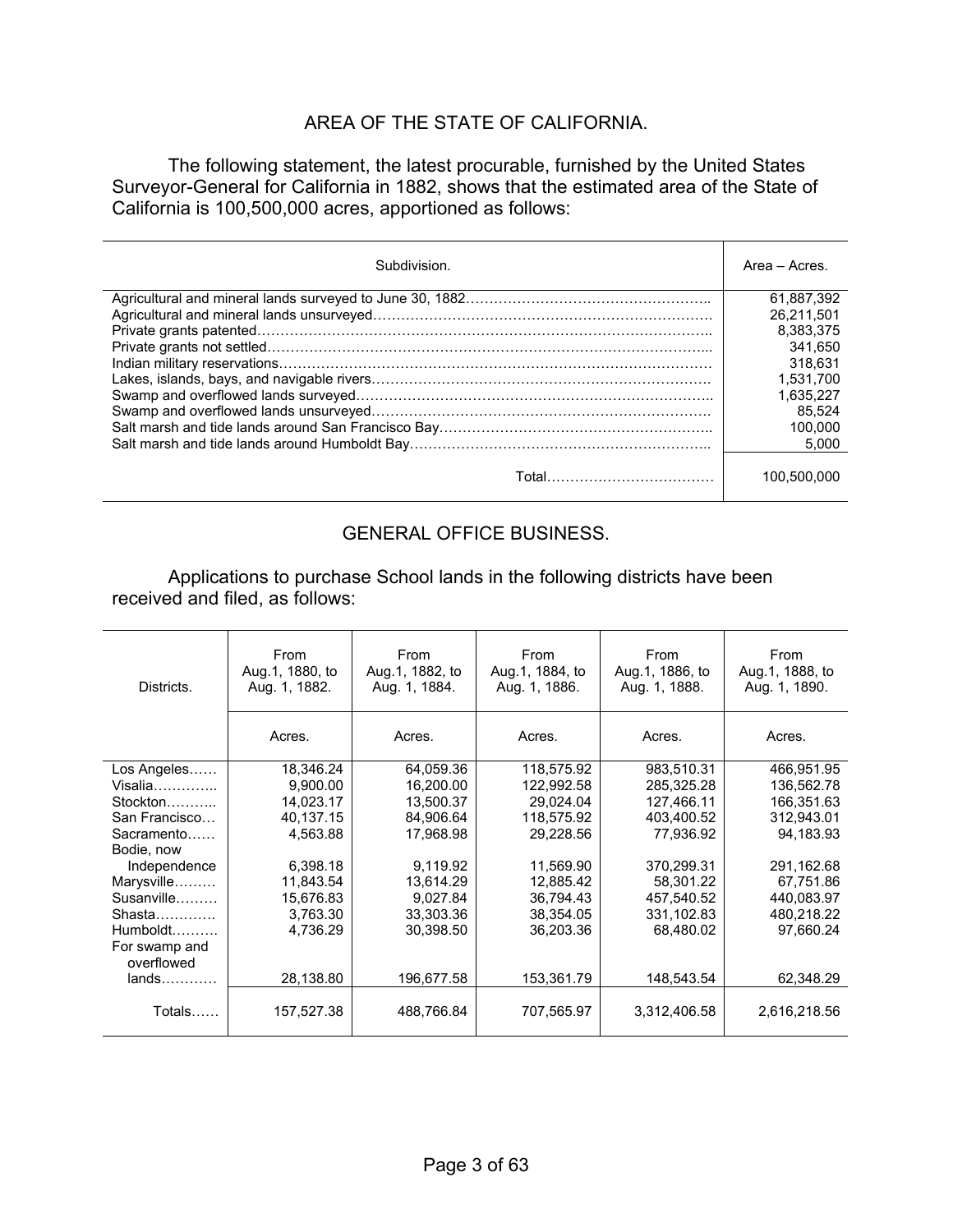### Approvals of applications have been made as follows:

|                                                                                 | From<br>Aug. 1, 1880, to<br>Aug. 1, 1882. | From<br>Aug.1, 1882, to<br>Aug. 1, 1884. | From<br>Aug.1, 1884, to<br>Aug. 1, 1886. | From<br>Aug.1, 1886, to<br>Aug. 1, 1888. | From<br>Aug.1, 1888, to<br>Aug. 1, 1890. |
|---------------------------------------------------------------------------------|-------------------------------------------|------------------------------------------|------------------------------------------|------------------------------------------|------------------------------------------|
|                                                                                 | Acres.                                    | Acres.                                   | Acres.                                   | Acres.                                   | Acres.                                   |
| For school lands,<br>covering<br>For swamp and<br>overflowed and<br>tide lands, | 75.503.36                                 | 210,865.53                               | 350.881.11                               | 781,395.17                               | 919.770.47                               |
| covering                                                                        | 21,406.39                                 | 71.423.73                                | 154.375.37                               | 34.186.43                                | 48.355.87                                |
| Totals                                                                          | 96,549.75                                 | 282,289.26                               | 505,256.48                               | 815,581.60                               | 968,126.34                               |

### CERTIFICATES OF PURCHASE ISSUED.

## From August 1, 1880, to August 1, 1882:

| Grant. | Number of<br>certificates. | Acres.    |
|--------|----------------------------|-----------|
|        | 256                        | 51,645.17 |
|        |                            | 2.800.00  |
|        | 41                         | 10,812.59 |
|        | 304                        | 65.257.76 |

### From August 1, 1882, to August 1, 1884:

| Grant. | Number of<br>certificates. | Acres.     |
|--------|----------------------------|------------|
|        | 881                        | 179.295.36 |
|        | 22                         | 6,646.42   |
|        | 131                        | 56,458.05  |
|        | 1.034                      | 242.399.83 |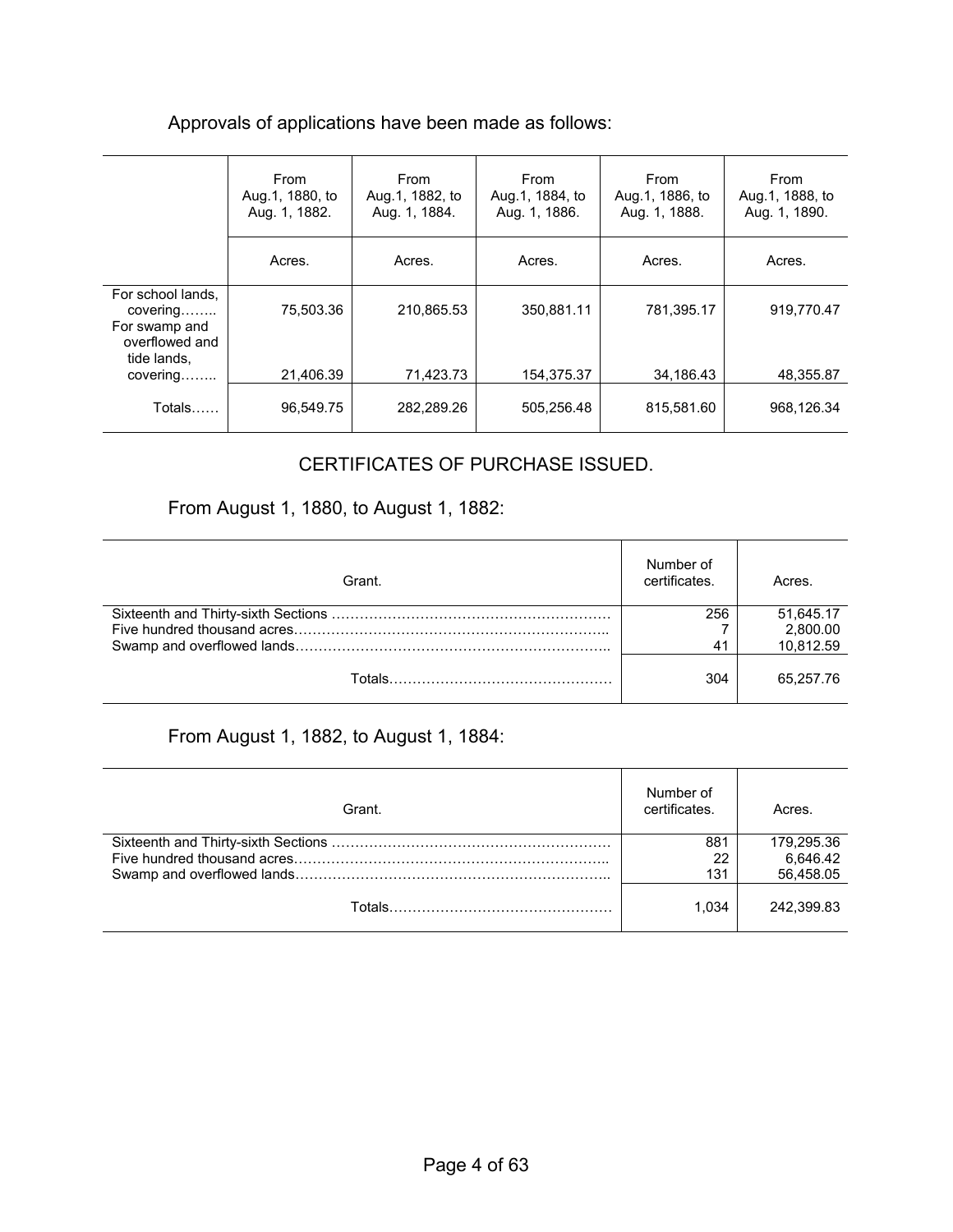## From August 1, 1884, to August 1, 1886:

| Grant. | Number of<br>certificates. | Acres.     |
|--------|----------------------------|------------|
|        | 1.246                      | 274.530.91 |
|        |                            | 360.00     |
|        | 328                        | 129,893.69 |
|        | 14                         | 4,217.78   |
|        | 1.590                      | 409.002.38 |

## From August 1, 1886, to August 1, 1888:

| Grant. | Number of<br>certificates. | Acres.                  |
|--------|----------------------------|-------------------------|
|        | 1.373<br>131               | 487,523.44<br>37,987.91 |
|        | 18                         | 2,411.11                |
| Totals | 1.522                      | 527.922.46              |

## From August 1, 1888, to August 1, 1890:

| Grant. | Number of<br>certificates. | Acres.     |
|--------|----------------------------|------------|
|        | 1.182                      | 442.460.54 |
|        | 6                          | 1.402.75   |
|        | 155                        | 41.714.50  |
|        | 8                          | 687.69     |
|        | 1.351                      | 486.265.48 |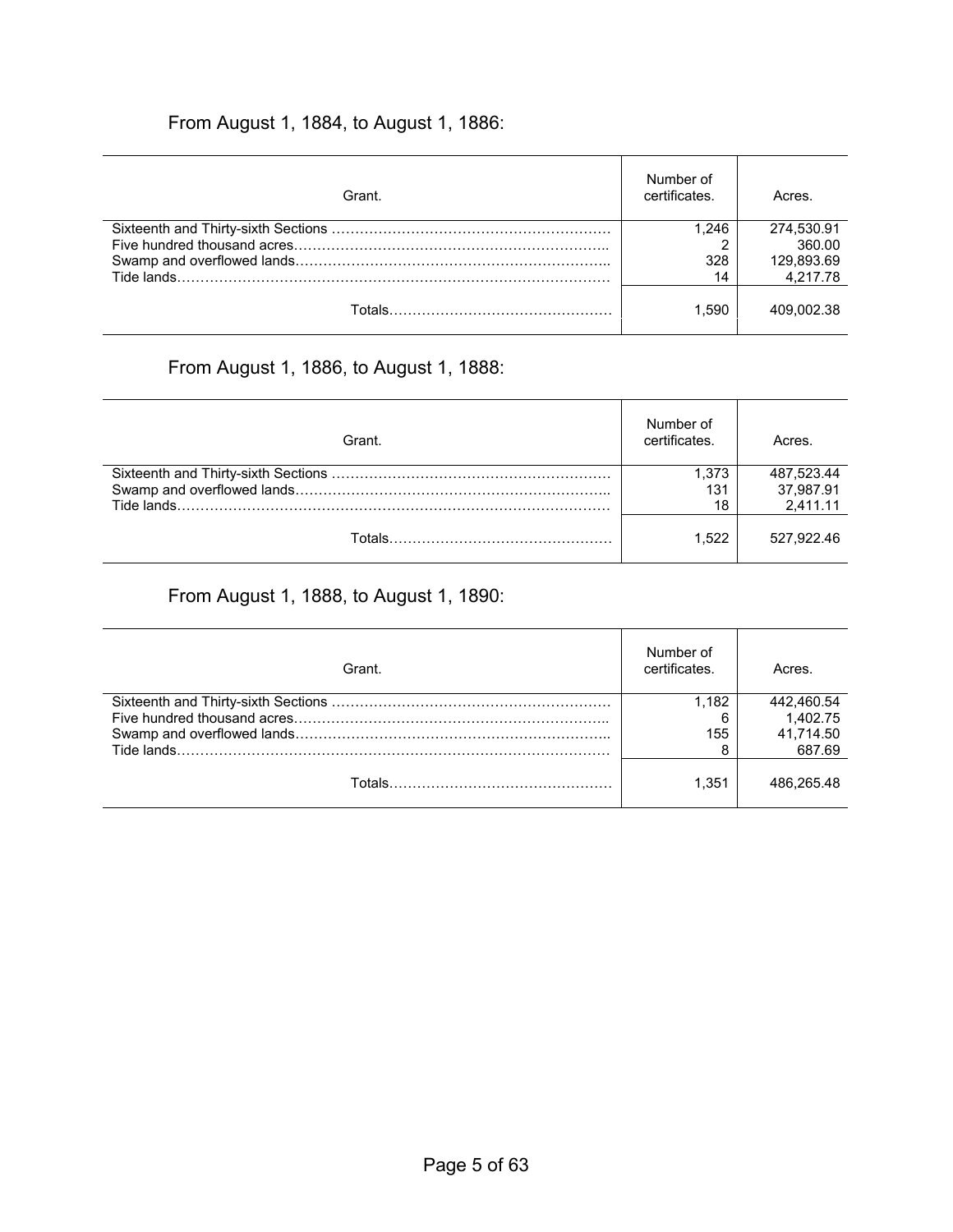### PATENTS ISSUED.

## From August 1, 1880, to August 1, 1882:

| Grant. | Number of<br>Patents. | Acres.     |
|--------|-----------------------|------------|
|        | 311                   | 114.447.29 |
|        | 55                    | 16.804.57  |
|        |                       | 160.00     |
|        | 178                   | 72,689.12  |
|        |                       | 546.63     |
|        | 548                   | 204.647.61 |

### From August 1, 1882, to August 1, 1884:

| Grant. | Number of<br>Patents. | Acres.     |
|--------|-----------------------|------------|
|        | 790                   | 219,852.22 |
|        | 82                    | 35.790.11  |
|        | 161                   | 82.124.58  |
|        | 11                    | 1.769.58   |
|        | 1.044                 | 339.536.49 |

## From August 1, 1884, to August 1, 1886:

| Grant. | Number of<br>Patents. | Acres.     |
|--------|-----------------------|------------|
|        | 506                   | 117,567.00 |
|        | 35                    | 9.544.51   |
|        | 175                   | 78,028.78  |
|        |                       | 968.12     |
|        | 720                   | 206.108.41 |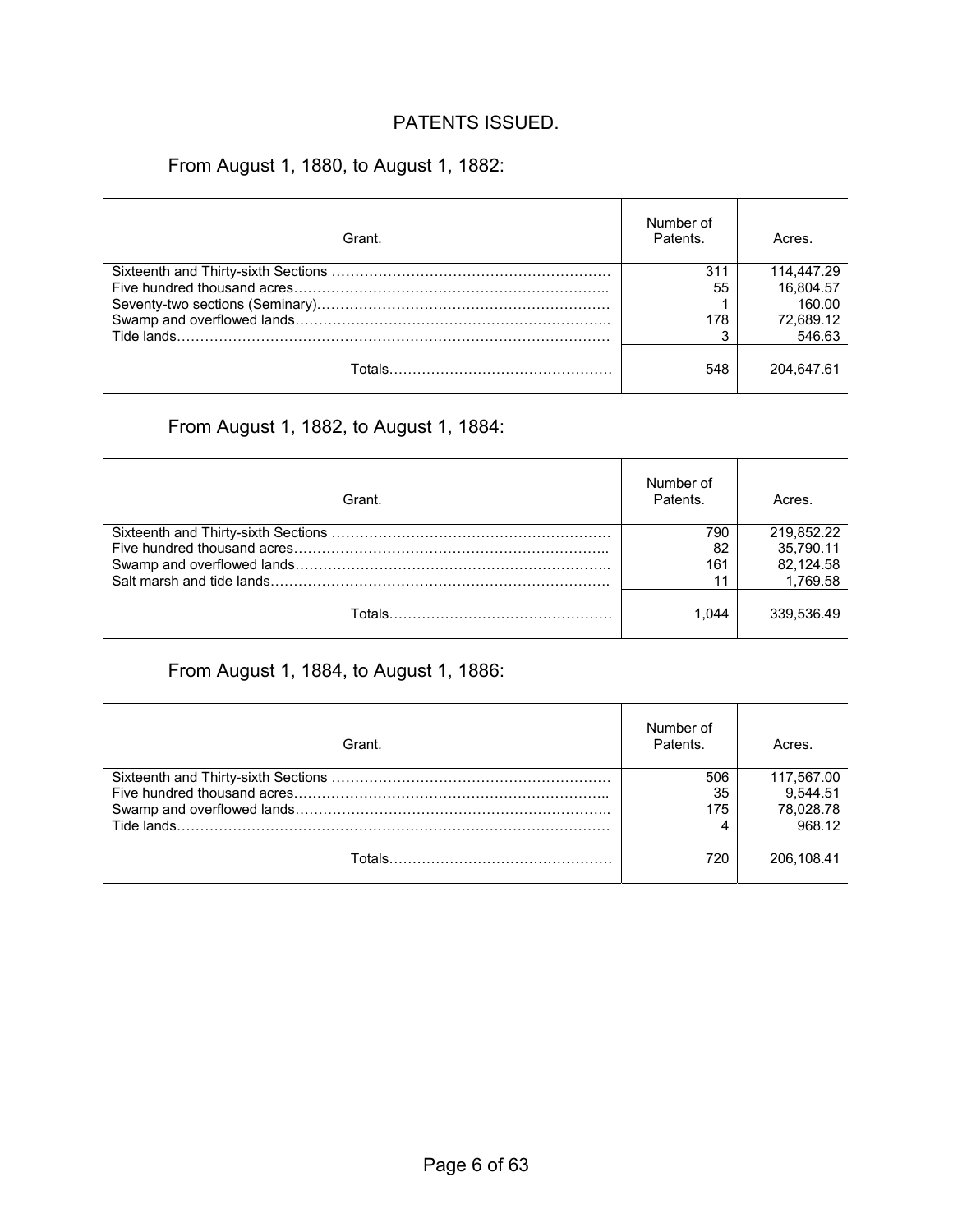### From August 1, 1886, to August 1, 1888:

| Grant. | Number of<br>Patents. | Acres.     |
|--------|-----------------------|------------|
|        | 701                   | 220.825.87 |
|        | 35                    | 9.319.89   |
|        |                       | 320.00     |
|        |                       | 160.00     |
|        | 270                   | 95,934.96  |
|        | 12                    | 626.84     |
|        | 1.020                 | 327.187.56 |

### From August 1, 1888, to August 1, 1890:

| Grant. | Number of<br>Patents. | Acres.     |
|--------|-----------------------|------------|
|        | 709                   | 223.128.68 |
|        | 30                    | 6.233.58   |
|        | 154                   | 55,713.52  |
|        | 23                    | 2.205.77   |
|        | 916                   | 287.281.55 |

## LANDS LISTED TO THE STATE.

From August 1, 1888, to August 1, 1890, the following amounts of land have been listed to the State of California by the United States:

| Grant. | Acres     |
|--------|-----------|
|        | 19.410.18 |
|        | 9.406.07  |
|        | 5.612.73  |
|        | 1.220.82  |
|        | 1.154.07  |
|        | 320.78    |
|        | 37.124.65 |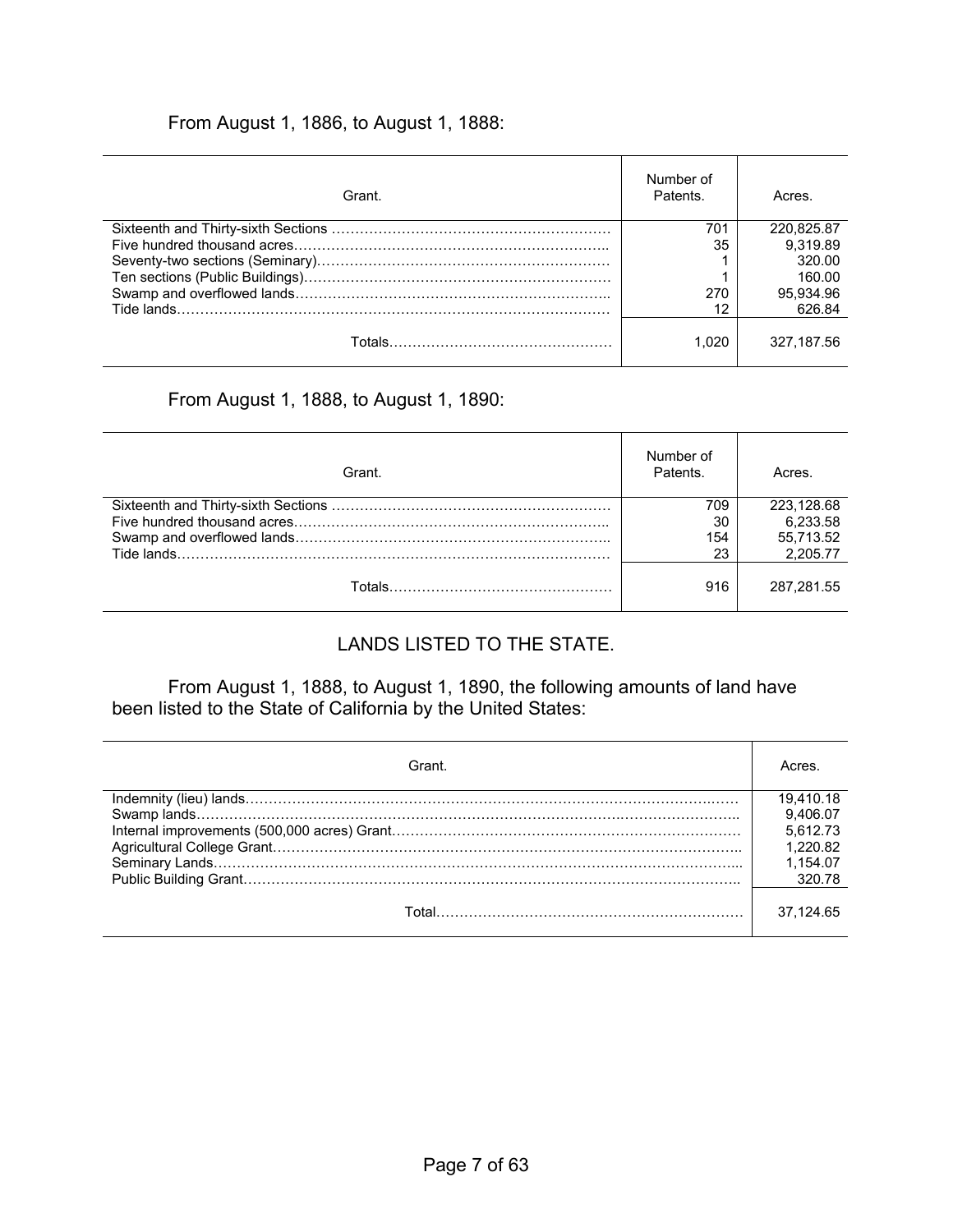### CONTESTED LAND CASES.

 From August 1, 1888, to August 1, 1890, one hundred and ninety-two proferts were issued from the office of the Surveyor-General.

### SWAMP LAND DISTRICTS.

 From August 1, 1888, to August 1, 1890, Swamp Land Districts were formed and reported to this office as follows:

| No. of District.                  | County. | Date of Filing.                                                              |
|-----------------------------------|---------|------------------------------------------------------------------------------|
|                                   |         | January 10, 1889                                                             |
| 524 (consolidating Nos. 110, 209, |         | January 11, 1889<br>May 14, 1899<br>May 24, 1889<br>June 3, 1889             |
| 526.                              |         | November 11, 1889<br>November 12, 1889<br>November 26, 1889<br>July 17, 1890 |

 Since August 1, 1888, and up to August 1, 1890, evidence of complete reclamation, or the expenditure of \$2 per acre on works of reclamation, were received from County Boards of Supervisors for the following described Swamp Land Districts, and the proper statements in relation thereto have been sent to the County Treasurers:

| No. of<br>Dist. | Amount of<br>Area – Acres.<br>County.<br>Purchase Money<br>Reported to<br>County<br>Treasurers. |                          | Remarks.    |                        |
|-----------------|-------------------------------------------------------------------------------------------------|--------------------------|-------------|------------------------|
| 515             | Siskiyou                                                                                        | 640.00                   | \$17092     | Complete.              |
| 516             | Lassen                                                                                          | 390.43                   | 88 86       | Complete.              |
| 519             | Kern                                                                                            | 16,535.19                | 3,475 05    | \$2 per acre expended. |
| 520             | Lassen                                                                                          | 160.00                   | 74 80       | Complete.              |
| 473             |                                                                                                 | 1,080.00                 | 302 40      | \$2 per acre expended. |
| 501             | Solano                                                                                          | 11.879.27                | 8,208 64    | \$2 per acre expended. |
| 143             | San Diego                                                                                       | 532.72                   | 257 48      | \$2 per acre expended. |
| 523             | Humboldt                                                                                        | 2,262.12                 | 1,137 43    | \$2 per acre expended. |
| 527             | Yolo                                                                                            | 5,946.01                 | 6,416 58    | \$2 per acre expended. |
| 525             | Plumas                                                                                          | 400.00                   | 201 38      | Complete.              |
| Totals.         |                                                                                                 | 39.825.74<br><b>FFFO</b> | \$20,333 54 |                        |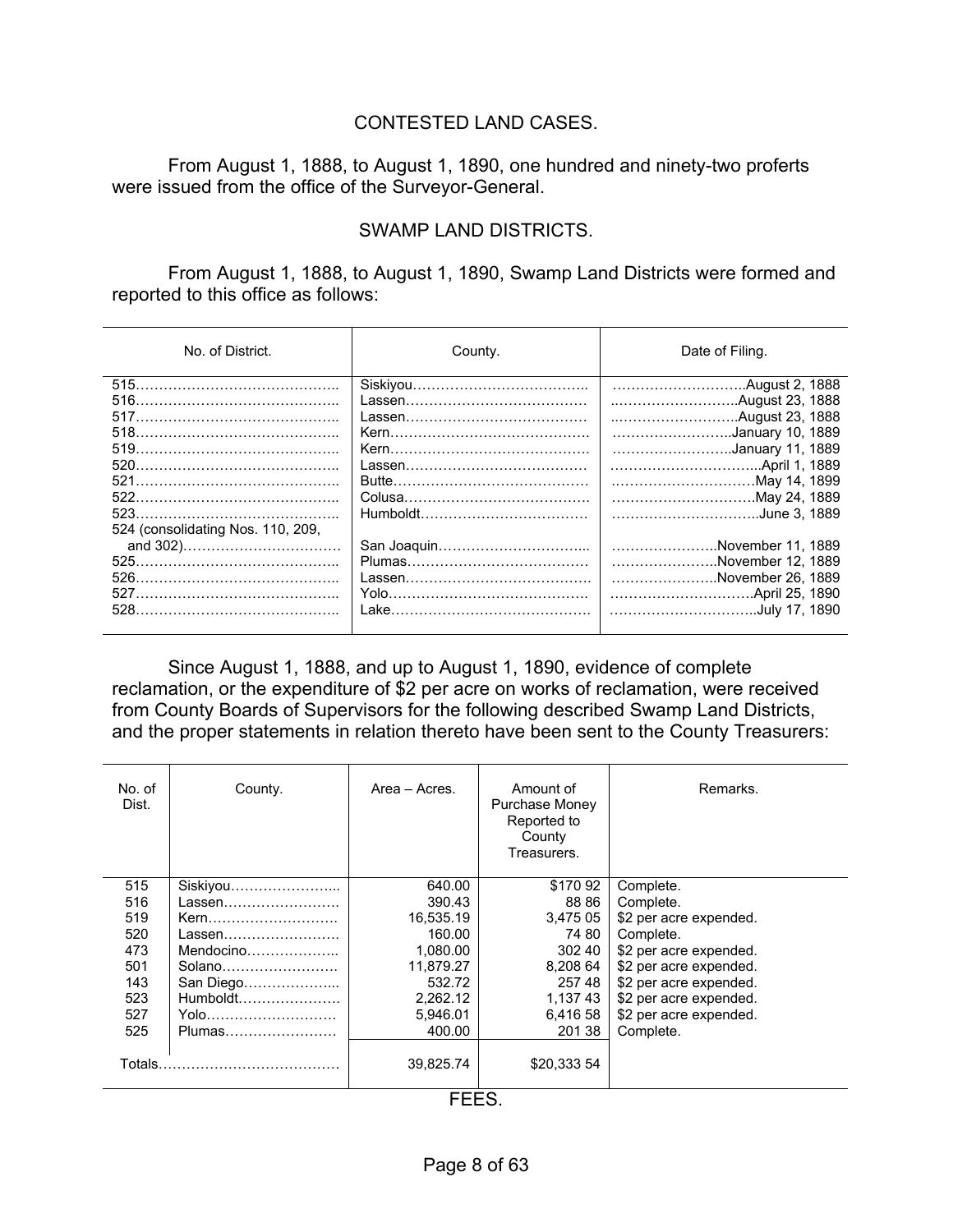Amount of fees collected by Surveyor-General and paid into the State Treasury from August 1, 1888, to August 1, 1890:

| 1888 - | \$1,958 00  |
|--------|-------------|
|        | 2,151 00    |
|        | 1,872 00    |
|        | 1.655 50    |
|        | 1,949 50    |
| 1889 - | 2.111 00    |
|        | 2.894 00    |
|        | 2,101 50    |
|        | 1.011 50    |
|        | 1,804 00    |
|        | 507 00      |
|        | 77250       |
|        | 603 50      |
|        | 734 50      |
|        | 641 00      |
|        | 709 00      |
|        | 68100       |
| 1890 - | 525 50      |
|        | 741 00      |
|        | 382 00      |
|        | 555 50      |
|        | 447 00      |
|        | 404 00      |
|        | 405 00      |
|        |             |
|        | \$27.616 50 |

 Amount of deposits received by Surveyor-General under Acts of March 20, 1889, to August 1, 1890, and paid into the State Treasury:

| 1889 - |  | \$800 00    |
|--------|--|-------------|
|        |  |             |
|        |  | 660 00      |
|        |  | 1.380 00    |
|        |  | 2.020 00    |
|        |  | 1.860 00    |
|        |  | 2.380 00    |
|        |  | 1.740 00    |
|        |  | 2.180 00    |
|        |  | 2.260 00    |
| 1890 - |  | 1.540 00    |
|        |  | 2.260 00    |
|        |  | 1.260 00    |
|        |  | 1.720 00    |
|        |  | 1.320 00    |
|        |  | 1.260 00    |
|        |  | 1.340 00    |
|        |  |             |
|        |  | \$25,980,00 |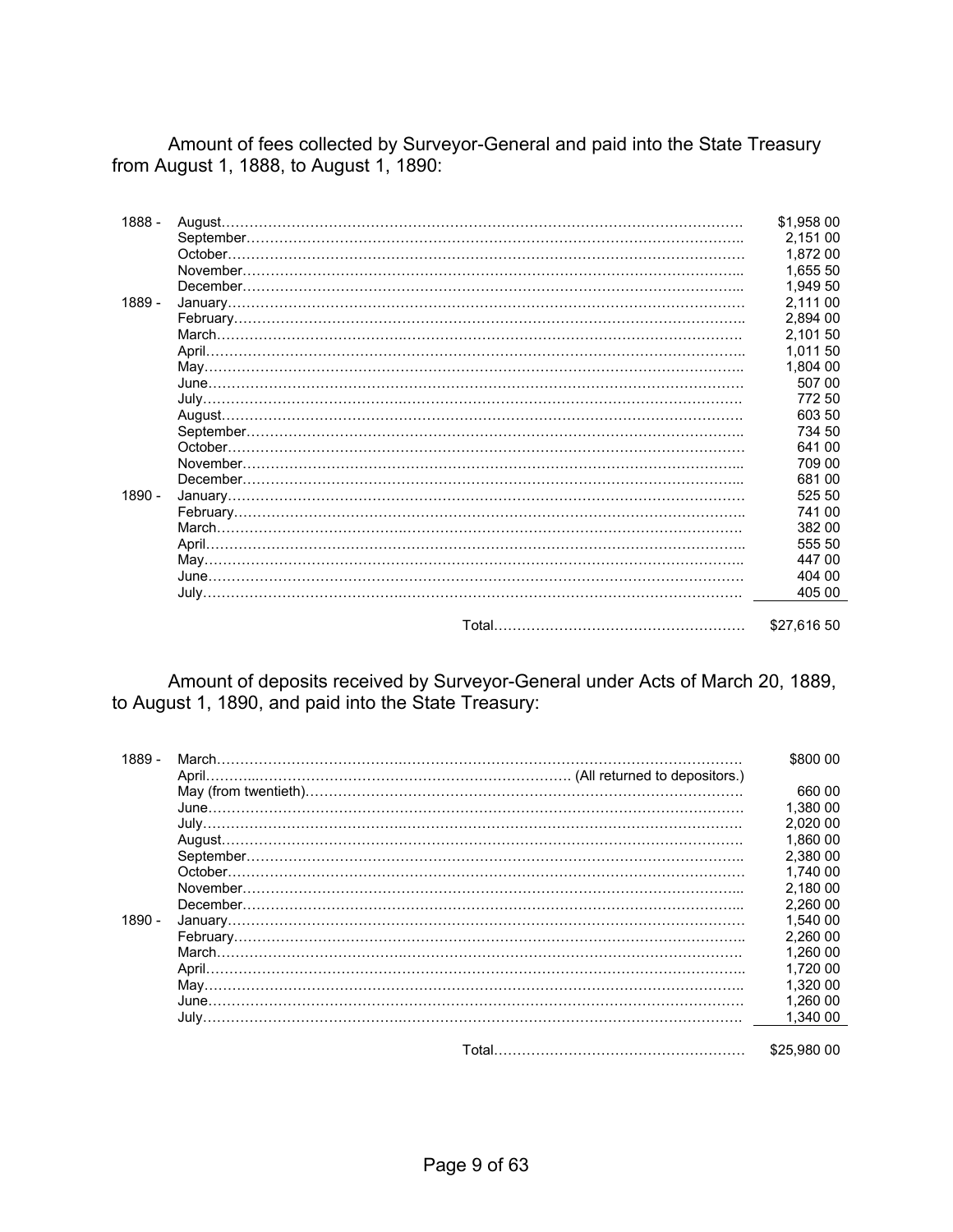Amount of fees collected by Register State Land Office and paid into the State Treasury, from August 1, 1888, to August 1, 1890:

| 1888 - | August | \$162 00   |
|--------|--------|------------|
|        |        | 117 00     |
|        |        | 144 00     |
|        |        | 80 50      |
|        |        | 157 50     |
| 1889 - |        | 1,311 00   |
|        |        | 201 00     |
|        |        | 137 50     |
|        |        | 312 00     |
|        |        | 153 00     |
|        |        | 785 00     |
|        |        | 150 00     |
|        |        | 120 50     |
|        |        | 120 00     |
|        |        | 147 00     |
|        |        | 138 00     |
|        |        | 129 00     |
| 1890 - |        | 849 00     |
|        |        | 699 00     |
|        |        | 141 00     |
|        |        | 288 00     |
|        |        | 132 00     |
|        |        | 546 00     |
|        |        | 207 00     |
|        |        | \$7,225 50 |

Amount of fees collected by Register of State Land Office and paid to Secretary of State from August 1, 1888, to August 1, 1890:

| 1888 - | August. | \$116 00 |
|--------|---------|----------|
|        |         | 78 00    |
|        | October | 95 00    |
|        |         | 50 00    |
|        |         | 117 00   |
| 1889 - |         | 136 00   |
|        |         | 107 00   |
|        |         | 89 00    |
|        |         | 94 00    |
|        |         | 70 00    |
|        |         | 79 00    |
|        |         | 106 00   |
|        |         | 59 00    |
|        |         | 76 00    |
|        | October | 74 00    |
|        |         | 58 00    |
|        |         | 151 00   |
| 1890 - |         | 63 00    |
|        |         | 71 00    |
|        |         | 85 00    |
|        |         | 96 00    |
|        |         | 78 00    |
|        |         |          |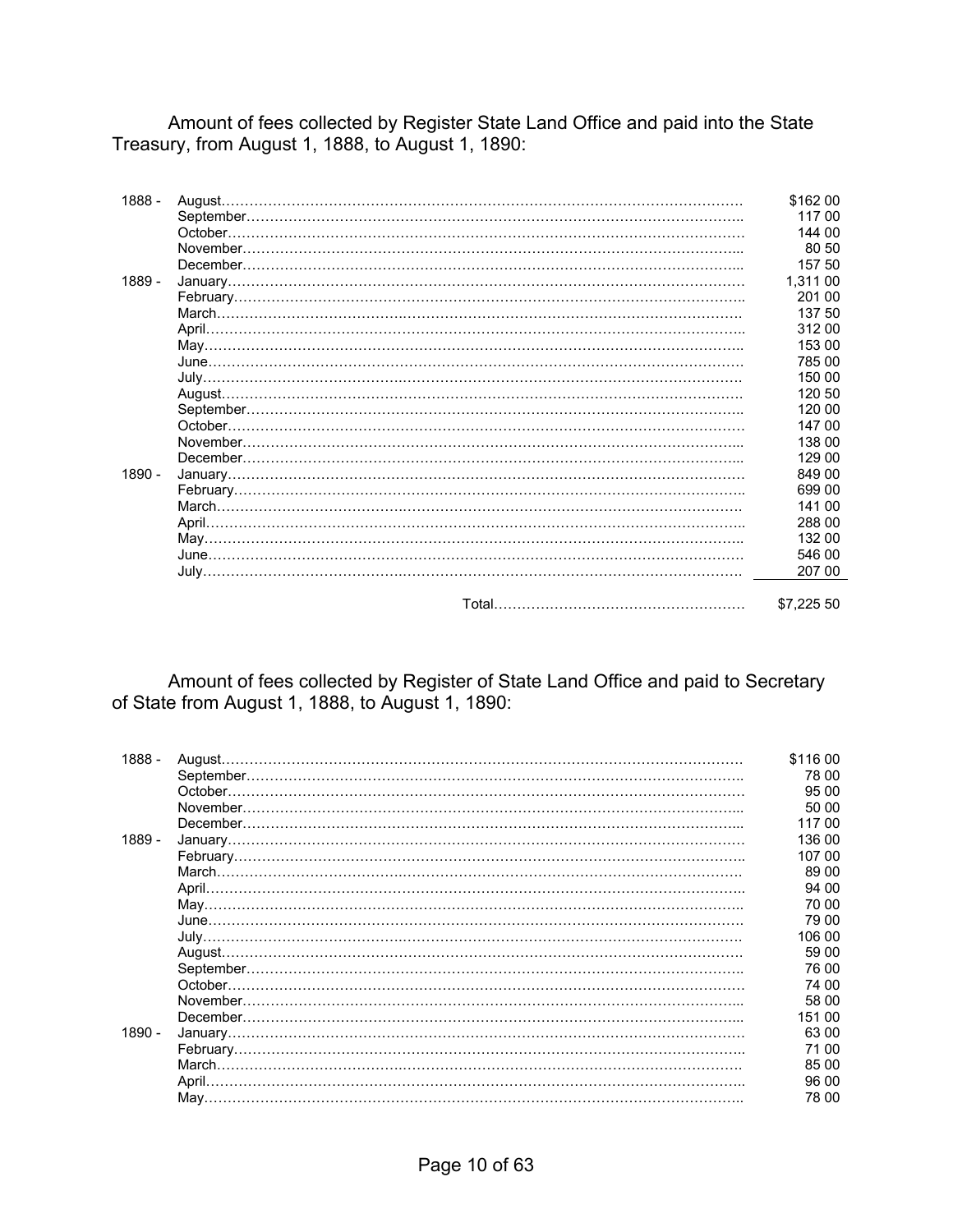| -00 |
|-----|
|     |

| \$27.616 50<br>25.980 00<br>7.225 50 |
|--------------------------------------|
| \$62.898 00                          |

 More than seven thousand letters have been received and answered, and \$15,627 have been returned to applicants or their attorneys.

 In May, 1890, complete Delinquent Lists were sent to the District Attorneys of each county in the State where there were delinquent purchasers of State School Lands.

### DELINQUENT INTEREST ON STATE LANDS.

 Suits in foreclosure, instituted because of the non-payment of the annual interest due on State lands, are extremely expensive legal proceedings, and long experience has demonstrated that such suits invariably result in loss rather than benefit to the interest of the State. If the lands are of value, the delinquent interest is always paid, even though it often amounts to as much as the principal. On the other hand, when the lands revert to the State they are found to be of no value whatever, and the State suffers the loss of the expense of the suit in foreclosure.

 I would recommend that some action be taken by the next Legislature, amending the present law relative to this matter, and make different provision for the payment of the costs in foreclosure suits, as the present law is unsatisfactory to the State departments having to do with the matter, and to parties in interest who do the work, without knowing whether or not their bills will ever be paid.

 This is an important matter, and should receive careful attention from the Legislature.

### NATIONAL PARKS IN CALIFORNIA.

 By recent Acts of Congress seventy-six (76) square miles, or nearly fifty thousand (50,000) acres of land in Tulare County were withdrawn from settlement, occupancy, or sale under the laws of pleasure ground for the benefit and enjoyment of the people.

 Also, a tract of land comprising forty-two (42) townships, covering an area of about fifteen hundred (1,500) square miles, being approximately nine hundred and sixty thousand (960,000) acres, situated in Tuolumne, Mariposa, and Mono Counties, was set apart as a public park to be called "The Yosemite National Park."

 Some action should be taken by the Legislature relative to the State lands embraced in these reservations.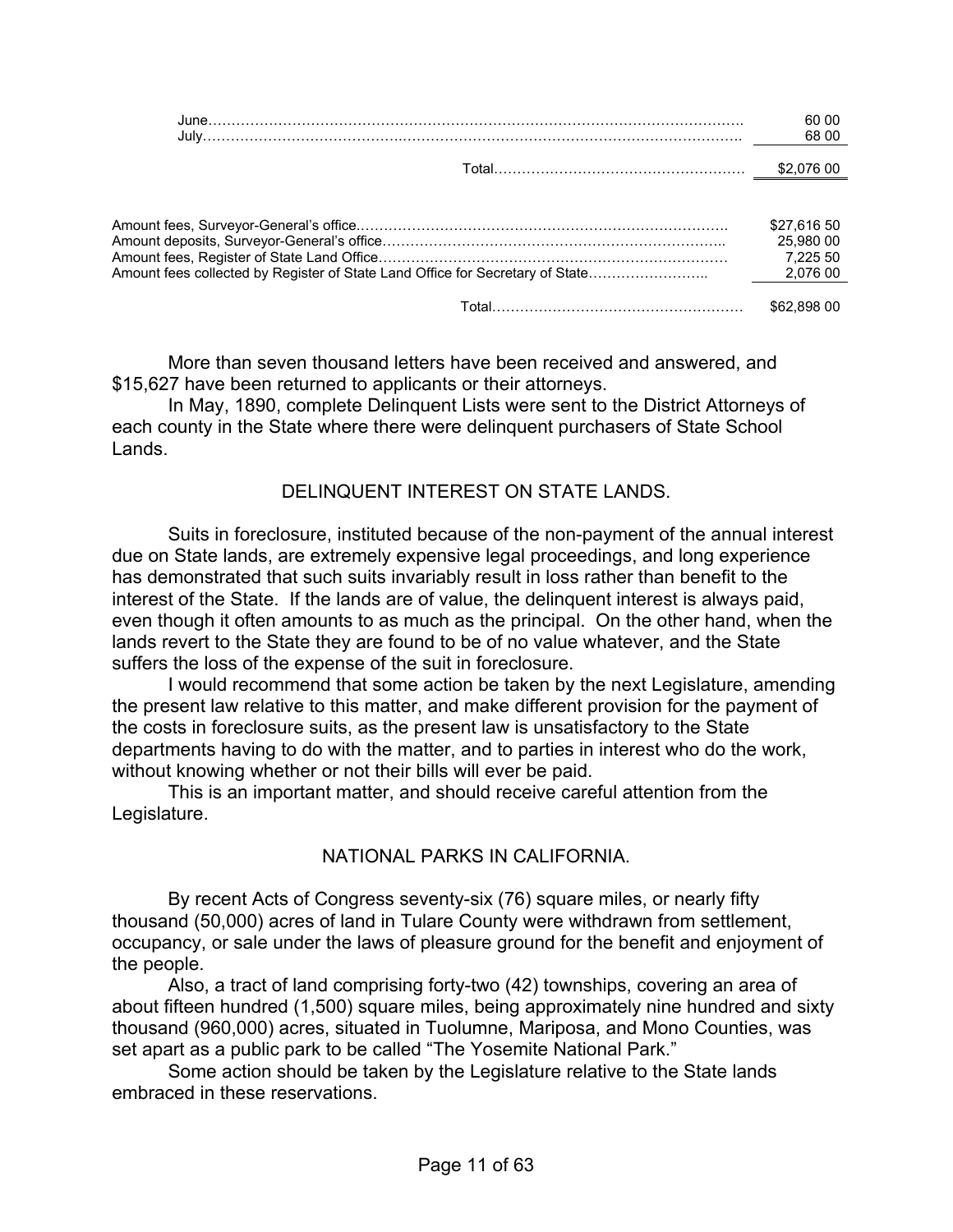#### AN ACT

#### *To provide for the applications for purchase of sixteenth and thirty-sixth sections, and to regulate the application for purchase of such sections, and requiring a deposit to accompany all applications for purchase of the same.*

#### [Approved March 20, 1889]

#### *The People of the State of California, represented in Senate and Assembly, do enact as follows:*

 SECTION 1. Every application to purchase any portion of the sixteenth and thirty-sixth sections shall be accompanied by a deposit of twenty dollars, in addition to the fee for filing now required by law, for which the Surveyor-General shall give the applicant a receipt, which receipt shall be accepted by the County Treasurer in part payment of the purchase price of said land. If the applicant shall abandon or forfeit his said application, or shall fail to make proper proof as to the character of the said land, or as to his residence thereon, within the time allowed by law, or if his application shall be rejected by reason of any false statement in the affidavit herein contained, the twenty dollars thus paid shall go to the State School Fund. If it is found that the Surveyor-General erred in receiving the application, or that the State cannot make a good title to the land, then the applicant, or his assigns, may surrender to the Surveyor-General the said receipt and receive in exchange therefore a certificate showing the amount so paid, and the reason why the application could not be approved or perfected, and the Controller, upon the surrender to him of the said Surveyor-General's certificate, shall issue to the applicant, or his assigns, a warrant for the said amount.

 SEC. 2. Any number of filings on any section of land is hereby permitted and allowed under the provisions of this Act. Should the first filing be abandoned by the applicant, the next filing on such section, in order, shall have the same right as if it had been the first filing.

 SEC. 3. The moneys received by the Surveyor-General, under the provisions of this Act, except the moneys forfeited under section one, shall be paid to the State Treasurer at the close of each month, and must be placed in a fund to be called "School Land Deposit Fund," to the credit of the county in which the lands applied for are situated. When any moneys are placed in the "School Deposit Fund" to the credit of a county, the Controller, at the next settlement with the Controller by the Treasurer of such county, must draw his warrant upon the State Treasurer for the amount in the fund to the credit of the county; *provided*, that the direction herein to the Controller is exempted from the operations of section six hundred and seventy-two of the Political Code.

 Referring to the Act of March 20, 1889, would state that in my opinion it has resulted in much good to the State.

 No person who desires to enter school lands "for their own use and benefit" objects to making the required deposit of \$20, which can afterward be applied as part payment on the land, and the result of the law has been to defer speculators from "tying up" a large number of sections for the small sum of \$10 per year, simply holding same for speculation, and thus prevent legitimate purchasers, and in many cases actual settlers, from entering the lands without first purchasing the abandonment of such speculator; and, in many cases, "agents" have compelled homeseekers to pay them a large bonus for an invalid claim rather than be put to the annoyance and expense of a suit at law. In a word, I consider it a good law and its practical workings beneficial to the State and bona fide purchasers of school lands.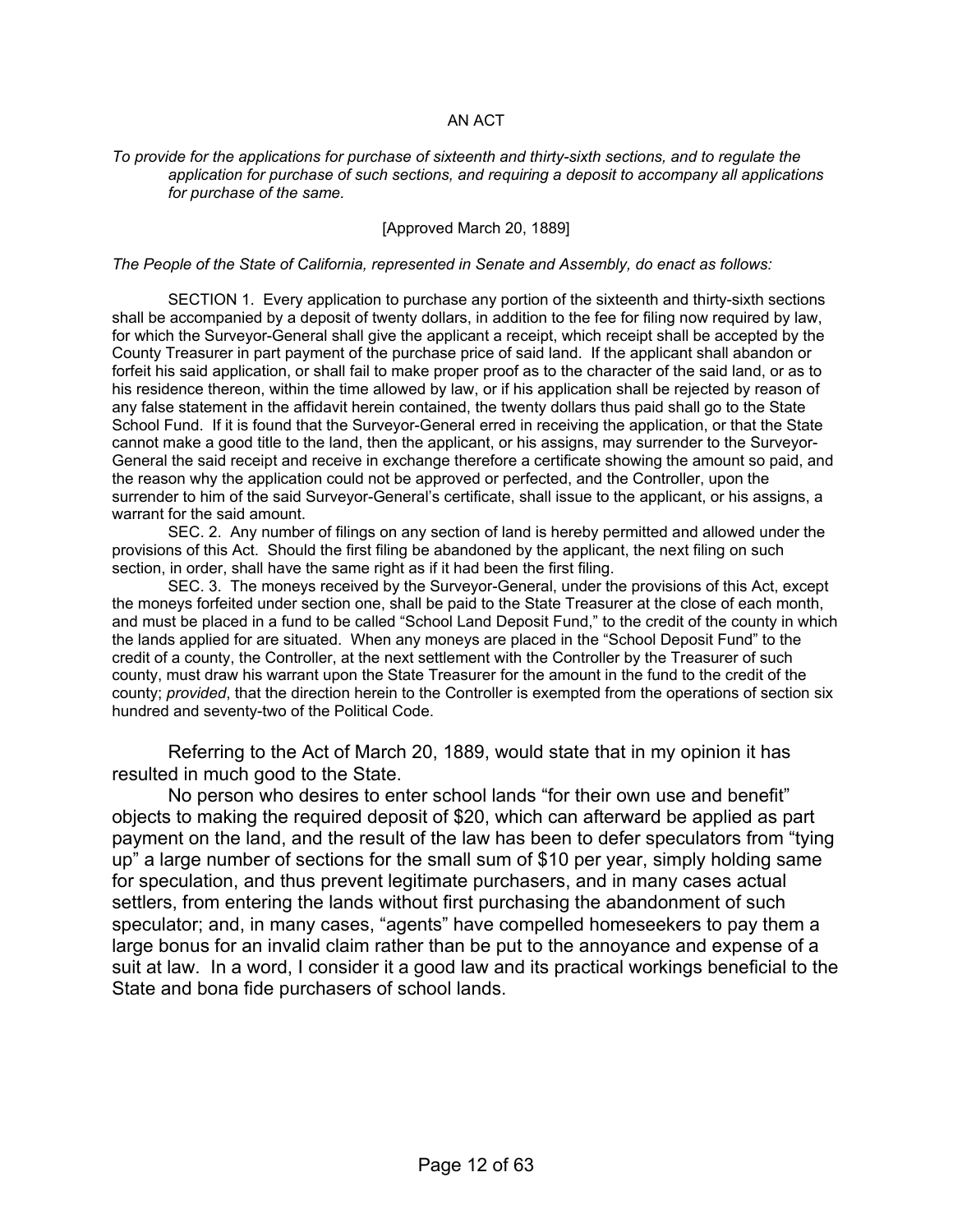#### FIVE HUNDRED THOUSAND-ACRE GRANT.

 Owing to the complicated condition of this grant, I found it necessary to go to Washington, D. C., and lay the matter of the State's claim before the Department of the Interior, in order to secure an adjustment between the State and the United States.

I succeeded in securing the listing to the State of  $5,612^{78}/_{100}$  acres of land in said grant, thus enabling many parties to obtain patents from the State for their lands, which, in some cases, had been paid for in full years ago, but for which patents could not issue, as the land had not been certified to the State. (Sec. 3521, Political Code.)

 The expense of my trip, paid by the State (\$420 50), was fully compensated to the State by the settlement of these claims.

 The adjustment practically closes the grant, there being only a few claims which have not as yet reached final determination.

#### STATE BOUNDARY LINE.

AN ACT TO PROVIDE FOR THE CORRECTION AND ESTABLISHMENT OF A PORTION OF THE EASTERN BOUNDARY LINE OF THE STATE OF CALIFORNIA, AND TO APPROPRIATE MONEY THEREFORE.

[Approved February 26, 1889.]

*The People of the State of California, represented in Senate and Assembly, do enact as follows:*

 SECTION 1. The Surveyor-General of this State is hereby authorized and directed to correct and establish that portion of the eastern boundary line of the State of California, southeastward from Lake Tahoe; that is to say, southeastward from the intersection of the thirty-ninth degree of north latitude with the one hundred and twentieth degree of longitude west of Greenwich; *provided*, the whole cost of the work shall not exceed the sum of five thousand dollars; *and provided further*, that the work be completed within one year after the passage of this Act.

 SEC. 2. The Surveyor-General of this State is hereby empowered to employ such assistance and purchase such material as may be necessary to carry out the provisions of this Act. The Surveyor-General shall certify to the State Board of Examiners the correctness of all accounts for assistance rendered, and for materials furnished to him to carry out the provisions of this Act; who shall, if found correct, approve the same, and order their payment out of the fund created by this Act.

 SEC. 3. It shall be the duty of the Surveyor-General, under the provisions of this Act, to first correct and establish said boundary line southeastward from the point of intersection of the thirty-ninth degree of north latitude with the one hundred and twentieth degree of longitude west from Greenwich, and there to mark with stakes in mounds of stones the said line as so corrected and established. The Surveyor-General shall cause three copies of the maps and field notes of such survey to be prepared, and shall attach his certificate to each copy, setting forth that each map and accompanying field notes is a correct and true copy of the original survey made by him, one of which shall be sent to the Department of the Interior at Washington, with a copy of this law; one copy shall be filed in the office of the Secretary of State and one copy retained in the office of the Surveyor-General; and such line or any part thereof, when corrected and marked as provided in this Act, shall thereafter be regarded as the legally established eastern boundary line of the State of California, when confirmed by the United States Government, from the points of intersection hereinbefore set forth; and the record of said boundary line, as corrected and established by this Act, and confirmed as hereinbefore provided, shall be recognized and admitted in all the Courts of this State as conclusive evidence that such line is the true boundary line of that portion of the eastern boundary line of this State as this Act corrects and establishes.

 SEC. 4. The Surveyor-General shall enter upon the discharge of the duties enjoyed by the provisions of this Act on or before the first day of June, eighteen hundred and eighty-nine next, and shall complete the survey as soon thereafter as practicable, and shall, within sixty days after completion of the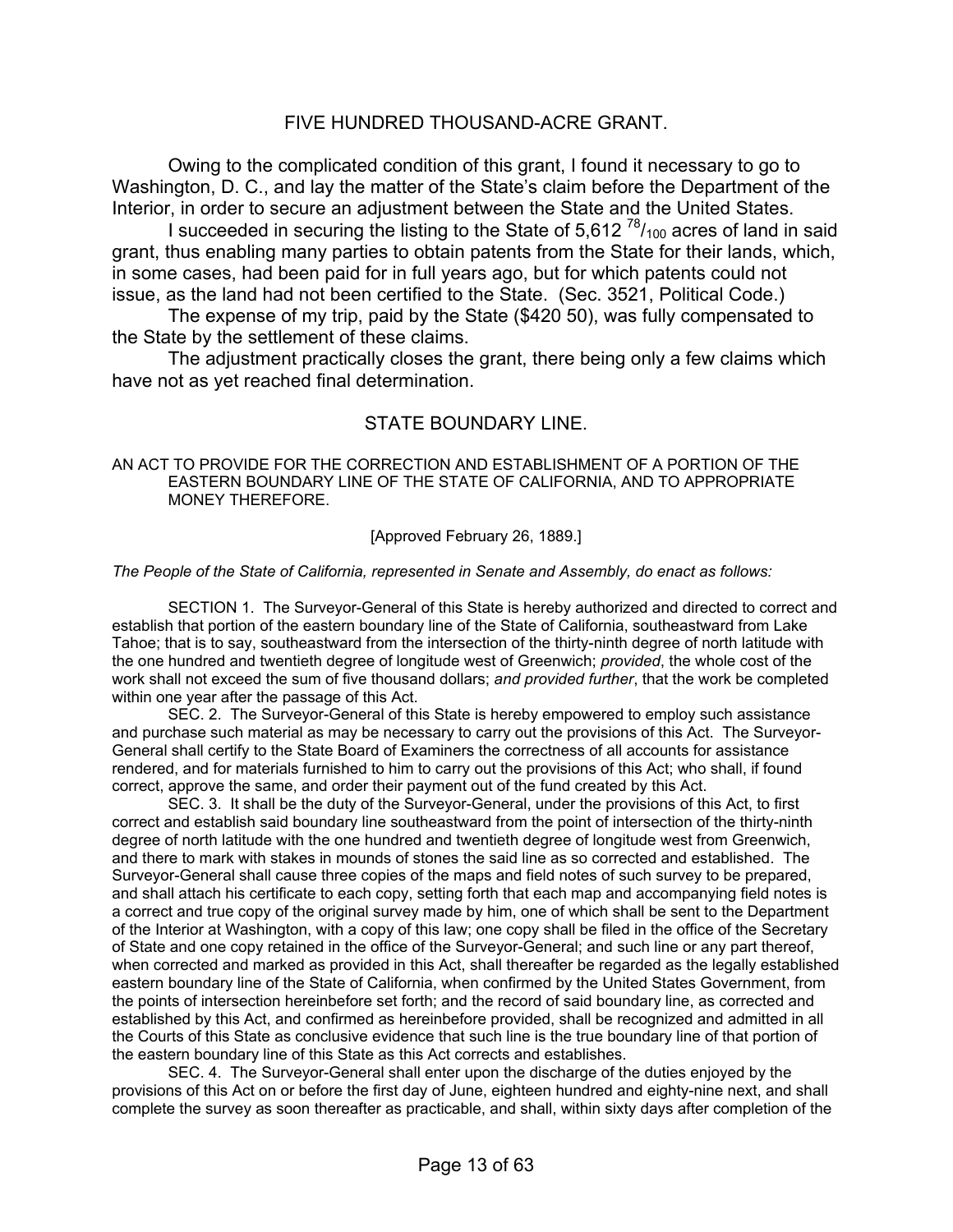work, cause to be made out the copies and field notes, and file and forward them as provided by this Act. He shall make to the next Legislature a full and detailed report of the manner in which the said survey and work has been made, the cost, in items, of the same, and the manner in which he has expended the funds placed in his hands by the provisions of this Act; and he shall pay into the State Treasury any of such funds which may be unexpended after the completion of said survey and work.

 SEC. 5. The sum of five thousand dollars is hereby appropriated and set apart out of the General Fund of this State to carry out the provisions of this Act.

 SEC. 6. The Controller is hereby directed to draw his warrant on the Treasurer, in favor of the Surveyor-General, payable out of the said five thousand dollars so appropriated and set apart, for the sum of one thousand dollars, to pay the contingent expenses of the survey and work required by this Act, and the Treasurer is directed to pay the same. The Controller is also hereby directed to draw his warrant, payable out of the balance of said five thousand dollars so appropriated and set apart, in favor of such person or persons as the State Board of Examiners may certify have claims under the provisions of this Act, and the Treasurer is hereby directed to pay the same.

 SEC. 7. All the property purchased for this survey and work, and remaining on hand at its completion, shall be sold at public auction under direction of the Surveyor-General, and the proceeds thereof paid into the State Treasury.

 SEC. 8. It is hereby made the duty of the Governor to forward a copy of this Act to the Governor of Nevada, and with it a request that the Governor of that State appoint some suitable person or persons of and for that State, to accompany and act in conjunction with the Surveyor-General of this State in correcting and establishing said eastern boundary: *provided*, that the State of Nevada shall pay all expenses of such person or persons so appointed.

 SEC. 9. All Acts or parts of Acts inconsistent with the provisions of this Act are hereby repealed. SEC. 10. This Act shall take effect on and after its passage.

 In order to carry out the provisions of the Act of February 26, 1889, "for the correction and establishment of a portion of the eastern boundary line of the State of California," etc., on May 7, 1889, I made the following appointments and issued the instructions contained therein:

#### C.E. GRUNSKY, *and* WM. MINTO, *Civil Engineers*:

 GENTLEMEN: Whereas, the last Legislature of this State passed an Act for the correction and establishment of a portion of the eastern boundary line of this State (see Statutes 1889, page 38, also copy of said Act, inclosed herewith), and in order to carry out the intent of said Act, you are hereby appointed to make such surveys as you may deem necessary and act under the following instructions:

 In making the survey of the State boundary line southeastward from Lake Tahoe, you will, so far as practicable, make the latitude and longitude as established by the United States Coast and Geodetic Survey the basis of your work. Connect your triangulation system, which will be necessary to fix the point at which the State boundary line intersects the southeastern shore of Lake Tahoe, with the United States Coast and Geodetic Survey Station at Round Top, and with other points if convenient, and determine the error, if any there be, in the position of the State boundary line at Lake Tahoe. Should you find that the boundary line, as marked in the field by A. W. von Schmidt, in 1873, varies to any considerable extent from the intended position of the State boundary, you will then proceed to the point where the boundary line intersects Colorado River, and by proper connection with the nearest available point at which latitude and longitude have already been determined, you will establish its geographical position, and make the same the basis of the necessary calculation of the azimuth of the State boundary line southeastward from Lake Tahoe.

 When this is done, you will proceed with the survey of the boundary line in conformity with the law above cited.

 You will consult with Prof. Geo. Davidson for advice concerning methods to pursue in using and connecting with the work of the United States Coast and Geodetic Survey.

 You will keep an accurate account of all expenses which are chargeable against the appropriation named in the Act, and when practical, take receipts for all sums of money expended by you on this work.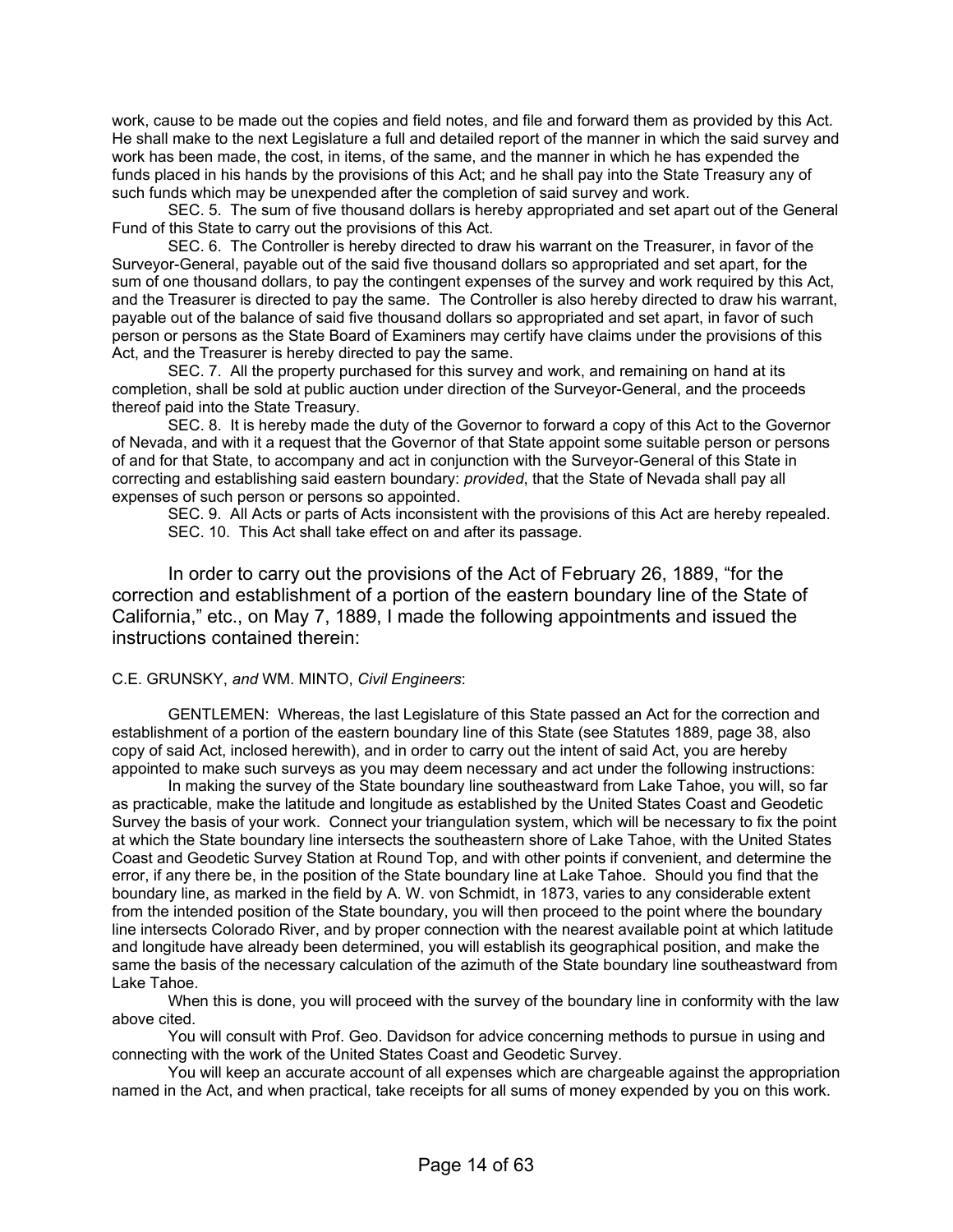Your compensation shall be \$20 per day each and necessary expenses while engaged in field operations.

 When the work is completed, you will make a full report to this office. I am, gentlemen, respectfully, your obedient servant,

> THEO. REICHERT, Surveyor-General.

Their report will be found on pages 14-40.

 The total expense of making this survey and all work connected therewith was \$4,876 33, for all of which vouchers have been filed and all claims paid. Respectfully submitted.

> THEO. REICHERT, Surveyor-General and ex officio Register State Land Office.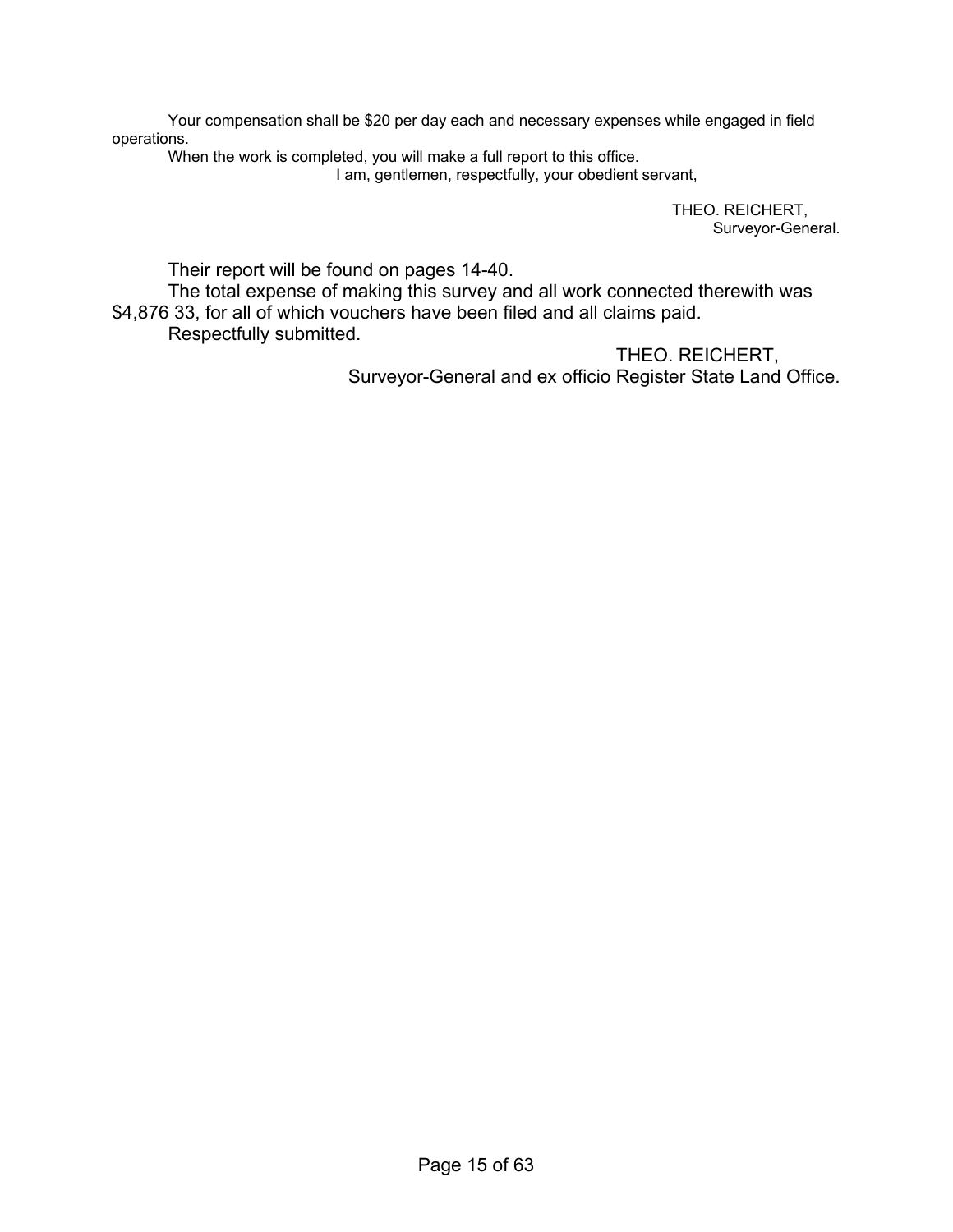## REPORT OF THE CIVIL ENGINEERS ON THE STATE BOUNDARY LINE.

 $\frac{1}{2}$ 

*To Hon.* THEO. REICHERT, *Surveyor-General of California:*

 DEAR SIR: The boundary of the State of California, as defined in the Constitution of California of 1849, and in that of 1879, is as follows: "Commencing at the point of intersection of the forty-second degree of north latitude with one hundred and twentieth degree of longitude west from Greenwich, and running south on the line of said one hundred and twentieth degree of west longitude until it intersects the thirtyninth degree of north latitude; thence running in a straight line, in a southeasterly direction, to the River Colorado, at a point where it intersects the thirty-fifth degree of north latitude; thence down the middle of the channel of said river to the boundary line between the United States and Mexico, as established by the treaty of May thirtieth, one thousand eight hundred and forty-eight; thence running west and along said boundary line to the Pacific Ocean, and extending therein three English miles; thence running in a northwesterly direction, and following the Pacific Coast to the forty-second degree of north latitude; thence on the line of said forty-second degree of north latitude to the place of beginning. Also including all the islands, harbors, and bays along and adjacent to the coast."

 Astronomical observations and surveys were at various times made for the purpose of establishing the position of the eastern boundary of California at certain points, before an appropriation was made by Congress for a continuous survey of this part of the boundary line of the State.

 As early as 1863 Butler Ives, representing Nevada, and J. F. Houghton, representing California, made a survey of the State line from Lake Bigler (Tahoe) to the northeast corner of California. Granite monuments were at this time set on the southern and northern shores of Lake Bigler.

 About the same time Lieutenant Ives made a determination of the point where the line southeastward from Lake Bigler intersects the Colorado River, and established the longitude of this point approximately at 114° 36' 00" west from Greenwich.

 D. G. Majors, about 1868, set a monument at the supposed intersection of the  $42<sup>nd</sup>$  degree of north latitude with the 120<sup>th</sup> degree of longitude west from Greenwich.

 Col. Robert Williamson, about 1868, set a monument supposed to be on the State boundary, near Verdi, some twenty miles north of Lake Bigler.

 A continuous survey of the eastern boundary of California, from the northeast corner of the State to the Colorado River, was commenced in 1872, in which year the general appropriation bill placed \$41,250 at the disposal of the Department of the Interior for this work. A. W. von Schmidt was placed in charge of this survey, and it was completed in 1873. The most important astronomical work – the determination of the latitude and longitude at Verdi – was intrusted to Prof. George Davidson, now in charge of the U. S. Coast and Geodetic Survey on the Pacific Coast.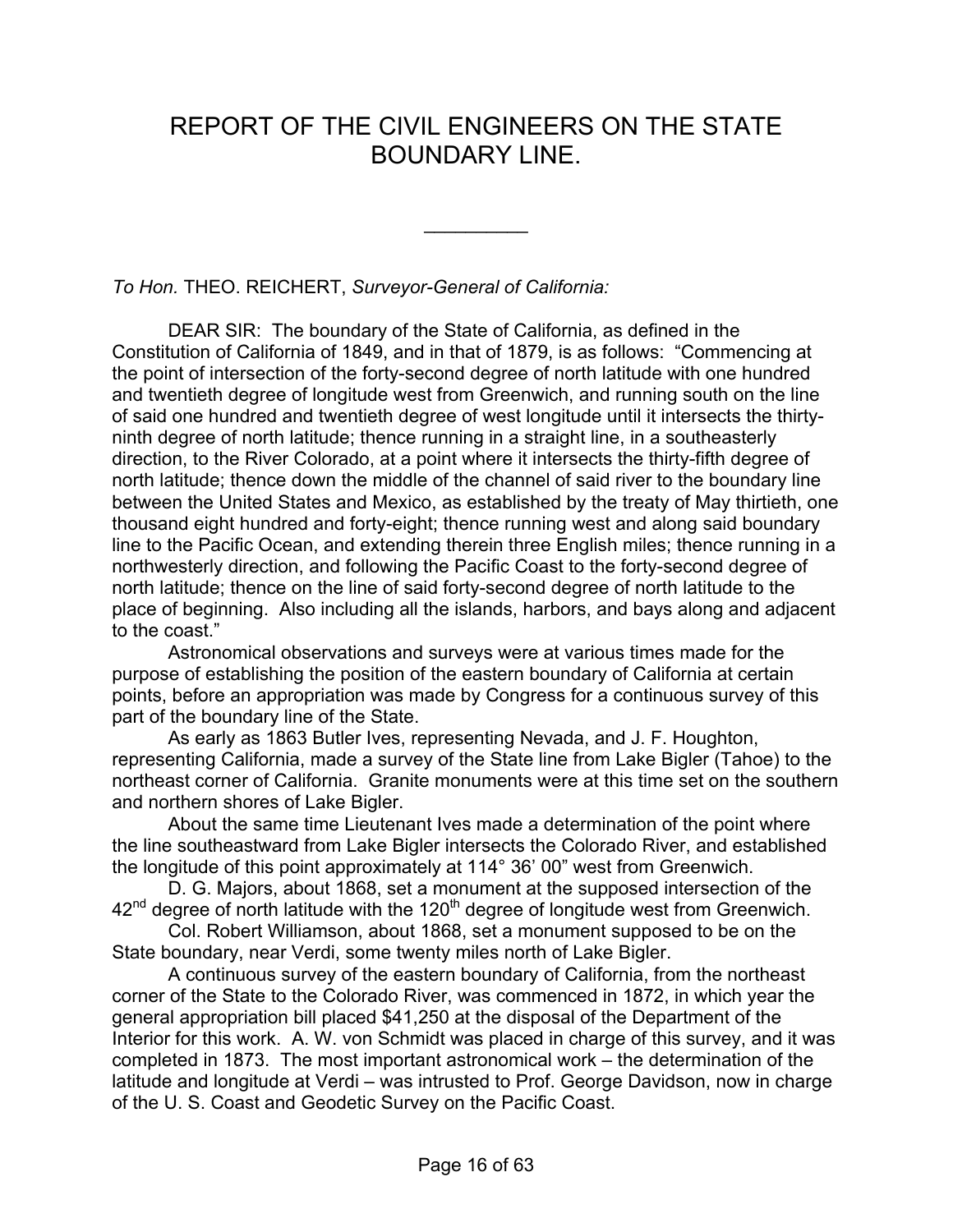The accuracy of Professor Davidson's work in connection with the von Schmidt boundary survey is attested to by the fact that the final latitude and longitude observations, made in 1889 under the direction of the U. S. Coast and Geodetic Survey, by Assistants R. A. Mar and C. H. Sinclair, for use in connection with this report, established results practically identical with those of the earlier work. The survey of that portion of the eastern boundary of California north of Lake Bigler was made by A. W. von Schmidt in 1872, and the line southeastward, from the lake to the Colorado River, was surveyed by him in 1873.

The random line, with which he reached Colorado River, intersected the 35<sup>th</sup> degree of north latitude about three miles too far east, and it is presumed that the monuments set on this random line were all changed to the position of the boundary line, at that time supposed by von Schmidt to be the correct line.

 The initial point of the von Schmidt survey was the observatory station occupied by Prof. George Davidson at Verdi in 1872. From this point the position of the 120<sup>th</sup> degree of longitude west from Greenwich was established, and thence the meridian line was extended northward to the 42<sup>nd</sup> degree of north latitude, and southward to Lake Bigler. The accuracy of the work along this part of the boundary of the State has never before been brought into question, but the results of our work, as hereinafter shown, indicate that, although the point near Verdi was correctly established, the line marked by monuments as the boundary is one thousand six hundred and nine feet too far west at the northern shore of the lake.

The point of intersection of the  $120<sup>th</sup>$  degree of longitude west from Greenwich with the  $39<sup>th</sup>$  degree of north latitude lies in Lake Bigler, about three miles from the southern shore. It was therefore necessary for von Schmidt to establish the point, where the line southeastward from this point in the lake intersects the lake shore, by triangulation. This was done, and the granite monument there set, as well as a large cottonwood post, at two hundred and eleven miles from Oregon, was found well preserved in June of last year. It was, however, learned from a resident of that vicinity, that the granite monument had, several years ago, been restored to a vertical position, after it had been nearly knocked out of place by some accident. That its position has not been materially changed was easily verified by us by connection with the bearing trees that are still standing.

 No trouble was experienced in retracing the line of survey southeastward from the lake. We found the granite monument at the old Carson-Placerville road; also the mile stake at the post two hundred and twelve miles from the Oregon boundary. We also found the eight-inch pine tree marked on N. W. side, "O., 212 m. 53 ch. 21 lks.;" N. E. side, "Nev."; S. W. side, "Cal."; S. E. side, "1873"; still occupying the identical spot where, according to the von Schmidt field notes, he also set a cast-iron monument bearing the same lettering, and which tree was further identified as occupying the spot which the field notes assign to an iron monument by the bearing trees referred to in the notes, as follows:

Large fir tree, 40 inches diam., distant 88 links, bears N. 14° E., marked "B. T., Nev."

 Another fir tree, 30 inches diam., distant 71 links, bears S. 80° W., marked "B. T., Cal<sup>"</sup>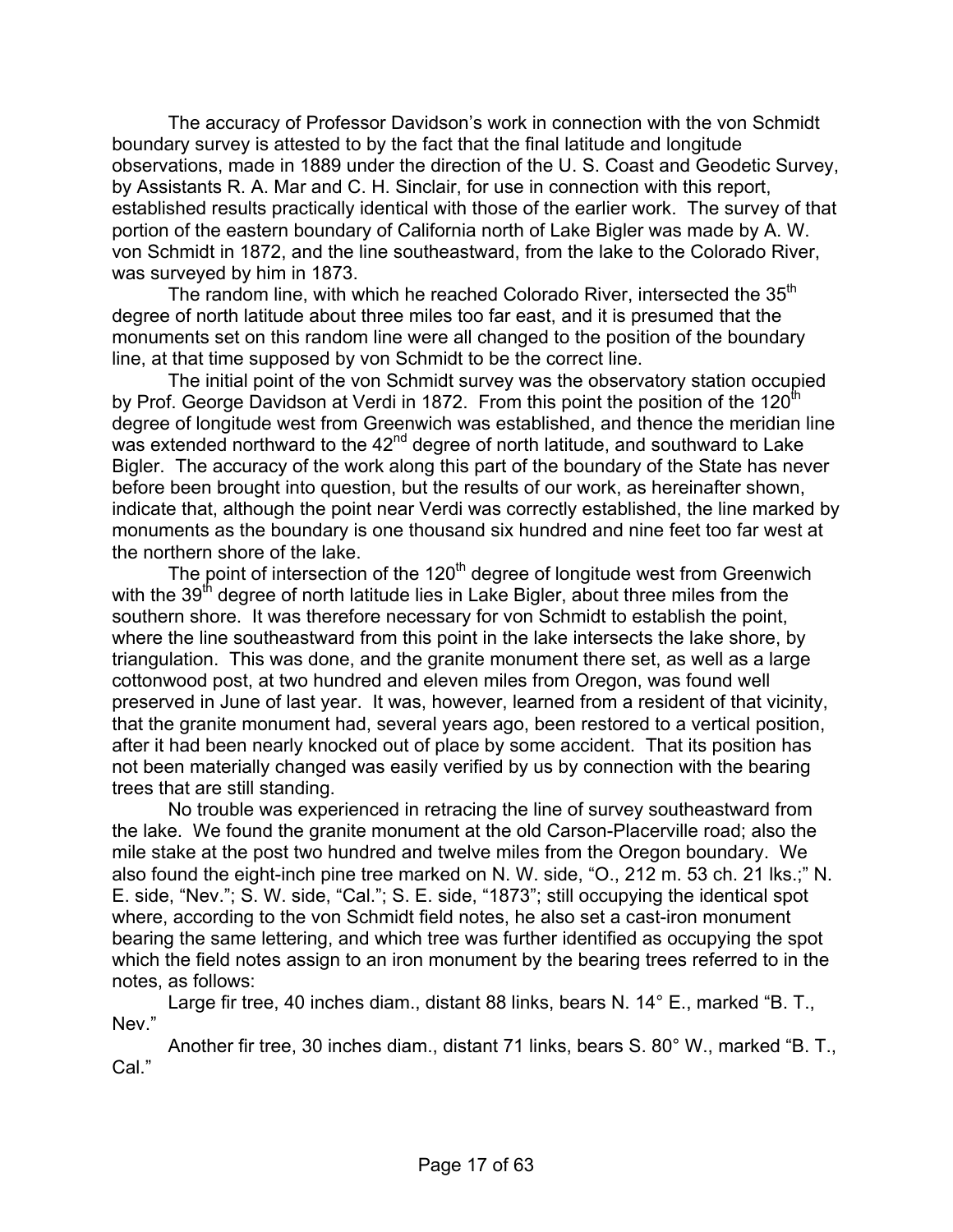A small fir, 12 inches diam., distant 68 links, bears S. 2° 15' W., marked "B. T., Cal."

 For the purpose of our triangulation work a signal was established at a point one foot southwest of the line of the von Schmidt survey, and forty-one feet northwest of the point where the iron monument should stand. This point is below referred to as point K.

 On State Line Point at the northern lake shore we found the points referred to by von Schmidt as follows: At one hundred and ninety-one miles from the Oregon boundary a cast-iron monument, "eight feet long, twelve inches square at bottom, six inches square at top, two feet in the ground, set in with rock. Marked monument with raised letters cast thereon, as follows: N. side, 'Oregon, 191 miles'; W. side, 'California'; E. side, 'Nevada'; S. side, '1872; longitude, 120° west of Greenwich. A. W. von Schmidt, U. S. Astronomer and Surveyor.'"

 At 3.50 chains farther south on the shore of the lake a pine tree twenty-four inches in diameter, marked on the N. side "O., 191 miles 3.50 chains"; W. side, "Cal."; E. side, "Nev."; S. side, "1872. L., 120°."

 Between this tree and the cast-iron monument on the same line we found a cutgranite monument tree feet high, marked "Cal." on its west side, "Nev." on the east side, and "1872" (changed from 1863) on the south side.

 The iron monument and the granite post are well preserved. The pine at the water's edge is also standing. The granite post is the same block of stone which was set by Surveyor-General Houghton in 1863, but it has originally been set a point about three quarters of a mile farther west than that at which it now stands. The original figures 1863 have been changed to 1872. At the iron monument, above described, on State Line Point, a signal (H) was erected, in order that the position of this point might be determined by triangulation, and a definite determination of its latitude and longitude might be made in connection with our work southeastward form the lake.

 At our request the Superintendent of the U. S. Coast and Geodetic Survey, through the courtesy of the Pacific Coast branch of this department, placed at our disposal the result of the triangulation work in California. It was found necessary, in order to insure the greatest possible accuracy for our work on the State line survey, to base all our latitude and longitude calculations on the latitude and longitude of the two primary triangulation stations of the U. S. Coast and Geodetic Survey, Mounts Lola and Round Top, of which the former is a peak about nine thousand two hundred and eighty feet high, some twenty miles northwest of Lake Bigler, while the latter is a still more prominent peak, ten thousand four hundred feet high, about nineteen miles south of the lake.

 These points are fifty-six miles apart, and afford a most excellent base line for a system of triangles near the lake. In June of last year these points were occupied, but owing to unfavorable atmospheric conditions no satisfactory results were obtained, and it became necessary to await the purification of the atmosphere by the first storm of October to accomplish what could not be done while the haze and smoke of the summer months interfered with the measurement of angles.

 The azimuth of the line southeastward from Lake Bigler could not be determined without better information than that afforded by old surveys of the longitude of the point at which the 35<sup>th</sup> degree of north latitude intersects Colorado River, or rather the center of the river channel as it existed at the time that the von Schmidt survey was made.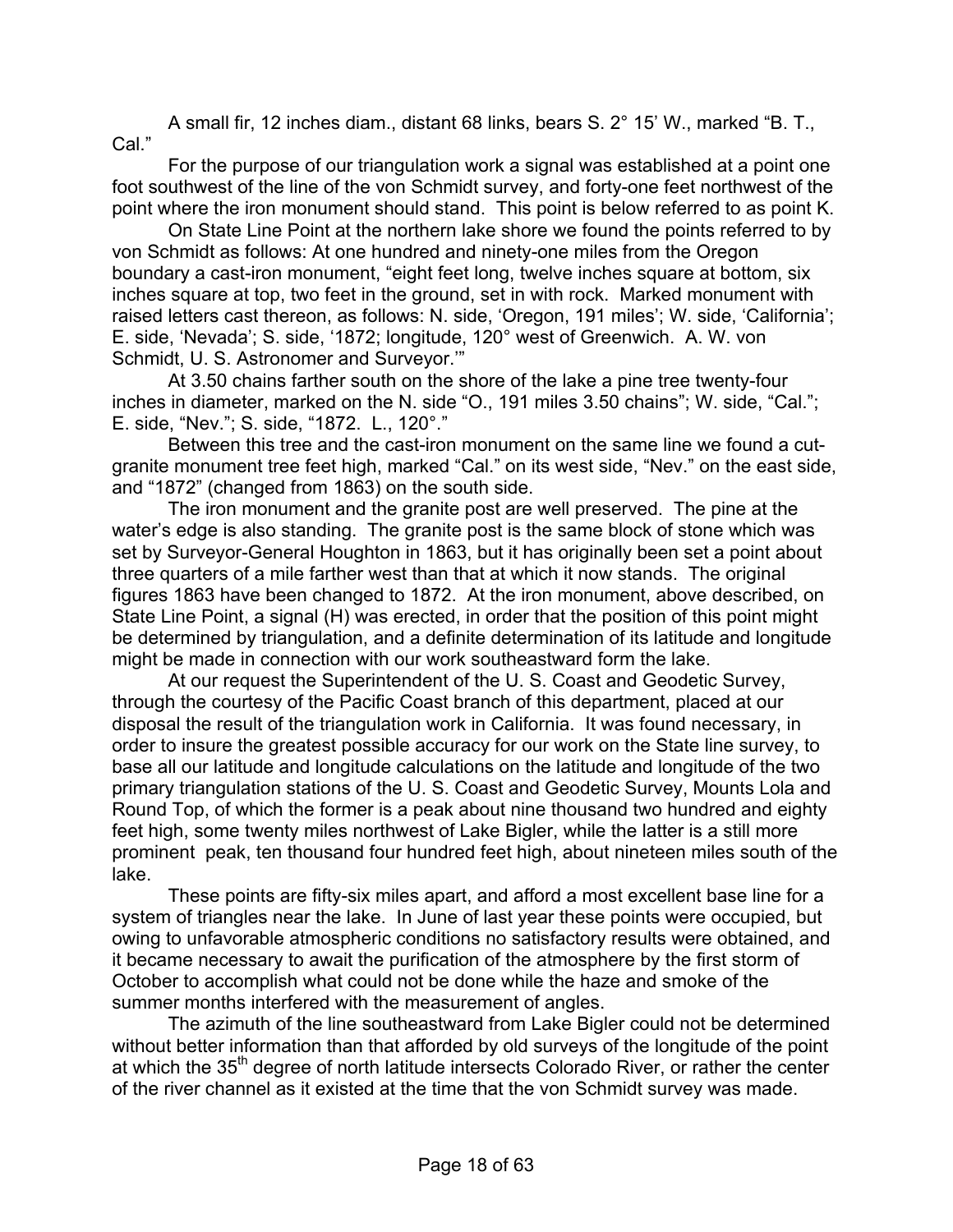Following the instructions contained on our letter of appointment, application was therefore made to the Superintendent of the U. S. Coast and Geodetic Survey to establish the latitude and longitude of some point near The Needles. This, as also the verification of latitude and longitude near Verdi, was promptly done by the assistants of the department already named, and he meridian line at the astronomical station near The Needles was also carefully marked by them.

By means of a base line and a system of triangles the  $35<sup>th</sup>$  degree of latitude was established in September, 1889, by William Minto, and connections were made with several of the reference points near the river, marked by von Schmidt in 1873. The longitude of the terminal point of the line southeastward from Lake Bigler, in the channel of Colorado River, as the river channel must have been in 1873, was found to be 114° 38' 45".30. The river in 1889 was two miles farther east, but this recent position of the river channel should have no bearing upon the establishment of the terminal point of the line southeastward from Lake Bigler, although such a considerable change of the river from its former bed throws doubt upon the correct position of the boundary of California along the river near the  $35<sup>th</sup>$  degree of north latitude.

Thus, in determining the boundary southward from the  $35<sup>th</sup>$  degree, the question arises, should the channel of 1873 be followed, or should the southeasterly course of the boundary line from the north be extended to an intersection with the present river channel?

The boundary of California, from a point on the  $39<sup>th</sup>$  degree of north latitude to a certain point on the  $35<sup>th</sup>$  degree of latitude, is defined as a straight line. Without entering into a discussion of the properties of the line which traced on the earth's surface will most nearly conform to the requirement that the line be straight, it will suffice to consider the line between the two points a geodetic line, each element of which is a part of a great circle, and which, moreover, is the shortest line between the two points.

 The azimuth of this line could not be computed until the latitude and longitude of its terminal points were determined. The longitude of the Colorado River end of the line was not known until September, 1889, and it was then found that the tables required in making a sufficiently accurate determination of this azimuth were not available without sending to Washington for them. It was not advisable, however, to delay our triangulation work at the lake, consequently it became necessary to mark in the field a random line with an approximate azimuth, and to leave the completion of the field work, and correction of all monuments to the true position of the boundary line, until the spring of 1890.

The field work was completed on June twenty-second of this year.

 In carrying out the work, as above indicated, triangulation stations and signals were established near Lake Bigler as follows: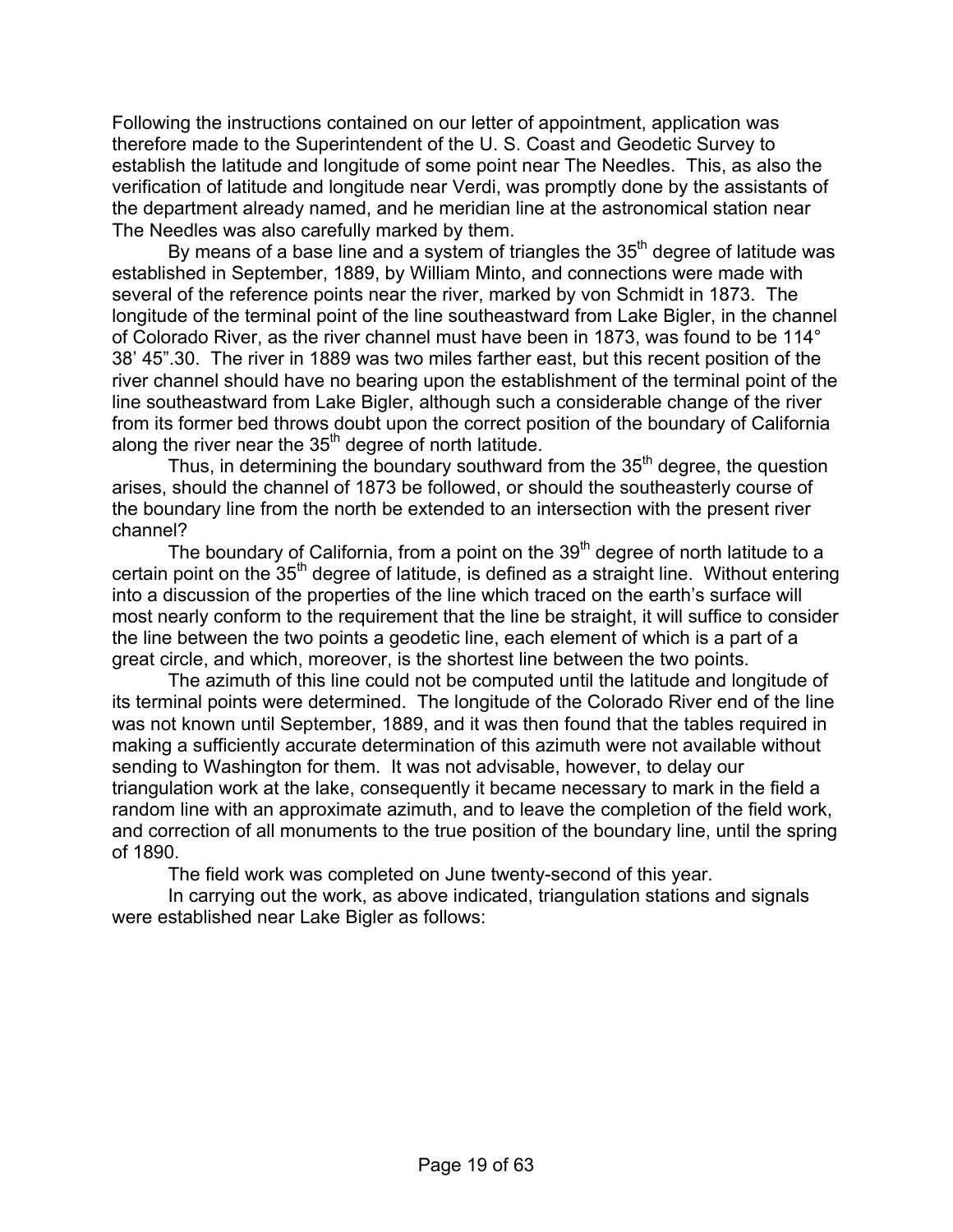| A. Mt. Lola,  |       | Lat. 39° 25' 53".34.                     |
|---------------|-------|------------------------------------------|
| C. Round Top, | Lona. | 120° 21' 55".50.<br>Lat. 33° 39' 43".64. |
| Deed Marrelle |       | Long. 120° 00' 05".00.                   |

B. Rose Knuckle.

D. Freel's Peak.

E. Rubicon Point.

F. Observatory Point. G. Deadman's Point.

H. State Line Point, Iron Monument.

I. Folsom Knob.

J. Bdy. Monument, S. E. lake shore.

K. Point near pine at 212 m. 53 chs.

 In the quadrilateral ABCD, all angles, except the one from B to C at D, were measured. In each case four sets of six angles were measured, and the final result is based on the four readings of the two verniers, each representing the aggregate of twenty-four single angles:

| Station. | Observer.     | Measured Angle. |     |        | Corrected for Station<br>Error. |     |       | Spherical<br>Excess<br>and Error. | Plane Angle. |     |       |
|----------|---------------|-----------------|-----|--------|---------------------------------|-----|-------|-----------------------------------|--------------|-----|-------|
|          | Triangle ABC. |                 |     |        |                                 |     |       |                                   |              |     |       |
| A        | C. E. Grunsky | $40^{\circ}$    | 20' | 15" .0 | $40^{\circ}$                    | 20' | 11".9 | $-2$ ".6                          | $40^{\circ}$ | 20' | 09".3 |
| $\sf B$  | L. H. Taylor  | 119             | 34  | 43.7   | 119                             | 34  | 40.2  | $-2.7$                            | 119          | 34  | 37.5  |
| C        |               | 20              | 05  | 15.0   | 20                              | 05  | 15.8  | $-2.6$                            | 20           | 05  | 13.2  |
|          | Triangle ADC. |                 |     |        |                                 |     |       |                                   |              |     |       |
| Α        | C. E. Grunsky | 11              | 57  | 11.6   | 11                              | 57  | 10.8  | $-1.0$                            | 11           | 57  | 09.8  |
| D        | L. H. Taylor  | 125             | 46  | 45.6   | 125                             | 46  | 45.6  | $-1.0$                            | 125          | 46  | 44.6  |
| C        |               | 42              | 16  | 07.5   | 42                              | 16  | 06.6  | $-1.0$                            | 42           | 16  | 05.6  |
|          | Triangle ABD. |                 |     |        |                                 |     |       |                                   |              |     |       |
| Α        | C. E. Grunsky | 28              | 23  | 04.5   | 28                              | 23  | 01.1  | $-1.1$                            | 28           | 23  | 0.00  |
| B        | L. H. Taylor  | 130             | 19  | 39.4   | 130                             | 19  | 32.1  | $-1.1$                            | 130          | 19  | 31.0  |
| D        | L. H. Taylor  | 21              | 17  | 30.0   | 21                              | 17  | 30.0  | $-1.0$                            | 21           | 17  | 29.0  |
|          | Triangle BDC. |                 |     |        |                                 |     |       |                                   |              |     |       |
| B        | L. H. Taylor  | 10              | 44  | 50.0   | 10                              | 44  | 51.9  | $+0.6$                            | 10           | 44  | 52.5  |
| D        | By addition   | 147             | 04  | 15.6   | 147                             | 04  | 15.6  | $+0.6$                            | 147          | 04  | 16.2  |
| C        | Wm. Minto     | 22              | 10  | 50.0   | 22                              | 10  | 50.8  | $+0.5$                            | 22           | 10  | 51.3  |
|          |               |                 |     |        |                                 |     |       |                                   |              |     |       |

 The distance from Mt. Lola to Round Top is 91038.53 metres (log. 91038.53=4.9592252).

 By a system of approximation, without recourse to the method of least squares, it was found that the distance from Rose Knuckle to Freel's Peak (B to D) is 47064.2 metres (log. BD=4.6726901).

 In the quadrilateral BDEF, the angles of two of the four triangles were measured and one angle in a third triangle. In each case two sets of six angles each were taken. A set of six being six angles with the telescope direct and six angles with telescope

 $\overline{a}$ 

<sup>\*</sup> See Rep. of U. S. Coast and Geodetic Survey, 1885, Appendix No. 9, page 467.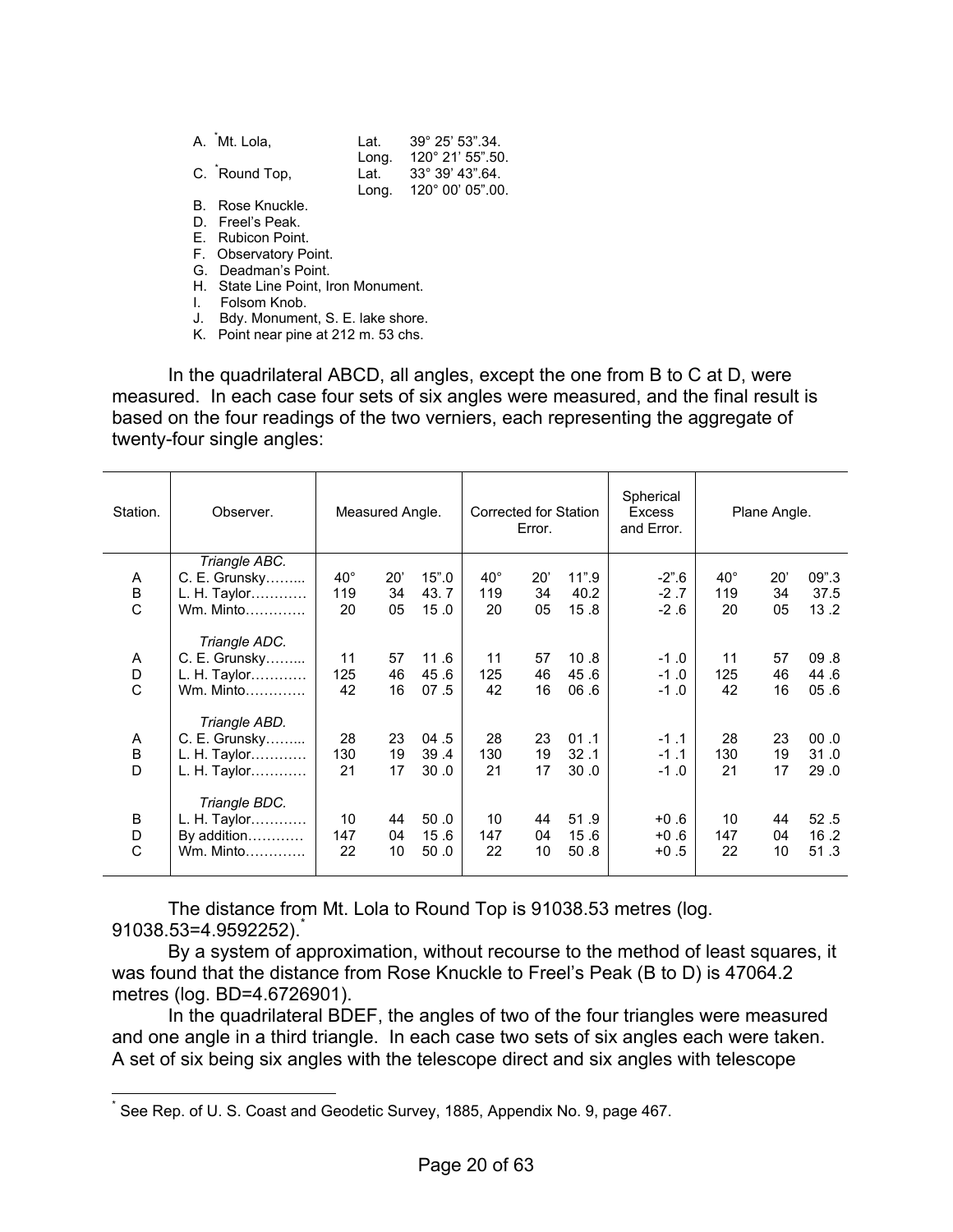reversed. In each case one set was measured from right to left and the other from left to right:

| Station.    | Observer.     | Measured Angle.           |                              | Correction.           | Plane Angle.                |                         |                 |                        |
|-------------|---------------|---------------------------|------------------------------|-----------------------|-----------------------------|-------------------------|-----------------|------------------------|
| B<br>E<br>D | Triangle BED. | $25^{\circ}$<br>117<br>37 | 42'<br>04<br>12 <sup>°</sup> | 22".5<br>48.8<br>47.5 | $+1".0$<br>$+0.8$<br>$+1.0$ | $25^\circ$<br>117<br>27 | 42'<br>04<br>12 | 23" .5<br>48.0<br>48.5 |
| B<br>F<br>D | Triangle BFD. |                           |                              |                       |                             | 50<br>115<br>14         | 44<br>12<br>03  | 25.2<br>14.0<br>20.8   |
| B<br>F<br>F | Triangle BFE. | 25<br>140<br>14           | 02<br>21<br>36               | 01.9<br>55.0<br>04.6  | $-0.2$<br>$-0.3$<br>$-1.0$  | 25<br>140<br>14         | 02<br>21<br>36  | 01.7<br>54.7<br>03.6   |
| D<br>E<br>F | Triangle DEF. | 23<br>131<br>25           | 09<br>40<br>09               | 31.9<br>53.4<br>45.0  | $-4.2$<br>$-1.8$<br>$-4.3$  | 23<br>131<br>25         | 09<br>40<br>09  | 27.7<br>51.6<br>40.7   |

 In this set of triangles we have already determined BD=47064.2 metres and log. BD=4.6726901. by solving the foregoing triangles it is found that the line E to F, Rubicon Point to Observatory Point, has a length of 21206.9 metres (log. EF=4.3264778).

 In the remaining triangles, forming a part of our Lake Bigler triangulation system, angles were measured as follows, each result being based on two sets of four angles each:

| Station.    | Observer.     |                          | Measured Angle. |                 | Correction.             |                          | Plane Angle.    |                 |
|-------------|---------------|--------------------------|-----------------|-----------------|-------------------------|--------------------------|-----------------|-----------------|
| Е<br>G<br>F | Triangle EGF. | $44^{\circ}$<br>79<br>56 | 14'<br>15<br>29 | 59"<br>52<br>34 | $-8."$<br>-9.<br>$-8.$  | $44^{\circ}$<br>79<br>56 | 14'<br>15<br>29 | 51"<br>43<br>26 |
| E<br>G      | Triangle EIG. | 50<br>84<br>44           | 30<br>38<br>51  | 11<br>26<br>23  | 0<br>0<br>0             | 50<br>84<br>44           | 30<br>38<br>51  | 11<br>26<br>23  |
| F<br>H<br>G | Triangle FHG. | 61<br>83<br>35           | 33<br>07<br>20  | 04<br>03<br>03  | $-4.$<br>$-3$ .<br>$-3$ | 61<br>83<br>35           | 33<br>07<br>20  | 00<br>00<br>00  |
| E<br>J      | Triangle EIJ. | 13<br>93<br>73           | 07<br>06<br>45  | 45<br>40<br>23  | $+4$<br>$+4$<br>$+4.$   | 13<br>93<br>73           | 07<br>06<br>45  | 49<br>44<br>27  |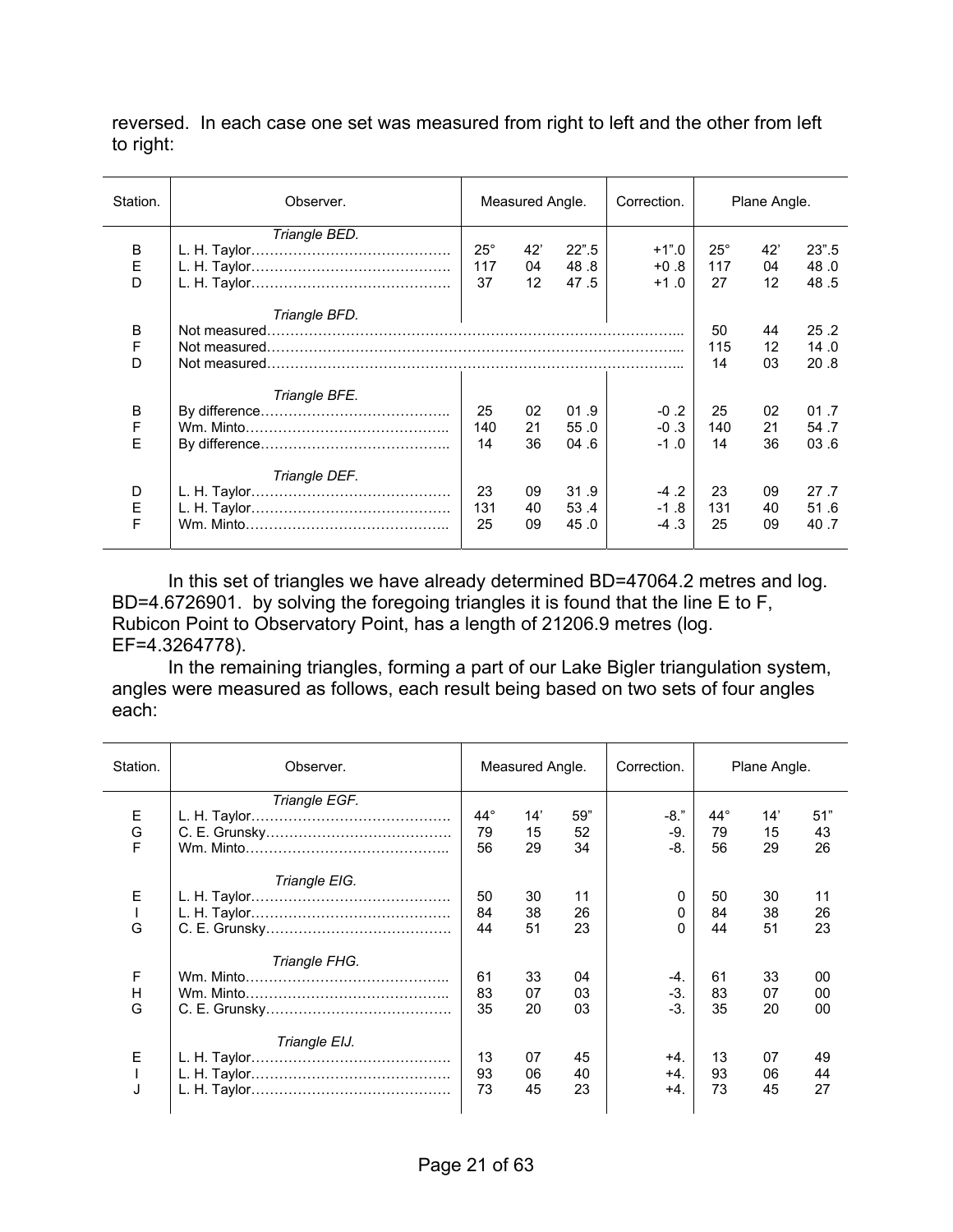| Triangle IJK.               |     |    |    |   |     |    |  |
|-----------------------------|-----|----|----|---|-----|----|--|
| Wm<br>$\cdot$ Minto         | າາ  | 06 | 10 | . | r.  | 06 |  |
| Wm.<br>.to…………………………………………… | 128 | 50 | 13 | . | 128 | 50 |  |
| By difference.              |     |    |    |   | 29  | በ3 |  |
|                             |     |    |    |   |     |    |  |

 In these quadrilaterals and triangles, ordinary methods of calculation established the lengths of triangle sides, and these in turn are made the basis of the calculation of the distances CH and CJ. With due regard to the corrections due to spherical excess, the azimuths of the lines C to H and C to J could then be determined, and the latitude and longitude of the two points H and J were established.

The lengths of triangle sides were found to be as follows:

 $\hat{A}$ C = 91038.5 metres; log. AC = 4.9592251. BD = 47064.2 metres; log. BD = 4.6726901. AD = 75480.2 metres; log. AD = 4.8778330. AB = 35950.0 metres; log. AB = 4.5556995. CD = 23241.5 metres; log. CD = 4.3662642. EF = 21206.9 metres; log. EF = 4.3264755. CB = 67752.3 metres; log. CB = 4.8309242. BE = 31967.8 metres; log. BE = 4.5047122. DE = 22928.0 metres; log. DE = 4.3603660. BF = 12633.2 metres; log. BF = 4.1015143. DF = 40275.8 metres; log. DF = 4.6050442. EG = 17997.3 metres; log. EG = 4.2552069. FG = 15061.0 metres; log. FG = 4.1778532. EI = 12749.8 metres; log. EI = 4.1055034. FH = 8773.5 metres; log. FH = 3.9431723. CH = 62152.3 metres; log. CH = 4.7934574. EJ =  $13260.2$  metres; log. EJ =  $4.1225516$ . CJ = 33007.9 metres; log. CJ = 4.5186181. GH = 13338.3 metres; log. GH = 4.1250989. GI = 13948.7 metres; log. GI = 4.1445348.

 The azimuth from C to H is found to be 179° 37' 31".3; and the azimuth from C to J is 187° 30' 21".6.

 The latitude and longitude of C (Mt. Round Top) being known, a determination of the latitude and longitude of the two boundary monuments at H and J, respectively, was made in the usual way, as prescribed by the U. S. Coast and Geodetic Survey, with the following result:

H. Iron bdy. monument on State Line Point –

 Latitude 39° 13' 19".30. Longitude 120° 00' 20".45.

J. Granite bdy. monument on southeast lake shore – Latitude 38° 57' 25".06.

Longitude 119° 57' 05".90.

 $\overline{a}$ \* Doubtful.

From U. S. Coast and Geodetic Survey. The distance between two primary triangulation stations.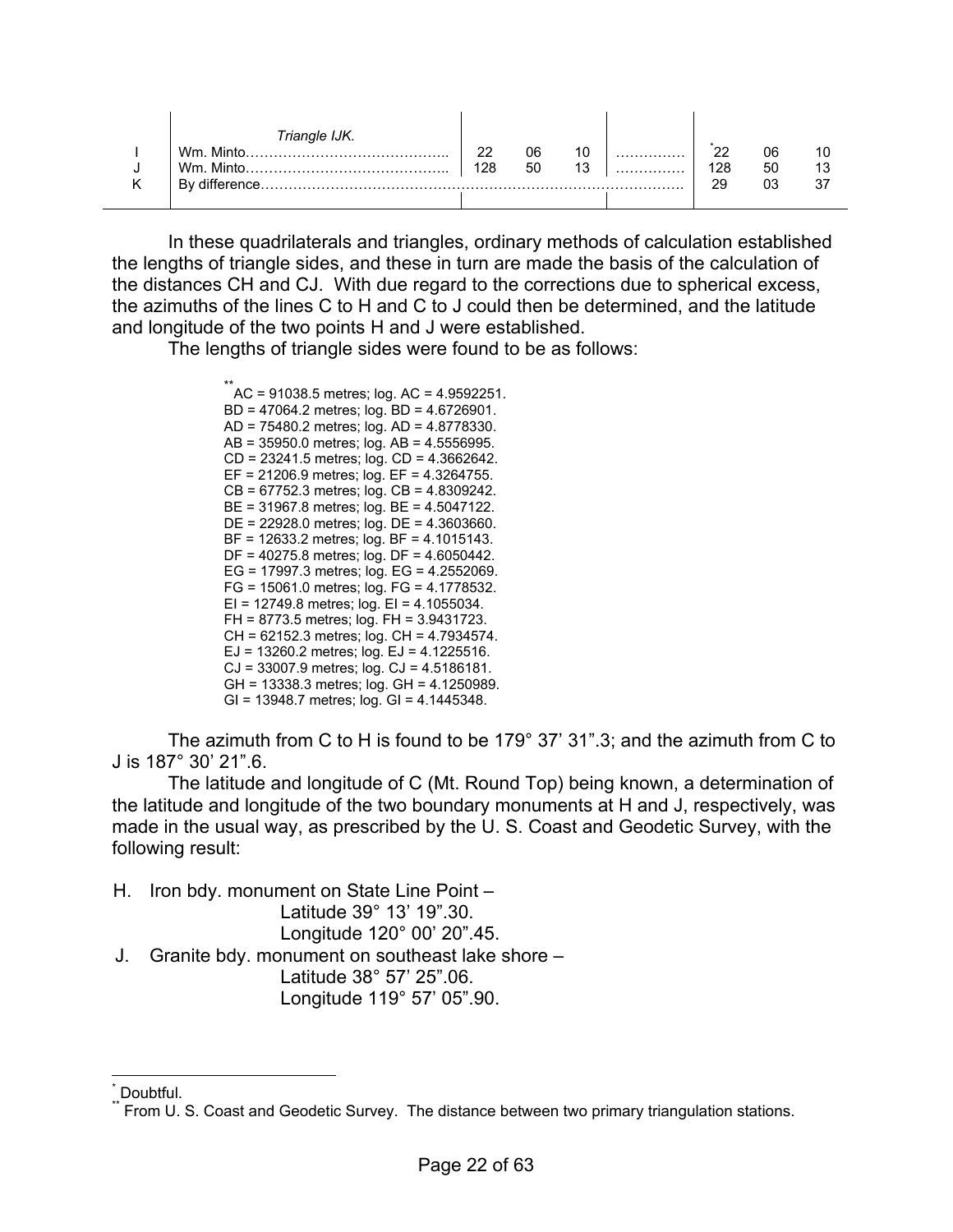The azimuth of the State boundary line, southeastward from the intersection of the 39<sup>th</sup> degree of north latitude with the  $120<sup>th</sup>$  degree of longitude, is 311° 19' 36".99. (See appended letter of Chas. A. Schott.)

 The longitude of the State line in latitude 38° 57' 25".06, by calculation with this azimuth, is 119° 56' 14".33; whereas, the von Schmidt boundary monument in this latitude has a longitude of 119° 57' 05".90, as above noted, and is, therefore, 51".57, or four thousand and seventy-three and three tenths feet, west of the correct position of the boundary line point having the same latitude.

 The fact was thus verified that the State boundary southeastward from Lake Bigler is incorrectly marked in the field, and that the boundary line monuments should be moved about three quarters of a mile farther east. But this is not all. The boundary line monuments on the northern shore of the lake are not in longitude 120° west of Greenwich, but in longitude 120° 00' 20".45. (The iron monument on the State line Point, Station H, is in latitude 39° 13' 19".30 and in longitude 120° 00' 20".45, as above noted.) They are 20".45, or one thousand six hundred and nine feet, too far west, and do not properly mark the boundary between California and Nevada.

 Having, as above set forth, ascertained the longitude of a point on the State line in the same latitude as the granite monument on the southeastern lake shore, the survey was continued from this granite monument, as follows:

N. 89° 59' 43".79 E.

2,465 feet, cross old stage road Carson to Placerville N. E. and S. W.

4,073.3 feet to a point (J') on State boundary line in the same latitude as the granite monument on the lake shore (J).

 Set a pine post, 50 inches by 5 inches by 5 inches, marked "CAL." on S. W. face, "NEV." on N. E. face, and "4 m. 39.64 chs." on N. W. face, from which a pine tree, 30 inches in diameter, marked "B. T.," bears N. 71° E., 101 feet distant; a pine stump, 48 inches diameter, bears N. 74  $\frac{1}{2}$ ° W., 19 feet distant. Made a stone mound around post. Thence on the boundary line with an azimuth of 131° 21' 58".94 toward Lake Tahoe.

19.10 chains, old stage road Carson to Placerville; course N. E.

69.66 chains, small creek from the east.

70.46 chains, to shore of Lake Tahoe, bearing north and south.

 Set a tamarack post, 50 inches by 6 inches by 6 inches, marked "CAL." on S. W. face, "NEV." on N. E. face, and "3 m. 49 chs." (distance from point O in lake) on N. W. face, from which:

 A pitch pine, 28 inches diameter, bears N. 3 ¾° W., 41 feet distant; marked "B. T."

 A pitch pine, 44 inches diameter, bears S. 28 ½° E., 62 feet distant, marked "B. T."

 A post set by U. S. G. surveyors, marked "B. M. No. 2, 3169 T. 7," bears N. 22 ¼° W., 79.1 feet distant.

 $\overline{\phantom{a}}$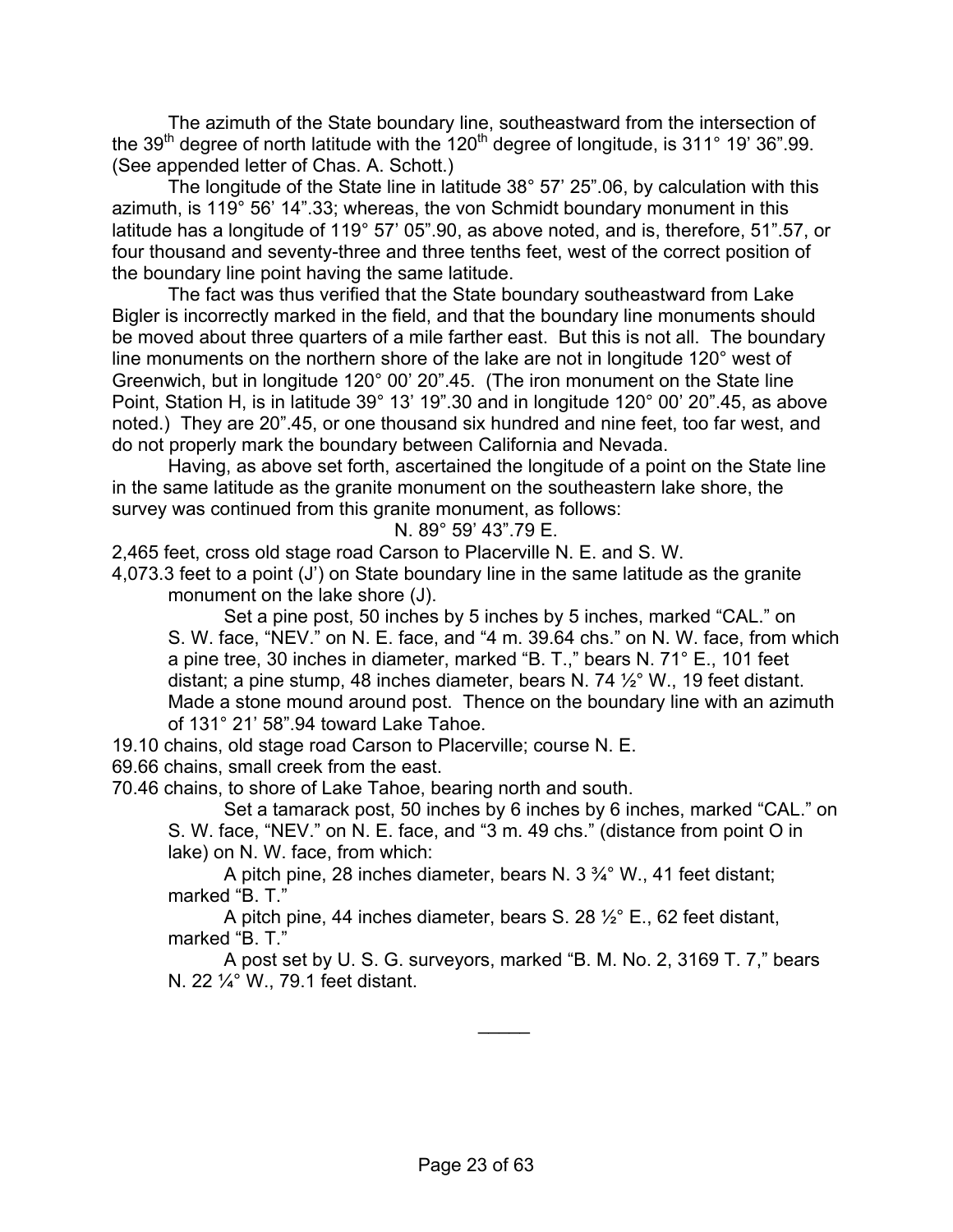From the point J', which point is on the State boundary line, and 4 miles 39.64 chains distant from the point O in the lake, where the  $39<sup>th</sup>$  parallel of north latitude is intersected by the  $120<sup>th</sup>$  degree of longitude west from Greenwich, the survey of the State boundary line was continued in the direction toward the intersection of the 35<sup>th</sup> parallel of latitude with Colorado River, as follows:

 With the same azimuth above noted for this point, azimuth 311° 21' 58".94, ascending steep mountain bearing N. E. and S. W., and noting all distances as though measured from the above named point O in Lake Tahoe.

- 6 miles 20.80 chains, crest of mountain, course west; thence along S. W. slope of timbered mountain.
- 6 miles 59.00 chains, cross sag in mountain ridge bearing N. and S., and along east slope of mountain.
- 7 miles 43.50 chains, spur sloping N. E., descent abrupt, broken, and precipitous. East slope of Sierra Nevada.

 Set a flag on spur and from a point on line at the foot of the mountain, in west side of Carson Valley, measure at right angles to N. E. 93.40 chains to a point at which included angle between base and flag on spur is 74° 44'. Log. tang. 74° 44'……………………………………………………... 10.5639267 Log. base 93° 40'……………………………………………………... 1.9703469

 Log. dist. from flag to W. end of base…………………………... 12.5342736 Dist from flag to W. end of base, 342.20 chains.

11 miles 65.70 chains, west end of base, or point in Carson Valley. At western edge of same set a pine post, 50 inches by 5 inches by 5 inches, marked "CAL." on S. W. face, "NEV." on N. E. face, and "11 m. 66 chs." on N. W. face.

Made a stone mound around post.

This point is in lat. 38° 53' 12".37; long. 119° 50' 06".99; and the azimuth of the State boundary line is here 311° 25' 49".72.

- 13 miles 11.00 chains, Dilucki's, 95 feet to left.
- 13 miles 17.97 chains, road from Carson to Woodford's; course S. 25° E.
- 13 miles 53.90 chains, same road; course N. E.
- 13 miles 70.40 chains, set a cedar post, 55 inches by 7 inches by 5 inches, marked "CAL." on the S. W. face, "NEV." on N. E. face, and "13 m. 70 chains" on N. W. face.

 Made mound of stone and earth around post with pits to N. E. and S. W. Sprague's barn bears N. 38° W., 5 chains distant.

 A small house (Sprague's) bears N. 55° W., 8.50 chains distant.14 miles 50.40 chains, von Schmidt's granite monument, marked on N. W. face "O.,

- 221 m. 76 chs.", is at right angles to the S. W., and 2,748.7 feet distant.
- 15 miles 6.00 chains, set a trap rock, 25 inches by 12 inches by 12 inches, marked "C."
	- on S. W. face, and "N." on N. E. face.
		- Made a stone mound around the same.
		- Baldwin's house bears S. 15 ½° E., 8 chains distant.
- 15 miles 10.30 chains, Carson and Woodford road, course S. W.
- 15 miles 55.00 chains, Tillman's house, to right about 20 chains.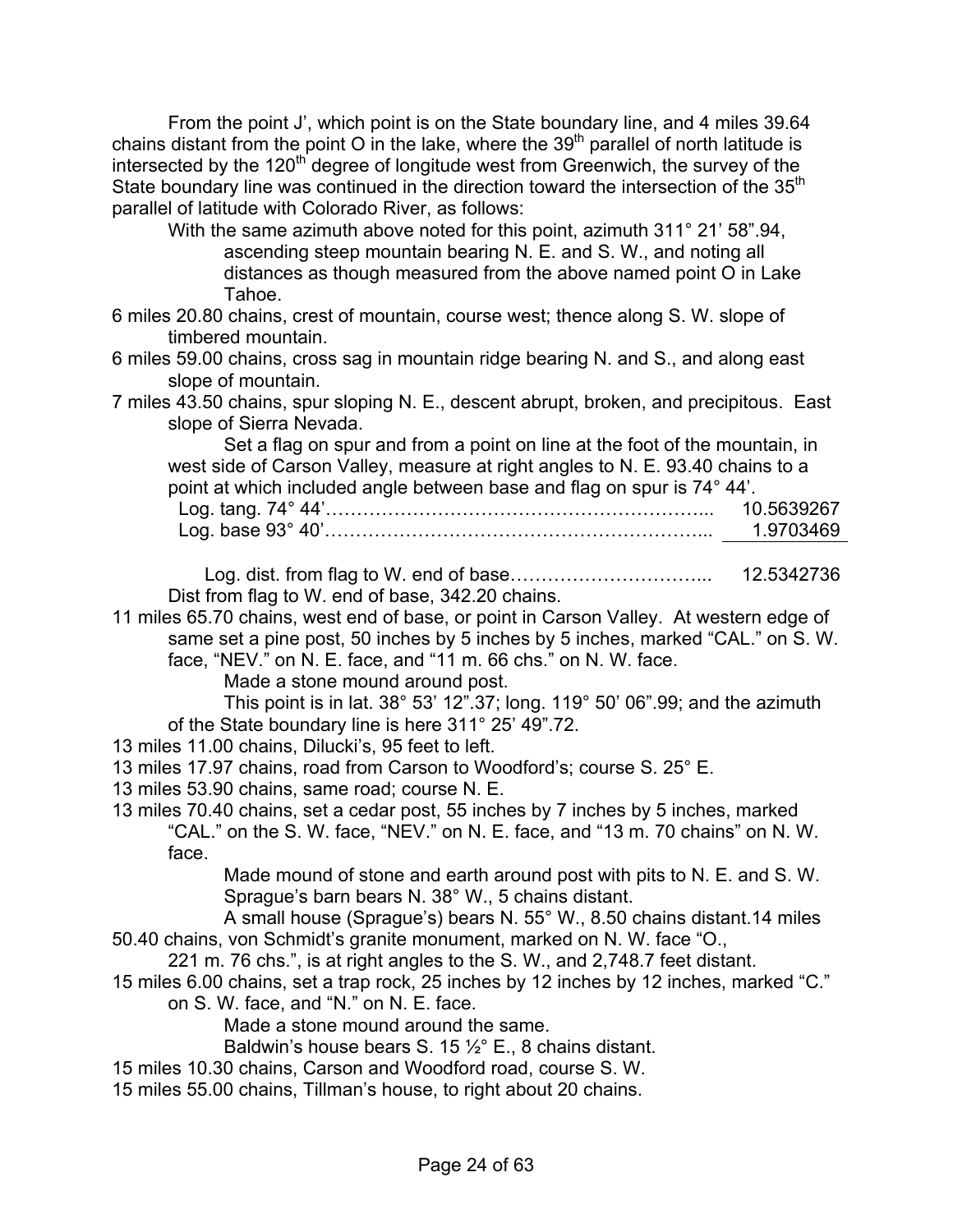16 miles 64.00 chains, set a granite stone, 20 inches by 12 inches by 7 inches, marked "C." on S. W. face, "N." on N. E. face.

Made a stone mound around the same.

 Joe Dilucki's house bears S. 38° 50' 05".40, longitude 119° 45' 57".84; and the azimuth of the State boundary line at this point is 311° 28' 26".06. 16 miles 77 chains, West Fork of Carson River, 30 feet wide, runs N. 20° E. Beyond

which this survey could not be extended owing to lack of the necessary funds.

Referring to the survey made in September, 1889, by William Minto, assisted by L. H. Taylor, at Colorado River, for the purpose of ascertaining with precision the longitude of the point where the center line of Colorado River was intersected at the time of the von Schmidt survey, in 1873, by the  $35<sup>th</sup>$  degree of north latitude, Mr. Minto reports as follows:

 "The work of determining the longitude of the intersection of the middle of Colorado River with the  $35<sup>th</sup>$  degree of north latitude was very much simplified by the action of the U. S. Coast and Geodetic Survey. Prof. George Davidson, in charge of that work on the Pacific Coast, having, for the purpose of facilitating our observations, sent Assistants Mar and Sinclair to determine the latitude and longitude of The Needles, on the Atlantic and Pacific Railroad, at a date considerably earlier than had been intended, and at a very unfavorable as well as uncomfortable season in that climate. The point thus established is about ten miles south of the  $35<sup>th</sup>$  degree of north latitude, and, according to the results kindly furnished by Professor Davidson, is in latitude 34° 50' 18".17, and longitude 114° 36' 11".04 west from Greenwich.

 "Messrs. Mar and Sinclair also marked the meridian line from their longitude pier to a point on the mesa on the south, and about three hundred metres distant.

 "In September, 1889, the Coast and Geodetic Survey Station thus established was connected by a system of triangulation with the monuments established by Col. A. W. von Schmidt on the 35<sup>th</sup> parallel of north latitude, as determined by him in running the State boundary in 1873. The von Schmidt monuments found standing were the two posts designated in his field notes as being on the line of the  $35<sup>th</sup>$  degree of latitude – one on the bluff west of the river, and 20.76 chains west of his intersection of the middle of the river by the said parallel of latitude and the other 23.00 chains farther west; both in mounds of stone and earth, and marked as described in his field notes. There is also a stone marked as the notes describe it  $-$  "L. 35° N.  $-$  in the mound around the most easterly post.

 "The cast-iron boundary monument, which is described in the von Schmidt field notes, no longer stands in its original position. That it was moved appears from the certified copy of a letter from W. A. Sailsbury to the Surveyor-General of Nevada, of which a copy is appended to this report. It is now apparently a little north of its original location.

 "The triangulation work was carried up on the west side of the Colorado River, the difficulty of making frequent crossings of the stream with the facilities at our disposal rendering it impracticable to extend the triangulation work across the river.

 "The meridian line of the Coast and Geodetic Survey Station was extended from the longitude pier north to the southwest bank of the Colorado River, crossing the Atlantic and Pacific Railroad near the eastern end of a tangent extending northwesterly.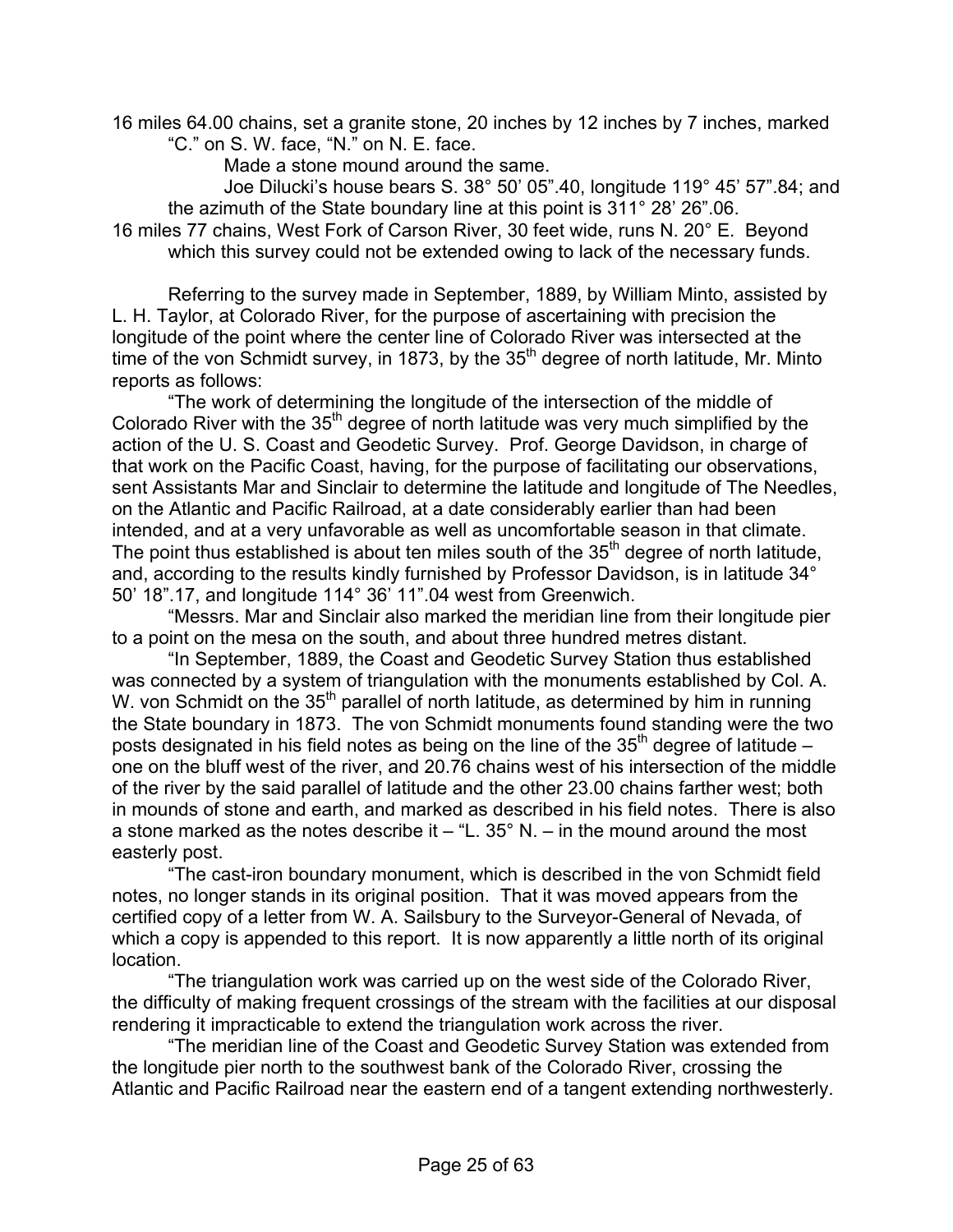Along this straight stretch of railroad a base line, 3,449.98 feet long (1,051.56 metres), was measured, and a system of nine triangles was marked out, connecting this base line with the post set by von Schmidt on the west bank of Colorado River, on his supposed  $35<sup>th</sup>$  parallel of north latitude.

 "The distance from the longitude pier to the intersection of the meridian line with the south rail of the railroad was carefully measured, giving an average result of 1,035.8 feet (315.8 metres).

Station. | Measured Angle. | Corrected Angle. | Station. | Measured Angle. | Corrected Angle. *Triangle ABC. Triangle BCD.*  A………………… 59° 59' 40" 59° 59' 43" B………………… 66° 41' 50" 66° 41' 48" B………………… 71 24 00 71 24 04 C………………... 81 35 30 81 35 28 C………………... 48 36 10 48 10 13 D………………... 31 42 45 31 42 44 *Triangle CDE. Triangle DEF.*  C………………... 40 07 00 40 06 54 D………………... 49 59 00 49 58 57 D………………... 95 43 20 95 43 12 E………………… 89 42 00 89 41 56 E………………… 44 10 00 44 09 54 F………………… 40 19 10 40 19 07 *Triangle EFG.* |  $\begin{array}{|l|l|l|l|l|} \hline 68 & 35 & 00 & 68 & 35 & 03 & 0. \hline \end{array}$  | Triangle GFI. E………………… 68 35 00 68 35 03 G………………... 41 47 00 41 46 57 F………………… 78 25 20 71 25 24 F………………… 115 06 40 115 06 36 G………………... 39 59 30 38 59 33 I…………………. 23 06 30 23 06 27 *Triangle GHI.* 26 20 00 26 19 57 Triangle HIJ. G………………... 26 20 00 26 19 57 H………………... 121 45 00 121 45 03 H………………... 105 52 20 104 52 16 I…………………. 26 17 13 26 17 15 I…………………. 48 47 50 48 47 47 J………………… 31 57 40 31 57 40 *Triangle IJN. Triangle OMN.*  I…………………. 67 03 20 67 03 23 O………………... 28 15 00 28 15 00 J………………… 86 32 30 86 32 34 M………………... 80 58 00 80 58 00 N………………... 26 24 00 26 24 03 N………………... 70 47 00 70 47 00 *Triangle NPO. Triangle OJN.*  N………………... 13 08 50 13 08 50 O………………... 24 22 00 24 22 00 P………………………………………... 70 31 35 J………………………………………… 12 49 00 O………………... 96 19 35 96 19 35 N………………... 142 49 00 142 49 00

 "The stations were lettered as indicated on the maps accompanying this report. "Angles were measured and corrected as follows:

"Station X is the U. S. Coast and Geodetic Survey Station, Needles. (Longitude Pier.)

"Station A is the east end of the base.

"Station C is the west end of the base.

"Station B is in the meridian through A.

"Station M is von Schmidt's post on supposed 35<sup>th</sup> parallel.

"Station N is von Schmidt's post on supposed 35th parallel.

"Station Q is iron boundary monument (present position).

"Station L is von Schmidt's intersection of supposed 35<sup>th</sup> parallel with Colorado River.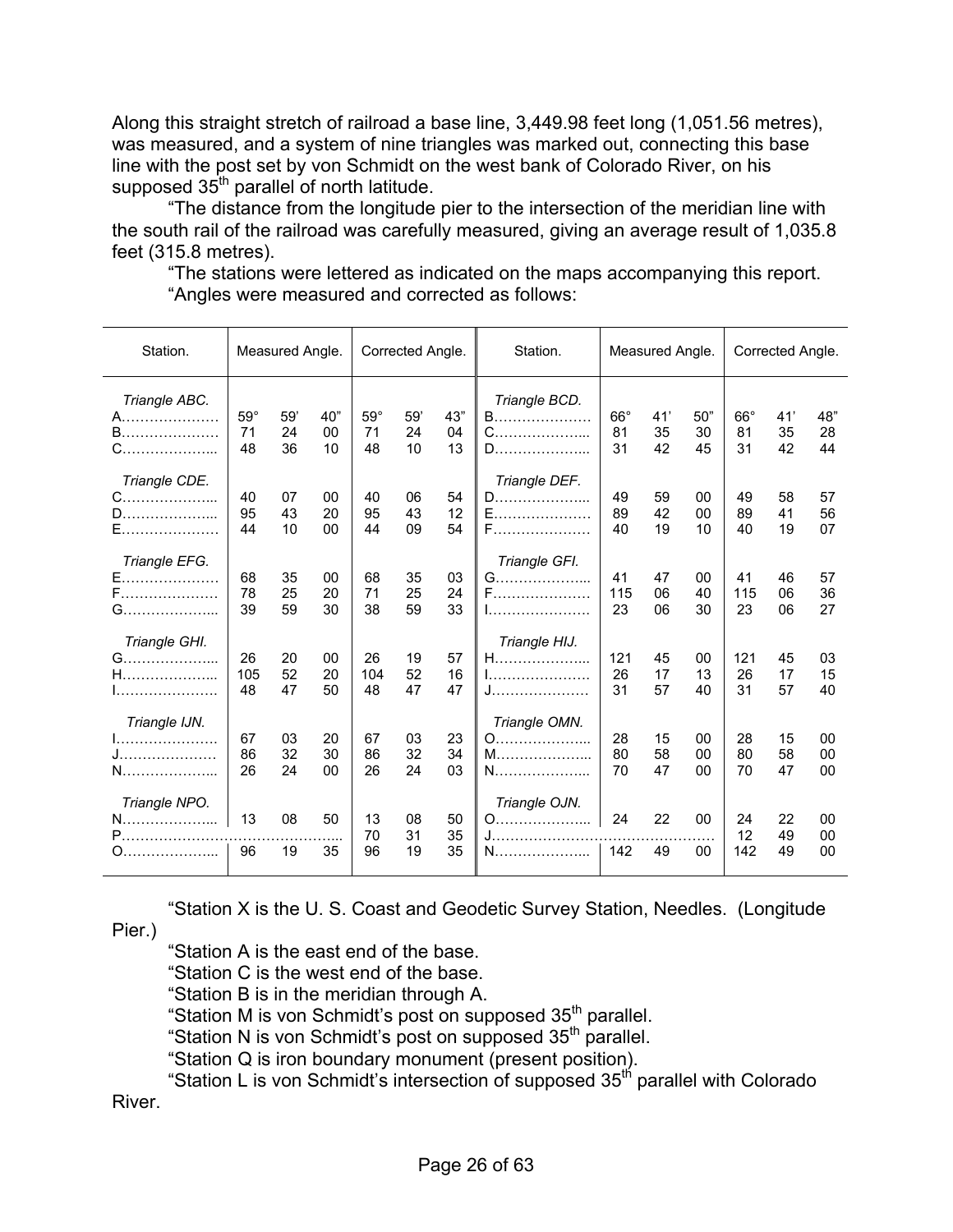"Station L' is the intersection of the  $35<sup>th</sup>$  degree of the latitude and the middle of Colorado River, as the river was found by von Schmidt in 1873.

"Station P is the flagstaff on Camp Mojave.

"Station O is a point near the flagstaff.

"By a solution of the foregoing triangles the following results were obtained:

Measured AC = 1051.56 metres, and XA = 315.8 metres.

Log. AC = 3.0218341.<br>Log. BC = 2.9826393. Log. BC = 2.9826393. Log. CD = 3.2249829.<br>
Log. BD = 3.2572460. Log. DE = 3.1910244. Log. BD = 3.2572460. Log. DE = 3.1910244. Log. CE = 3.3797524. Log. EF = 3.2642375. Log. DF = 3.3800888. Log. FG = 3.4251665. Log. FI = 3.6550468. Log. GI = 3.7882599. Log. HI = 3.4500271. Log. GH = 3.6795074. Log. IJ = 3.6558778. Log. HJ = 3.3725645. Log. JN = 3.9720686. Log. IN = 4.0070702. Log. NQ = 2.984725. Log. NP = 3.725521. Log. NO = 3.702591. Log. JO = 4.137868. Log. OP =  $3.085068$ , or OP =  $1,216.4$  metres.

 "The line OP was measured as a check on this work, and was found to be 1,215.8 metres long.

"The reductions to latitude and longitude were made according to the U. S. Coast and Geodetic Survey methods, and the detail of the reduction work is omitted.

"Station N was found to be in the latitude  $35^{\circ}$  00' 23".39, and in longitude 114 $^{\circ}$ 39' 23.61, and the terminal point of L of the Schmidt boundary survey of 1873 is in latitude 35° 00' 23".39, and in longitude 114° 39' 07".08.

 "Incidentally the latitude and longitude of the flagstaff at Camp Mojave was also established by this work, as follows: Latitude 35° 02' 39".22, and longitude 114° 37' 14".48.

 "As nearly as could be determined form the von Schmidt surveys of 1873, Colorado River from L to L' had a southeasterly course, and this course, as nearly as it could be determined, was made the basis of the computation of the longitude of the intersection of the  $35<sup>th</sup>$  degree of latitude with the center line of Colorado River in its position of 1873. The latitude 35° 00' 23".39, and longitude 114° 39' 07".08 of the point L, with an azimuth 322° 32' 25".65 from L to L', the latitude of L' being 35°00' 00", established the longitude of L' at 114° 38' 45".30, and the distance from L to L' was found to be 907.97 metres.

 "The boundary line from Lake Bigler southeastward to Colorado River must, therefore, connect a point in latitude 39° 00' 00", longitude 120° 00' 00", with a point at Colorado River in latitude 35° 00' 00" and longitude 114° 38' 45".30.

 "From Colonel von Schmidt it was learned before the above field work was undertaken that he was directed by the department in authority to make the center line of the Colorado River, as he found it in 1873, the objective point of his survey, and not the river as it might have been at the date of the admission of California. It was for this reason that L' was established as above noted. The correct azimuth of the boundary line northwestward from the point L' is 134° 33' 09".29, and this line, which the above work indicates as the correct position of the State boundary, passes about four hundred and fourteen feet to the southwest of the von Schmidt terminal point L.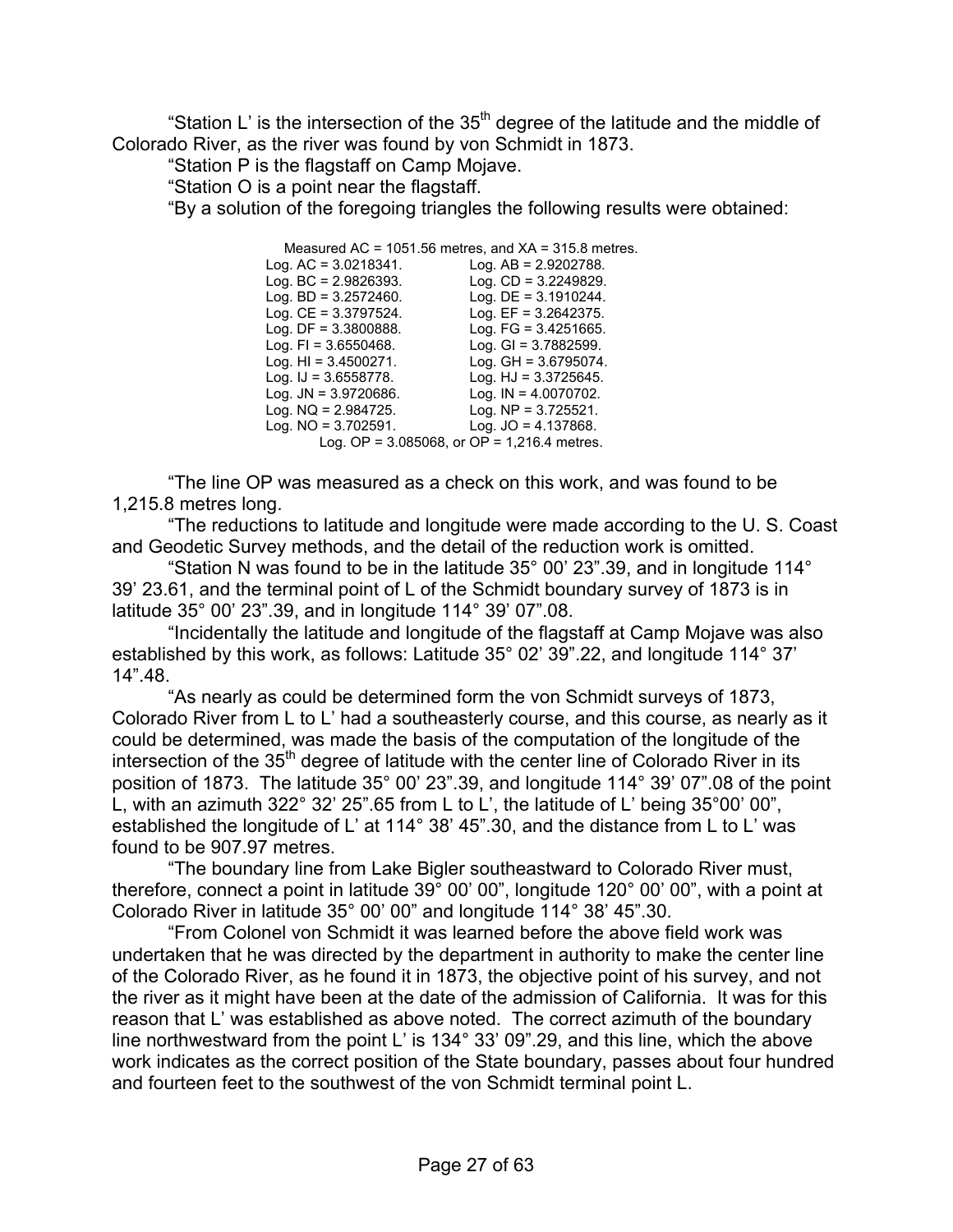"The iron monument O now stands in latitude 35° 00' 52".91 and longitude 114° 39' 36".14, and is one thousand two hundred and sixty-four feet due east of the correct position of the State line.

 "The field work at Colorado River was done under somewhat unfavorable conditions. The heat was intense, except for two days, when there was a heavy north wind, filling the air with dust and sand. Transportation facilities were particularly unsatisfactory. Acknowledgements in connection with this work are due to Captain Bowman, commanding at Camp Mojave, who placed the Government boat at our disposal and kindly rendered us all the assistance in his power. We are also under obligations to Mr. W. S. Hancock, Master Mechanic of Atlantic and Pacific Railroad at The Needles, and to Messrs. Monahan and Murphy, of the same place, for assistance and courtesies extended."

 As soon as the results of the work at Colorado River became available, a calculation of the azimuth and length of the line from the point in Lake Bigler to Colorado River was made, at our request, and for our use, by Chas. A. Schott, of the U. S. Coast and Geodetic Survey, and reported by him as follows, under date of January 6, 1890:

 Azimuth from Lake Bigler end of line to the Colorado River end, 311° 19' 36".99. Distance, 651,056 metres = 404.551 miles.

 Azimuth from the Colorado River end of the line to the Lake Bigler end, 134° 33' 09".29.

 The limited appropriation available for the purpose of making the State line survey, precluded the possibility of marking more than a few miles of the line southeastward from the lake with stakes in mounds of stones. This work could not be extended farther than across the western portion of Carson Valley, as shown by the notes above recorded and the map accompanying this report.

 Three copies each of two maps are filed herewith, and made a part of this report, as follows:

 Sheet No. 1. – "State boundary survey. Map of the boundary line of California near Lake Bigler, showing position of the U. S. Coast and Geodetic Survey primary stations, Lola and Round Top, and the triangulation work of June and October, 1889, also the boundary line as surveyed and marked in the field by A. W. von Schmidt in 1872 and 1873, and the position of the boundary line southeastward from the lake, as surveyed by C. E. Grunsky and William Minto in 1889 and 1890, under instructions from Theo. Reichert, State Surveyor-General."

 Sheet No. 2. – "State boundary survey. Map of the boundary line of California at the intersection of the 35<sup>th</sup> degree of north latitude with Colorado River, showing position of the U. S. Coast and Geodetic Survey station, Needles, and the triangulation work of William Minto in September, 1889, done under instructions from Theo. Reichert, State Surveyor-General."

We append to this report:

- 1. Letter of appointment and instructions.
- 2. Latitude and longitude determination at Verdi, by Chas. A. Schott.
- 3. Azimuth and length of State boundary line, Lake Tahoe to Colorado River. Letter of Chas. A. Schott.
- 4. The iron monument at Colorado River. Letter of W. H. Sailsbury.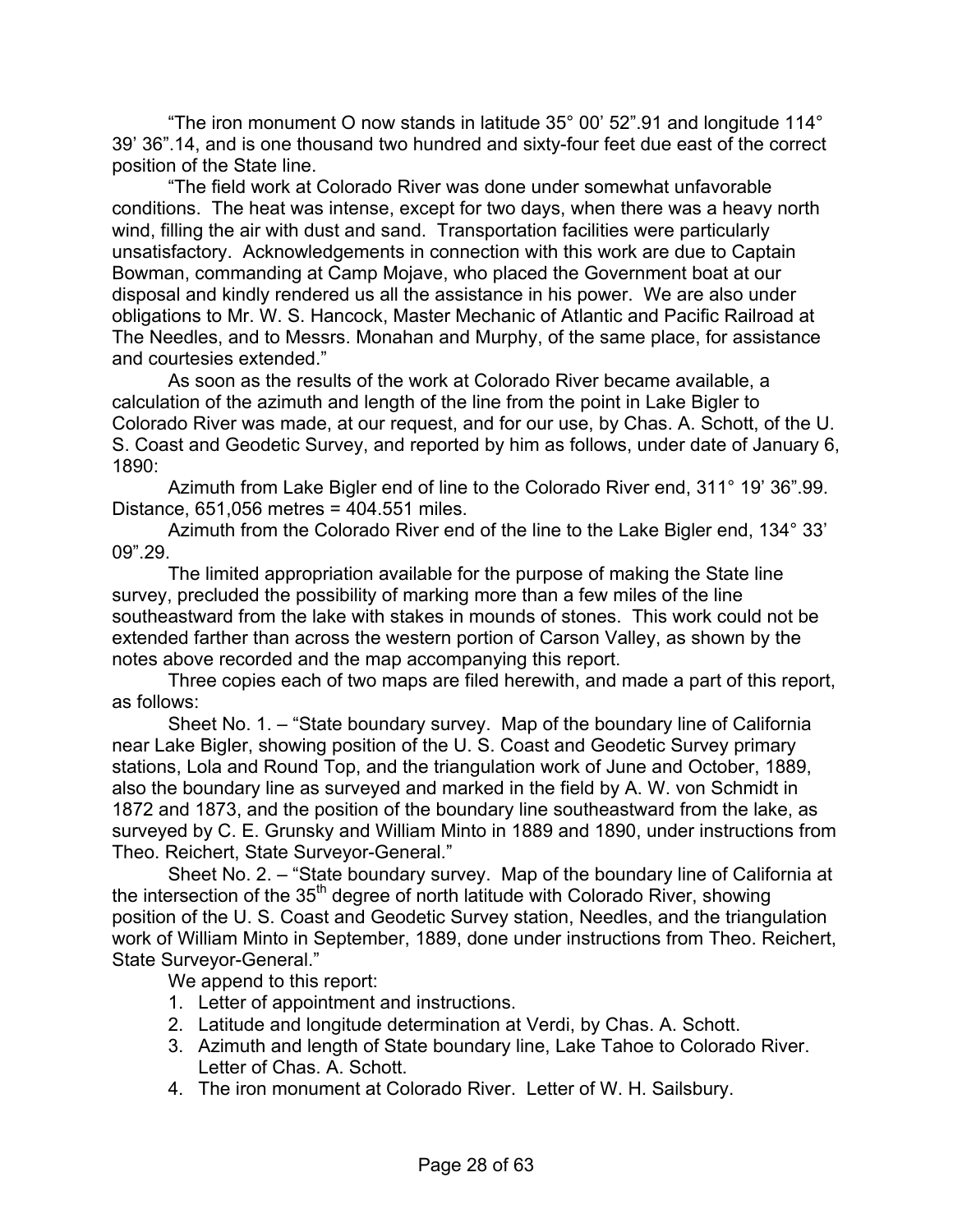5. A. W. von Schmidt survey, 1872 and 1873. Extracts from field notes.

We have to thank Superintendent T. C. Mendenhall, of the U. S. Coast and Geodetic Survey, for the kind assistance rendered us, and especially are our thanks due to Prof. George Davidson, in charge of the Pacific Coast division of this department, for advice and prompt response to our requests for reliable data.

 We have also to acknowledge courtesies extended by Gov. C. C. Stevenson, of Nevada, and the interest taken in our work by Hon. Cyrus Coleman, of Markleeville, Alpine County, and to thank him for assistance rendered while the station Round Top was first occupied in June, 1889.

 Our field work was completed, as far as possible, in November, 1889, but it was necessary to set temporary monuments on a random line, because the correct line could not be marked in the field until the computation memoranda were received from Washington late in January of this year, at which time the great depth of snow on the Sierra Nevada precluded the possibility of reaching the line at those points where permanent monuments have since been set.

 Our work could not, therefore, be completed until after the melting of the snow in June, 1890, and it was not therefore possible to transmit the result of our work at an earlier date.

 We have also to state that no outfit was purchased for use on the survey. Tents were kindly furnished us by Adjutant-General R. H. Orton, and all necessary instruments were furnished by us and our assistants. There is not property in our hands to be sold for the benefit of the State, as provided in the law authorizing this survey.

 $\frac{1}{2}$ 

Respectfully submitted.

C. E. GRUNSKY, WM. MINTO.

In charge of Survey.

SAN FRANCISCO, July 22, 1890.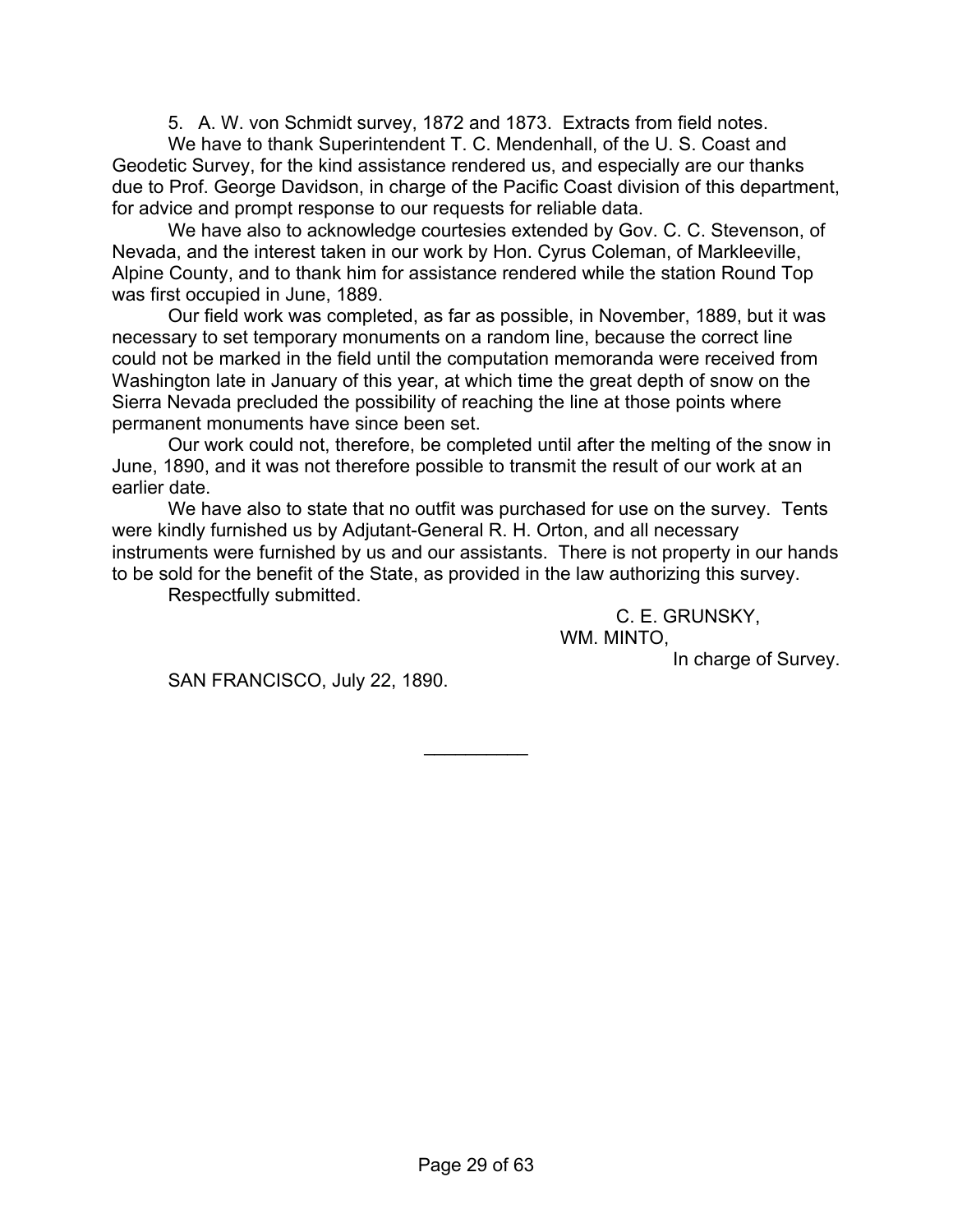## LETTER OF APPOINTMENT AND INSTRUCTIONS.

 $\overline{\phantom{a}}$ 

OFFICE SURVEYOR-GENERAL, SACRAMENTO, May 7, 1889.

### C. E. GRUNSKY *and* WILLIAM MINTO, *Civil Engineers:*

 GENTLEMEN: Whereas, the Legislature of this State passed an Act to provide for the correction and establishment of a portion of the eastern boundary line of this State (see Statutes 1889, page 38, also a copy of said Act inclosed herewith), and in order to carry out the intent of said Act, you are hereby appointed to make such surveys as you may deem necessary, and act under the following instructions:

 I making the survey of the State boundary line southeastward from Lake Tahoe you will, so far as practicable, make the latitude and longitude as established by the U. S. Coast and Geodetic Survey the basis of your work. Connect your triangulation system, which will be necessary to fix the point at which the State boundary line intersects the southeastern shore of Lake Tahoe, with the U. S. Coast and Geodetic Survey station at Round Top, and with other U. S. Coast and Geodetic stations if convenient, and determine the error, if any there be, in the position of the State boundary line at Lake Tahoe. Should you find that the boundary line, as marked in the field by A. W. von Schmidt in 1873, varies to any considerable extent from the intended position of the State boundary, you will then proceed to the point where the boundary line intersects Colorado River, and by proper connection with the nearest available point at which latitude and longitude have already been determined, you will establish its geographical position and make the same the basis of the necessary calculation of the azimuth of the State boundary line southeastward from Lake Tahoe.

 When this is done, you will proceed with the survey of the boundary line in conformity of law above cited. You will consult with Prof. Geo. Davidson for advice concerning methods to pursue in using and connecting with the work of the U. S. Coast and Geodetic Survey. You will keep an accurate account of all expenses which are chargeable against the appropriation named in the Act, and, when practical, take receipts for all sums of money expended by you on this work.

 Your compensation will be \$20 per day each, and necessary expenses while engaged in field operations.

When the work is completed you will make a full report to this office.

I am, gentlemen, respectfully, your obedient servant,

THEO. REICHERT, Surveyor-General.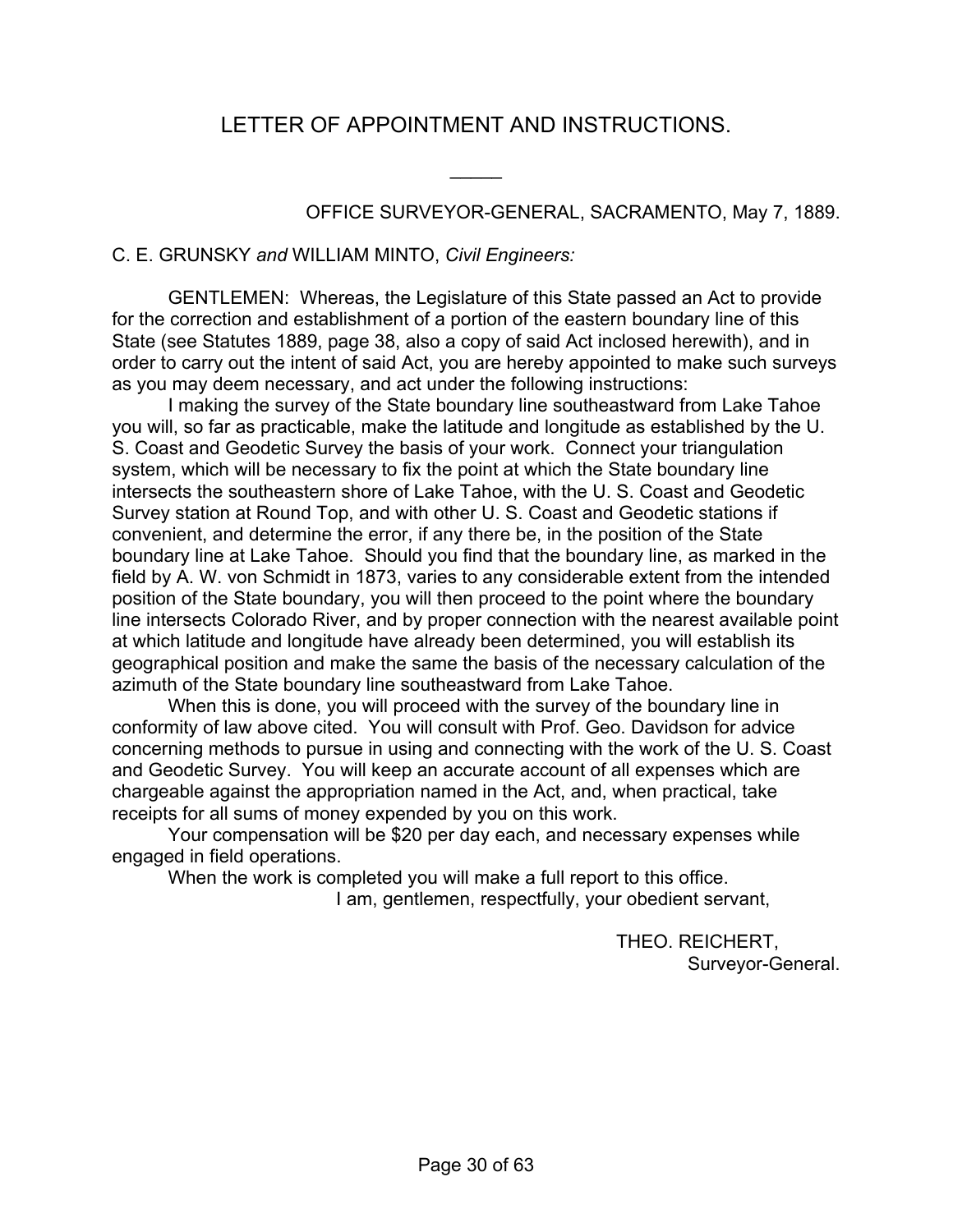### LATITUDE AND LONGITUDE DETERMINATION OF VERDI.

### EXTRACT FROM A REPORT OF CHAS. A. SCHOTT, ASSISTANT IN CHARGE OF COMPUTING DIVISION U. S. COAST AND GEODETIC SURVEY.

 $\frac{1}{2}$ 

 Comparison of results for longitude in 1872, by George Davidson and S. R. Throckmorton, with the results of longitude in 1889, by C. H. Sinclair and R. A. Mar. According to letter of C. H. Sinclair, the old triangular station Verdi Bluff is 246.51 metres south of transit, and 106.63 metres east of transit, hence:

|                                                                                                 | 39° 31' 05".11                                           |
|-------------------------------------------------------------------------------------------------|----------------------------------------------------------|
|                                                                                                 | 7.993                                                    |
|                                                                                                 | 39° 31' 13".103                                          |
|                                                                                                 | 119° 58' 46".81                                          |
|                                                                                                 | 4.464                                                    |
|                                                                                                 | 119° 58' 51".274                                         |
| or,                                                                                             | $7^h$ 59 <sup>m</sup> 55 <sup>s</sup> .418               |
| From the Sinclair and Mar determination of 1889:<br>Longitude difference – Sacramento and Verdi | $0^h$ 6 <sup>m</sup> 02 <sup>s</sup> .874<br>8 05 58 .29 |
|                                                                                                 | $7^h$ 59 <sup>m</sup> 55 <sup>s</sup> .416               |
| or.                                                                                             | 119° 58' 51".240                                         |

Showing an almost perfect accord.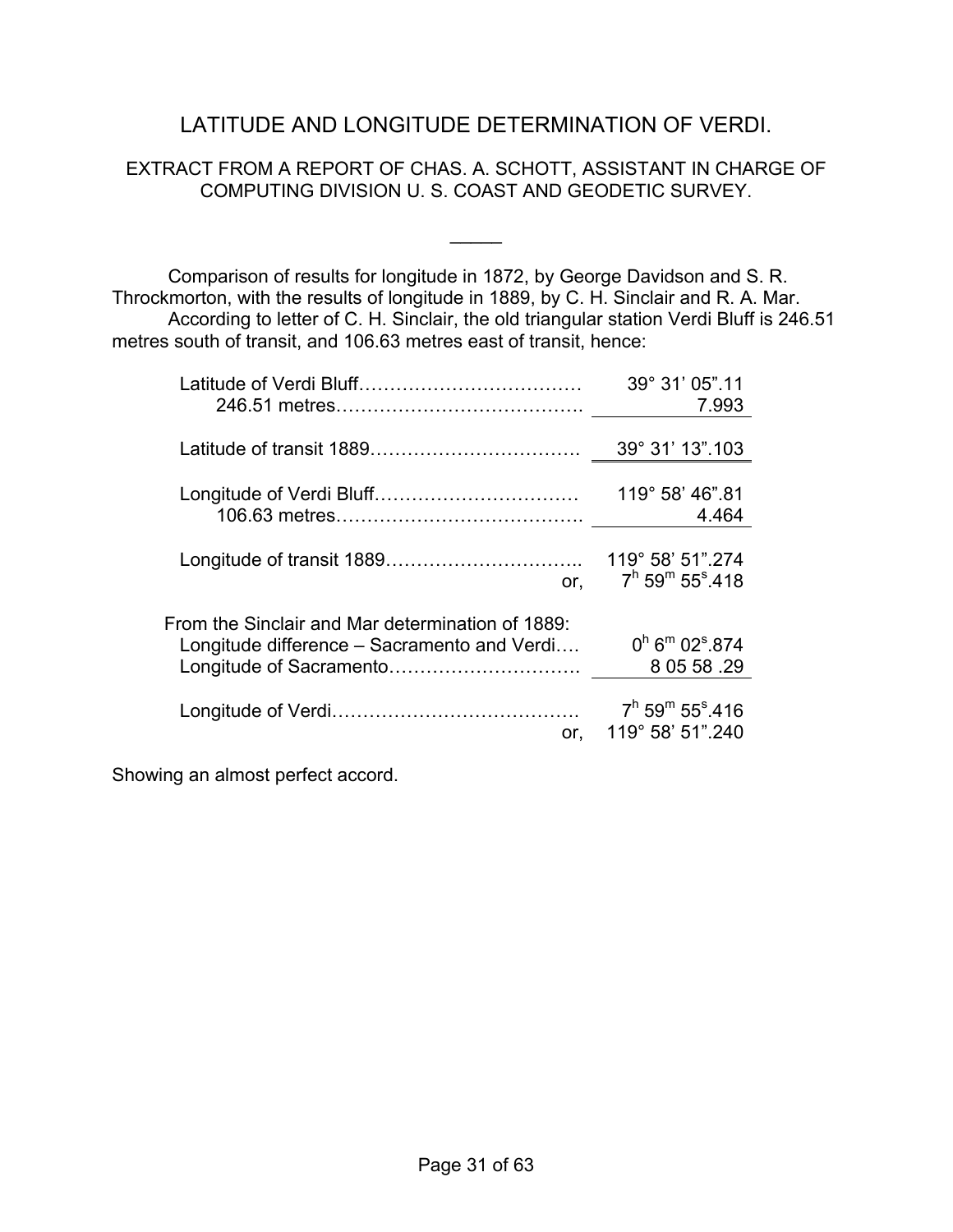### AZIMUTH AND LENGTH OF STATE BOUNDARY LINE, LAKE TAHOE TO COLORADO RIVER.

 $\overline{\phantom{a}}$ 

COMPUTING DIVISION, COAST AND GEODETIC SURVEY, January 6, 1890.

#### *Mr.* B. A. COLONNA, *Assistant in charge Office and Topography:*

 DEAR SIR: In response to the accompanying letter of Mr. Minto, of December 19, 1889, and referred to me, I have made the desired computation and find the azimuth of the line from Lake Tahoe end to the Colorado River end, 311° 19' 36".99, according to the data given. In the absence of a definition of the line between the two given positions, I took it to be a geodetic line, *i.e.*, the shortest distance between the terminal points.

 As it was but little more trouble to compute also the opposite azimuth – the distance and azimuth for the two elliptic plane arcs – I give them also, viz:

 Azimuth and geodetic line from the Colorado River end to the Lake Tahoe end, 134° 33' 09".29; distance between the termini, 651,056 metres, or 404.551 statute miles. Azimuth of elliptic arc at Tahoe end, 311° 19' 36".21, and azimuth of elliptic arc at Colorado River end, 134° 33' 08".56. *Vide* accompanying computation.

 The two plane arcs when widest apart (about the middle of the line, say when two hundred miles out from either end) gap nearly 1.8 metres, or about six feet; here the geodetic passes about midway between them; it nowhere touches either arc; in fact it has not even the first element in common with them at the end points. A line of alignment touches the arcs at the termini, but it, like the geodetic, is a tortuous line. All of these connecting lines mentioned are practically of equal length, as it would take a magnifying glass to see the difference.

Yours respectfully,

CHAS. A. SCHOTT, Assistant in charge Computing Division.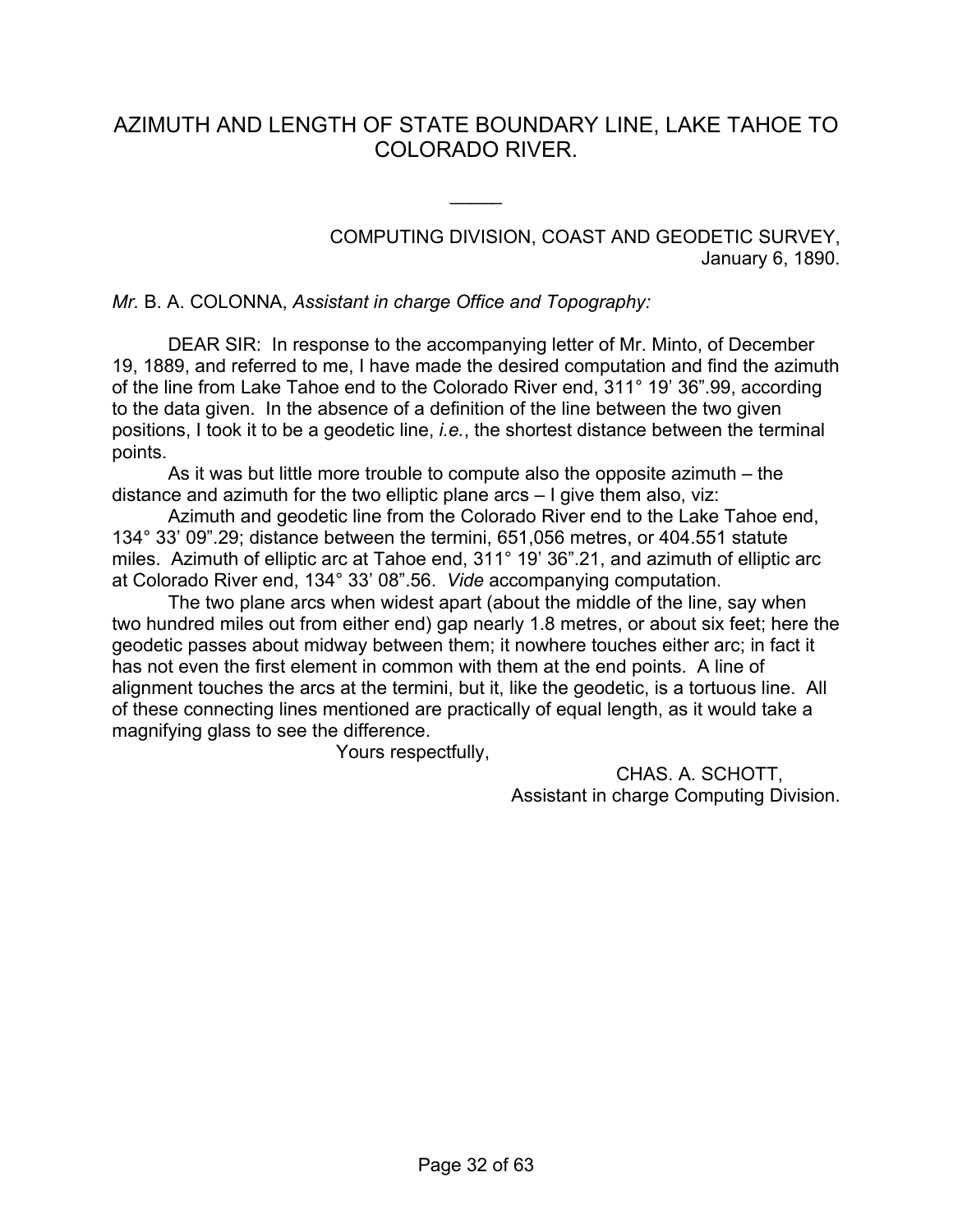### THE IRON MONUMENT AT COLORADO RIVER.

### CORRESPONDENCE SHOWING THAT IT NO LONGER STANDS IN ITS ORIGINAL POSITION.

 $\frac{1}{2}$ 

### FORT MOJAVE, ARIZONA TERRITORY, March 17, 1890.

*To Hon.* SURVEYOR-GENERAL *of the State of Nevada:*

 SIR: As the iron corner post between the State of Nevada and the State of California was washed over the bluff into the river by the last overflow of the Colorado River, and would surely have been lost in the next overflow, I went to work and hired ten Mojave Indians to get it out of the water and to dig a wagon road up to the bluff, and with my team hauled it up, and reset it again still farther back from the river, so it is safe now from an overflow.

 As I have been at considerable expense and trouble to replace it, you will please do me the favor to write and let me know how to proceed in getting pay from the State for my trouble, and oblige yours, etc.,

W. H. SAILSBURY.

 NOTE. – The above letter is contained in the report of the Surveyor-General and State Land Register of the State of Nevada for the years 1877 and 1878.

> J. E. JONES, Surveyor-General and State Land Register.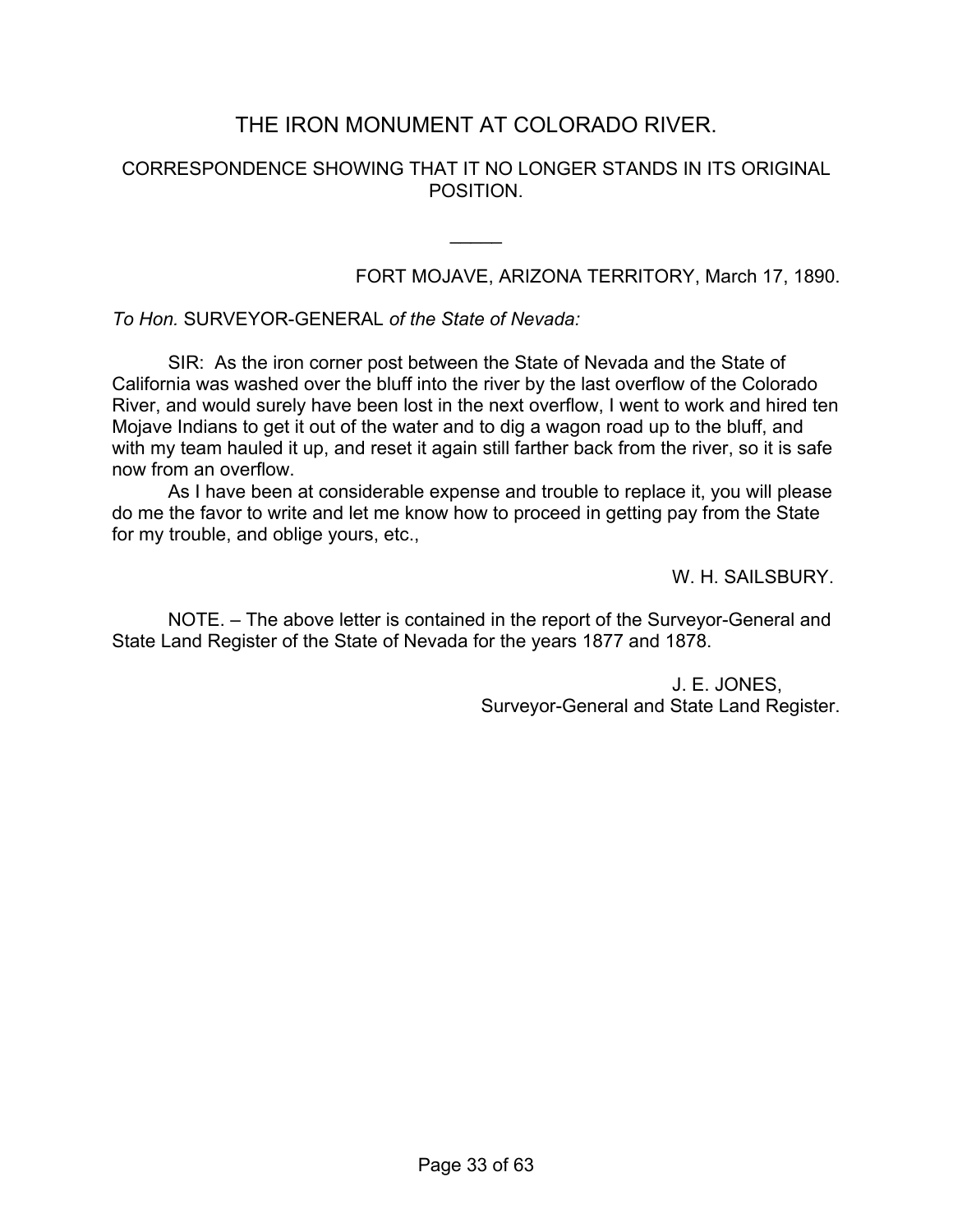### A. W. VON SCHMIDT SURVEY OF 1872 AND 1873.

### EXTRACTS FROM FIELD NOTES.

 $\frac{1}{2}$ 

 Field notes and description of the monument established by me for the northeast corner of the State of California.

Having ascertained, from actual survey and measurement, that the 120<sup>th</sup> degree of longitude, as established by David G. Majors, U. S. Astronomer and Surveyor, at the  $42<sup>nd</sup>$  degree of north latitude, for the northeast corner of the State of California, at a distance of one hundred miles due south from said corner, viz.: at north latitude 40° 33' 03", fell 3 miles 24 chains 51 links to the west of my flag line brought up from a point at Crystal Peak, which point I established by telegraph as the  $120<sup>th</sup>$  degree of longitude west from Greenwich, I concluded to adopt my own line as the correct longitude.

 I therefore made calculations for convergence of meridians between north latitude 40° 33' 03" and north latitude 42°, and found the convergency for the difference of latitude 1° 26' 57" to be 5 chains 78 links.

 From Major's corner I therefore ran east, var. 18° 37' east, 264 chains 51 links, less 5 chains 78 links, convergency of meridians in 100 miles, equal to 258 chains 73 links, or 3 miles 18 chains 73 links, at which point I established a large stone monument for the northeast corner of the State of California.

 This monument is set in a core of juniper trees on the south bank of Twelve-Mile Creek, 1° 20' south of edge of bluff, and a sketch thereof is here given.

 The monument consists of a post 8 feet long and 8 inches square, marked on the north side, "O. Lat. 42 deg.;" east side, "Nevada;" south side, "1872. Longitude 120 deg.;" west side, "California." This post is solidly built into a stone mound 6  $\frac{1}{2}$  feet high with 8-foot base, and projects 3 feet from the mound.

 Deposited a charred block 8 inches by 4 inches square, marked on its four sides, respectively, "Nevada," "California," "Long. 120°," "Lat. 42"

 No pits, too rocky. At the half height of the mound four large stones are inserted, the one facing to the south marked "1872. A. W. von Schmidt. Long. 120°, Lat. 42°;" one facing west marked "C;" one facing to the north marked "O;" and the other, facing to the east, marked "N."

#### BEARINGS.

 A juniper tree, 32 inches diam., bears N. 53 45' E., distant 80 links; marked tree "B. T., NEV."

 A juniper tree, 12 inches diam., bears N. 85° 35' E., distant 94 links; marked tree "B. T., NEV."

 A juniper tree, 12 inches diam., bears S. 53° 20' E., distant 62 links; marked tree "B. T. NEV."

 A juniper tree, 40 inches diam., bears S. 70° W., distant 78 links; marked tree "B. T., CAL."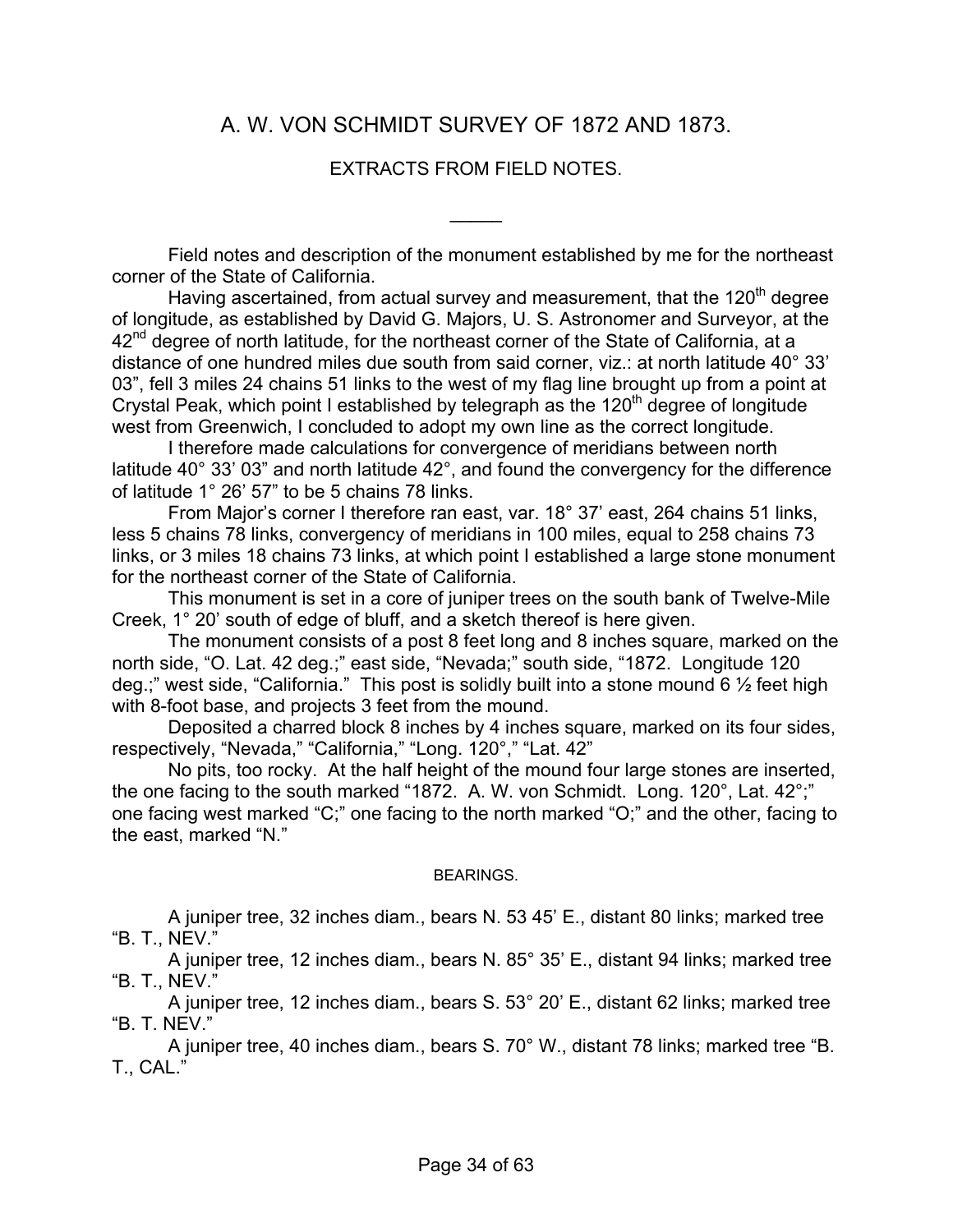A juniper tree, 22 inches diam., bears N. 38° 30' W., distant 35 links; marked tree "B. T., CAL."

Large single rock on summit of Mount Bidwell bears S. 75° 05' W.

*South on 191st Mile.*

### Var. 16° 30' East.

Ascend from post.

Chains.

- 4.00 Top of ascent and on ridge.
- 19.00 Descend east slope of mountain.
- 40.57 Cross trail, course east and west.
- 80.00 Set a cast-iron monument of the following dimensions, viz.: 8 feet long, 12 inches square at the bottom, and 6 inches square at the top; 2 feet in the ground, and set in with rock. Marked monument with raised letters, cast thereon as follows, viz.: on north side, "Oregon, 191 miles"; on west side, "California"; on east side, "Nevada"; and on south side "1872. Longitude 120° west of Greenwich. A. W. von Schmidt, U. S. Astronomer and Surveyor." Deposited charred black marked "C. N."

 Dug a circular trench around monument, 8 feet in diam. And 14 inches wide, throwing the earth out form the monument.

Made pits as per instructions. From which –

 A pine tree, 30 inches diam., bears N. 66° 40' W., distant 1 chain 20 links; marked tree "B. T., CAL."

High pointed peak west of Lake Tahoe bears S. 57° 45' W.

 A large pine tree, 32 inches diam., bears S. 60° 30' W., distant 70 links; marked tree "B. T., CAL."

Blazed line throughout mile.

*South on 192nd Mile.*

Var. 16° 15' East.

3.50 To a pine tree, 24 inches diameter, on the north edge of Lake Tahoe. Marked tree on north side, "O. 191 miles 3.50 chains"; west side, "CAL."; east side, "NEV."; and west side, "1872. L. 120°."

 The shores of the lake bear off east and west; a point, or reef of rocks, 15 chains west of this point, makes out a short distance into the lake, and is the division between Agate and Crystal Bays (so called).

 The lake shore being at 191 miles 3 chains 50 links, and the intersection of the line with the  $39<sup>th</sup>$  degree of north latitude being 206 miles 78 chains 45 links south of the initial point at the  $42<sup>nd</sup>$  degree of north latitude, the remaining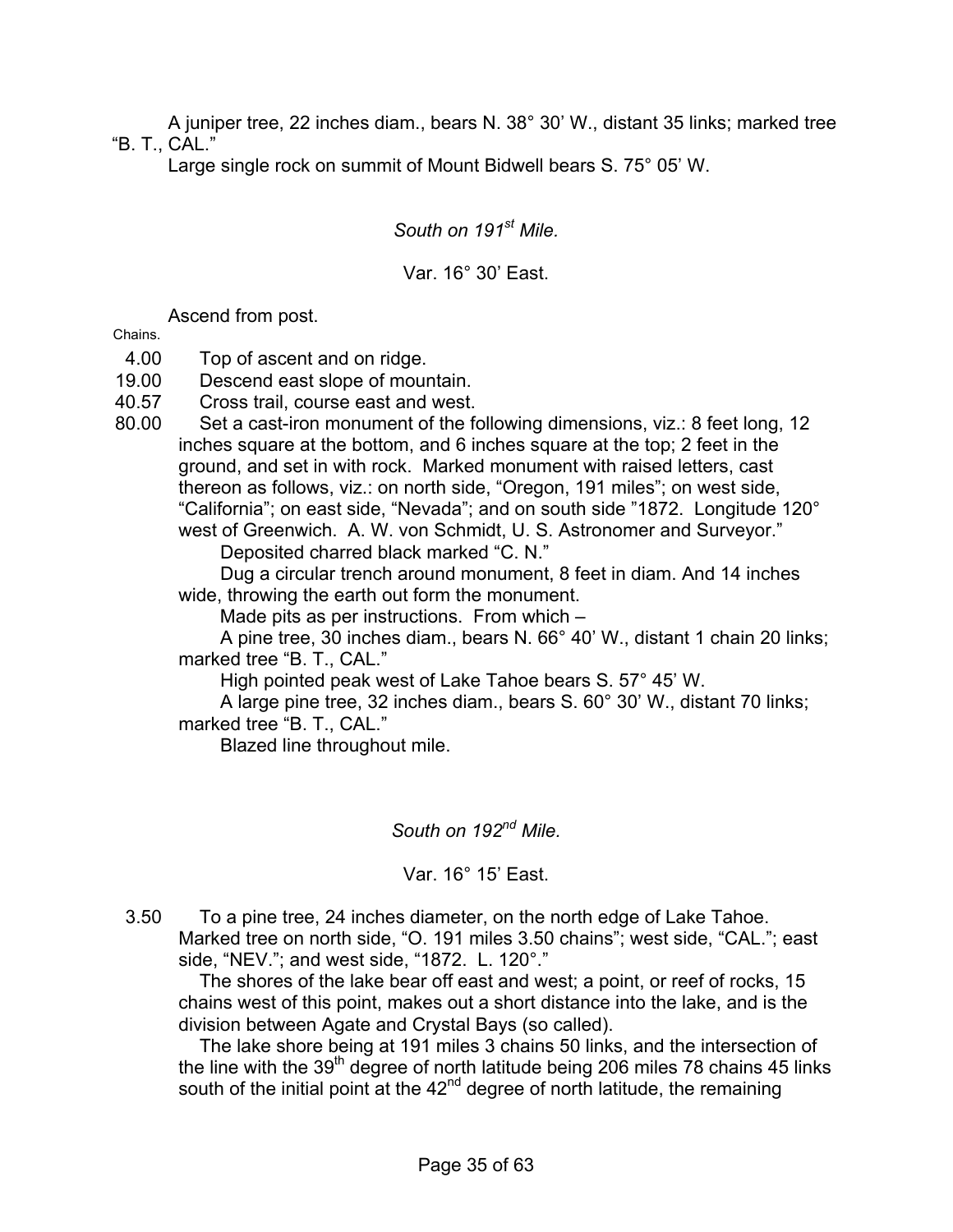portion of this line, namely, 15 miles 74 chains 95 links, falls into Lake Tahoe. About three quarters of Lake Tahoe is in the State of California, and one quarter in the State of Nevada.

 I proceeded to the field on the fifteenth of April, 1873, and continued the survey of the eastern boundary of the State of California, commencing at the 191<sup>st</sup> mile-post, set near the northerly shore of Lake Tahoe.

At the  $191<sup>st</sup>$  mile-post, or monument, I took the following bearings: Cave Rock, east side of Lake Tahoe, bears S. 14° 24' E. High Peak, south end of lake, bears S. 12° 52' E. High Rock Peak, west side of Lake Tahoe, bears S. 22° 52' W. High Peak, west side of Lake Valley, bears S. 12° 46' W. From the 191<sup>st</sup> mile-post I ran north on the 120<sup>th</sup> degree of west longitude.

### Var. 16° 30' E.

North.

Chs. Lks.

6 70 To a point or elevation 200 feet above the level of the waters of the lake, which point I established as a fire signal station for triangulating across Lake Tahoe.

 I also set up a large signal flag on top of a high mountain 13 chains due south on the 187<sup>th</sup> mile-post, to be used as a back sight in conjunction with the fire signal station.

From fire signal station at 191 $st$  mile-post I sighted a line due south on the  $120<sup>th</sup>$  meridian, and found the same passed over a sharp mountain peak a long distance south of the south end of the lake, and also over a small snow patch on an open space between two trees on a small hill near the southerly shore.

 Having procured the services of the steamer "Truckee," I proceeded across the lake in a direct line toward my objects on the southern end.

 The day was very favorable for my operations, there was scarcely any current and not a breath of air stirring, so that I was enabled to keep my fore and back sights constantly in line.

 On reaching the southern shore of the lake I set up a flag at point of landing.

 I next proceeded to take observation of polaris on its greatest eastern elongation on the night of April 18, 1873, by field transit. Local mean time,  $5<sup>h</sup>$  $11^{\rm m}$  35° a.m.; latitude, 38° 56' 47".

> Log. Cos. Decl. 88° 37' 53" = 8.37814 Log. Cos. Lat.  $38^{\circ}$  56'  $36^{\circ}$  = 9.89085 Log. Sin. azimuth =  $8.48729$ Azimuth =  $1^{\circ}$  45' 35".6 Obs. by needle =  $14^\circ 41' 30''.0$ E. E. + A. =  $1^{\circ} 45' 35''.6$

> > 16° 27' 56".6 = Var. east.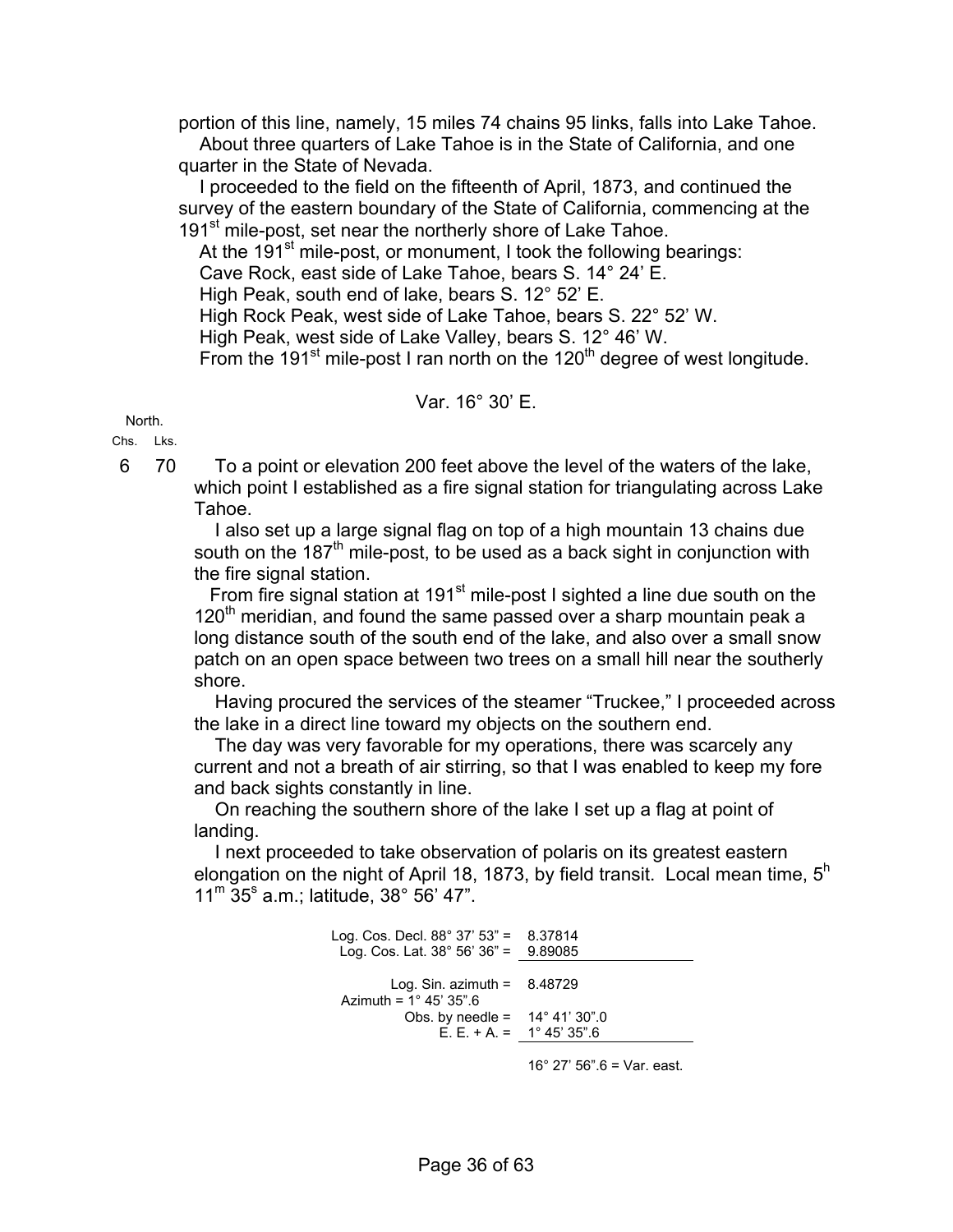Having laid off the true meridian, I proceeded to observe my fire signals and flag at the northerly end of the lake, and found that by moving my position at the south end of the lake, two chains to the west from the flag set up at the point of landing, I was on the true  $120<sup>th</sup>$  meridian.

 I continued these observations for three days and nights in succession, using flag signals by day and fire signals by night, until I became satisfied I was on the true meridian as brought down from Verdi, where it has been established by telegraph, namely: the  $120<sup>th</sup>$  degree of longitude west from Greenwich.

Finding the southerly shore of the lake at the  $120<sup>th</sup>$  degree of west longitude to be wet, low, and swampy, unfit for an observatory station, I concluded to locate that place on higher ground, and at a more convenient place of access.

For this purpose, I therefore ran a line from the  $120<sup>th</sup>$  degree of west longitude east on a course N. 89° 58' 30" E., 77 chains and 55 links; thence north 13 chains and 25 links, where I set up blocks, mounted the meridian telescope and zenith sector thereon, and, after carefully adjusting the same, proceeded to take a series of observations for both latitude and longitude.

This Astronomical Station No. 1 is 77 chains 55 links east of the  $120<sup>th</sup>$ degree of west longitude, or 120° 00' 00".0

| Less          | 1'04"7         |
|---------------|----------------|
| Longitude $=$ | 119° 58' 55".3 |

The latitude being  $38^{\circ}$  56' 45", difference in time, 0<sup>h</sup> 00<sup>m</sup> 04 $^{\circ}$ .32. (See astronomical observations and notes of Station No. 1.)

 I then proceeded to run the necessary base line for the purpose of triangulating the distance across Lake Tahoe, field notes of which are as follows, viz.:

Commenced at point on  $120<sup>th</sup>$  degree of west longitude, at south end of Lake Tahoe, from which point –

Top of Cave Rock bears N. 22° 52' E.

High peak bears S. 51° 08' E.

High rock peak, west side of lake, bears N. 63° 41' W.

High peak, Lake Valley, bears S. 64° 30' W.

Butte Peak bears N. 43° 13' E.

The shore of the lake bears off S. W., then turns to the N. W.

 On the east side of line, the shore bears off N. E. for 10 chains, thence a little north of east.

 To the south, low timber for the distance of a mile, then dense pine timber. Land has but little rise for 4 or 5 miles, where the mountains rise abruptly to the N. E. and N. W.

From this point I ran due east, at right angles to the  $120<sup>th</sup>$  degree of west longitude.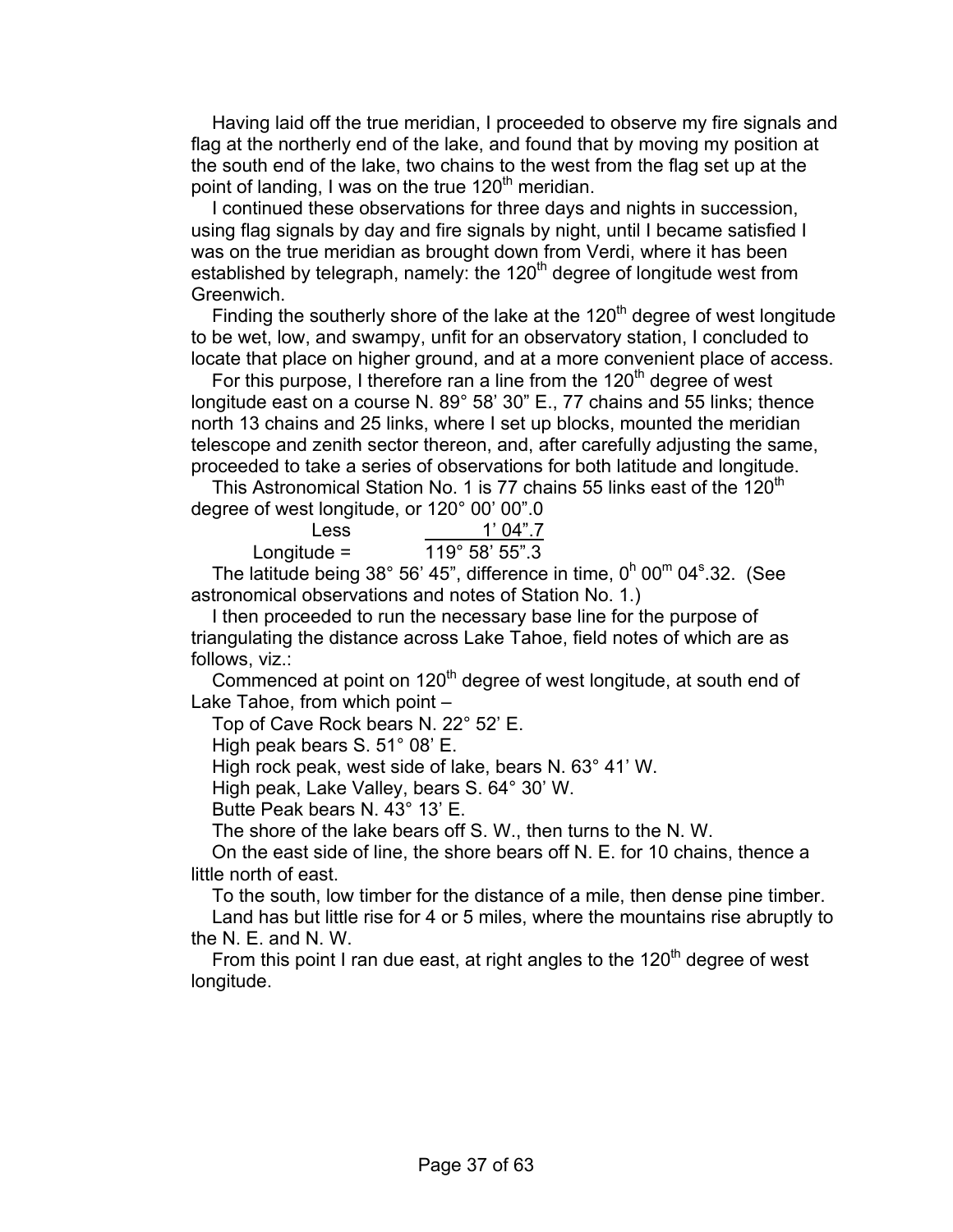| Var. 16° 24' E. |  |  |  |
|-----------------|--|--|--|
|-----------------|--|--|--|

| East.            |                 |                                                                        |
|------------------|-----------------|------------------------------------------------------------------------|
| Chs.             | Lks.            |                                                                        |
| 63               | 13              | Across marsh, enter pine timber.                                       |
| 77               | 84              | Due south of observatory station; distant 13 chains 25 links.          |
| 80               | 60              | From which $-$                                                         |
|                  |                 | Rowland's Hall, south gable of house, bears N. 35° 13' W.              |
|                  |                 | Mr. Caldwell's house and store bears N, $3^{\circ}$ 05' E.             |
| 88               | 80              | From which $-$                                                         |
|                  |                 | Mr. Rowland's house bears N. 52° 55' W.                                |
|                  |                 | Mr. Caldwell's house bears N. 16° 39' W.                               |
| 102 <sub>1</sub> | 00              | Rowland's Hall bears N, 66° 37' W.                                     |
|                  |                 | Caldwell's house bears N. 41° 26' W.                                   |
| 170              | 00              | To wet meadow, sand.                                                   |
| 178              | 00              | To little water and flat.                                              |
| 189              | 00 <sub>o</sub> | Across same, fine grass.                                               |
| 218              | 52              | From which $-$                                                         |
|                  |                 | Included angle on fire signal, on north end of Lake Tahoe, is 82° 04'. |
|                  |                 | Nat. Tan. $82^{\circ}$ 04' = 7.1759437                                 |
|                  |                 | Multiplied by base, 218 chs. $52$ lks. = 218.52                        |

| <u>Nal. Tall. 62 U4 = 7.1739437</u>             |                |
|-------------------------------------------------|----------------|
| Multiplied by base, 218 chs. $52$ lks. = 218.52 |                |
|                                                 | 143518874      |
|                                                 | 358797185      |
|                                                 | 574075496      |
|                                                 | 71759437       |
|                                                 | 143518874      |
|                                                 | 1568.087217324 |
|                                                 |                |

 Divided by 80 = 19 miles 48 chains 9 links, the distance from fire signal at north end of lake to point of triangulation at south end of lake.

|                                                                                          | М. | Chs. | Lks. |
|------------------------------------------------------------------------------------------|----|------|------|
|                                                                                          | 19 | 48   | 09   |
| Less distance from fire signal station to 191 <sup>st</sup> mile-post                    |    | 6    | 70   |
|                                                                                          |    |      |      |
|                                                                                          | 19 | 41   | 39   |
| Equal to 1,561 chains 39 links.                                                          |    |      |      |
| The distance from 39° of north latitude to latitude 38° 56' 45" on the 120 <sup>th</sup> |    |      |      |
| degree of west longitude is 39° 00' 00"                                                  |    |      |      |
| Less38 56 45                                                                             |    |      |      |
| $00^{\circ}$ 03' 15"                                                                     |    |      |      |
| 3' 15" = 298 chains 89 links = 3 miles 58 chains 89 links.                               |    |      |      |
|                                                                                          |    |      |      |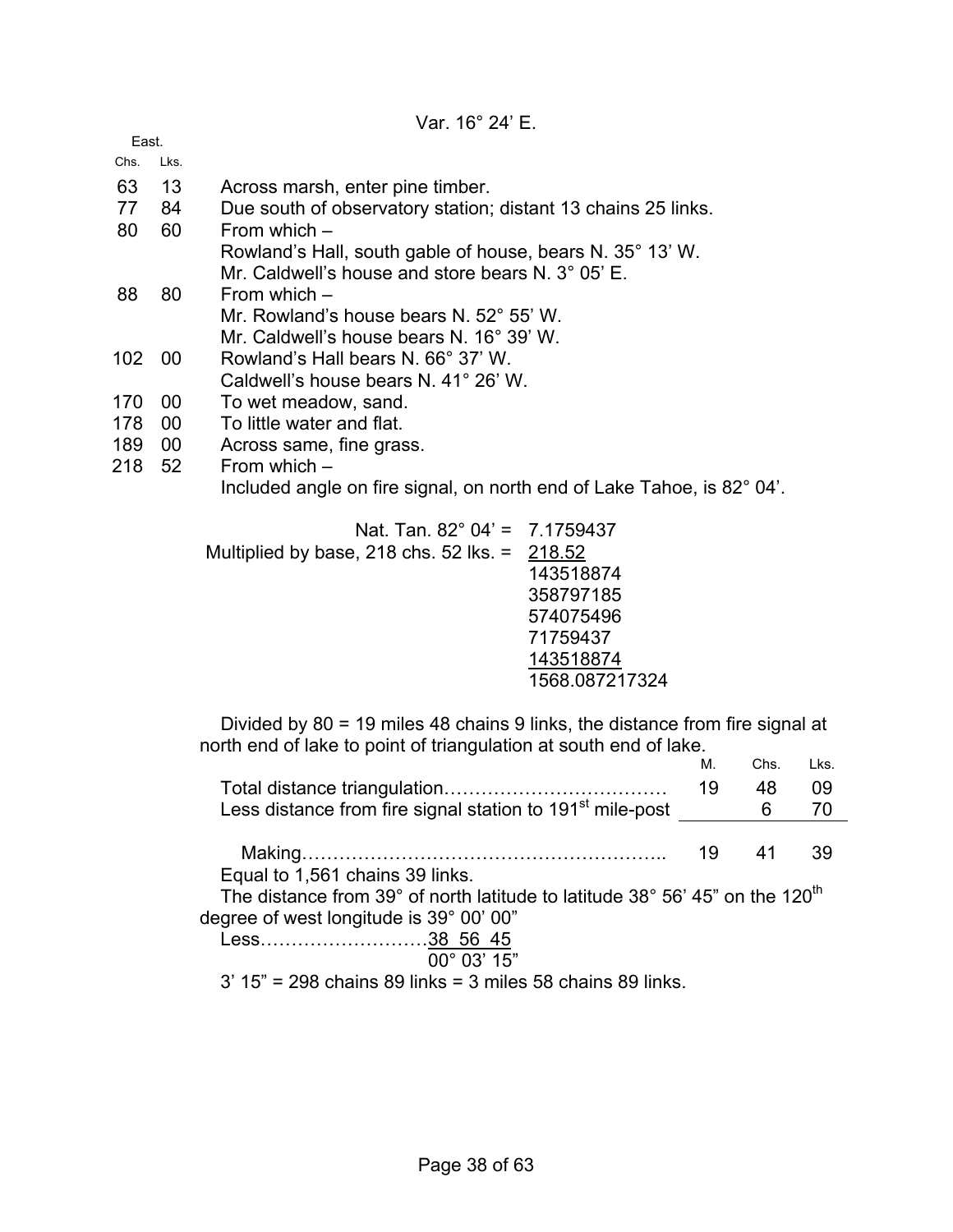#### *Recapitulation*

|                                                                                                                                                                                                                                                                                    |     | Chs.<br>15,380 | Lks.<br>00       |  |
|------------------------------------------------------------------------------------------------------------------------------------------------------------------------------------------------------------------------------------------------------------------------------------|-----|----------------|------------------|--|
| Chained distance from 42 <sup>nd</sup> degree north latitude to 191 <sup>st</sup> mile-post<br>Distance across lake from 191 <sup>st</sup> mile-post to point of triangulation                                                                                                     |     | 1,561          | 39               |  |
| Total from 42 <sup>nd</sup> degree north latitude to point of triangulation                                                                                                                                                                                                        |     | 16,841         | 39               |  |
| Deduct distance of observatory station (latitude 38° 56' 45") N. of base line                                                                                                                                                                                                      |     | 13             | 25               |  |
|                                                                                                                                                                                                                                                                                    |     |                |                  |  |
| Deduct difference between latitude 39° and latitude 38° 56'45" north (3' 15").                                                                                                                                                                                                     |     | 16,828<br>298  | 41<br>89         |  |
|                                                                                                                                                                                                                                                                                    |     |                |                  |  |
| Total from 42 <sup>nd</sup> degree to 39 <sup>th</sup> degree north latitude<br>Equal to 206 miles 49 chains 25 links, the distance to the intersection of the<br>39 <sup>th</sup> degree of north latitude with the 120 <sup>th</sup> degree of longitude west from<br>Greenwich. |     | 16.529         | 25               |  |
|                                                                                                                                                                                                                                                                                    |     |                |                  |  |
|                                                                                                                                                                                                                                                                                    | М.  | Chs.           | Lks.             |  |
| Calculated distance between the $42^{nd}$ and 39 <sup>th</sup> degree N. latitude is                                                                                                                                                                                               | 206 | 78             | 44 $\frac{1}{2}$ |  |
|                                                                                                                                                                                                                                                                                    | 206 | 49             | 25               |  |
| Difference.                                                                                                                                                                                                                                                                        | 000 | 29             | 19 $\frac{1}{2}$ |  |
|                                                                                                                                                                                                                                                                                    |     |                |                  |  |

 I next proceeded to lay off azimuth of transit line, running in a southeasterly direction, from the 39<sup>th</sup> degree of north latitude, where it intersects the 120<sup>th</sup> degree of west longitude in Lake Tahoe, to where the  $35<sup>th</sup>$  degree of west latitude intersects the middle of the channel of the Colorado River.

 To do this it was necessary to know the longitude at the terminus of the Colorado River.

 There being no telegraph facilities at that point, I concluded, for the time being, to assume the longitude of that place as determined by Lieutenant Ives in 1863 (which was kingly furnished me by the late State Surveyor-General of California, J. F. Houghton, who had previously run this line south to the White Mountains), to run a line to Ives Point, then establish the intersection of the  $35<sup>th</sup>$  degree of north latitude with the middle of the channel of the Colorado River, by a series of my own observations, correct my line back, should I find error in longitude, and mark and establish the true line in the field, all of which was done.

Longitude at the intersection of the  $35<sup>th</sup>$  degree of north latitude with the middle of the channel of the Colorado River, as established by myself, is 114° 37' 58".50. Ives' longitude for that point, 114° 36' 00". The computations of both azimuth lines are herewith accompanying and referred to.

The initial point at the 39<sup>th</sup> degree of latitude falling in Lake Tahoe, where I could not set an instrument, it became necessary to find the azimuth line at some point on the line southeasterly thereof.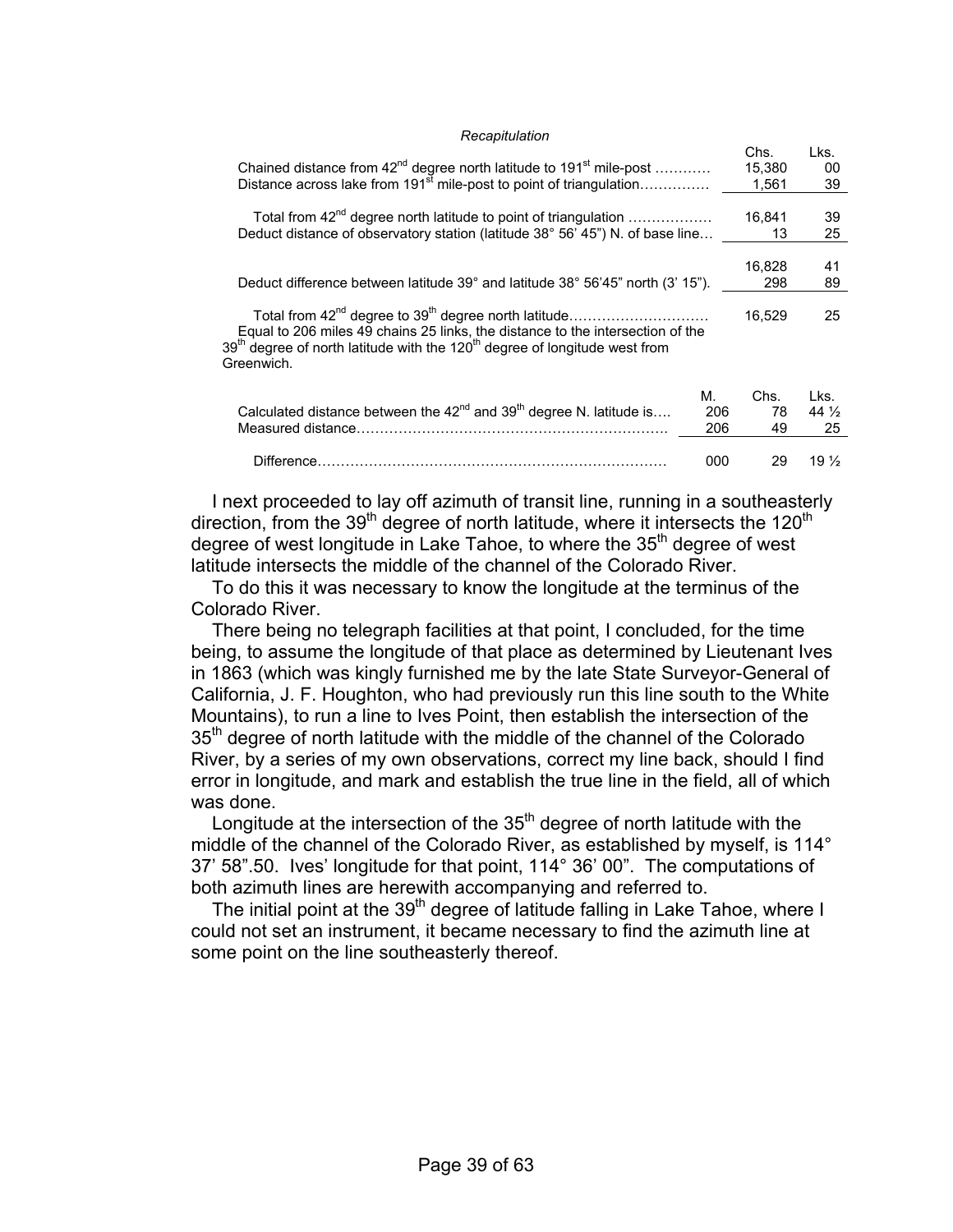I therefore ran a line from the intersection of longitude 120° 00' 00" with north latitude 38° 56' 45", at the south end of the lake, on a course N. 89° 58' 30" E., a distance of 7,536 yards, or 342 chains 54 ½ links, to a point on the azimuth line, which is 10,005 yards, or 454 chains 77.3 links, or 5 miles 54 chains 77 links, on the course S. 48° 45' 09" E. from the intersection of the  $120<sup>th</sup>$  degree of longitude west from Greenwich, which point is at latitude 38 $^{\circ}$ 56' 45" north, and longitude 119° 55' 13".6, as per accompanying azimuth calculations.

At this point I set up temporary post.

 Thence ran towards Lake Tahoe, N. 48° 51' 59" W., 1 mile 57 chains 14 links, to the lake shore; the remaining distance to the initial corner in Lake Tahoe being 3 miles 77 chains 63 links.

At the lake shore I set a cut-granite monument, 10  $\frac{1}{2}$  inches square at the base, 8 ½ inches at the top, 6 feet long, 2 feet in the ground; marked same with cut letters on N. W side, "O. 210 miles 76 chains 07 links"; S. E. side, "1873"; N. E. side, "NEV."; and S. W. side, "CAL."

 Deposited charred block marked "C.N."; made mound of stone 8 feet diam., 3 feet high. From which –

 A pine tree, 48 inches diam., distant 47 links, bears S. 63° 03' W.; marked tree "B.T., CAL."

 Another pine tree 30 inches diam., distant 174 links, bears S. 22° 45' W.; marked tree, "B.T., CAL."

 A large pine tree 6 feet diam., distant 1 chain 54 links, bears N. 54° E; marked tree, "B.T., NEV."

The line runs to the S. W. of Mr. Lapham's wharf.

 The lake shore bears off N. and S.; a high rocky mountain peak bears N. 77° 45' W.

 Having completed all the requisite observations at Lake Tahoe, I next proceeded on my line south to the Colorado.

*On 211th Mile.*

Azimuth S. 48° 43' 05" E.; var. 16° 38' 42" E.

Chs. Lks.

80 00 Set a cottonwood post 10 inches square, 8 feet long, marked same on N. W. side, "O. 211 miles."; N. E. side, "NEV."; S. W. side, "CAL."; and S. E. side, "1873." Post set in low, wet ground; no mound.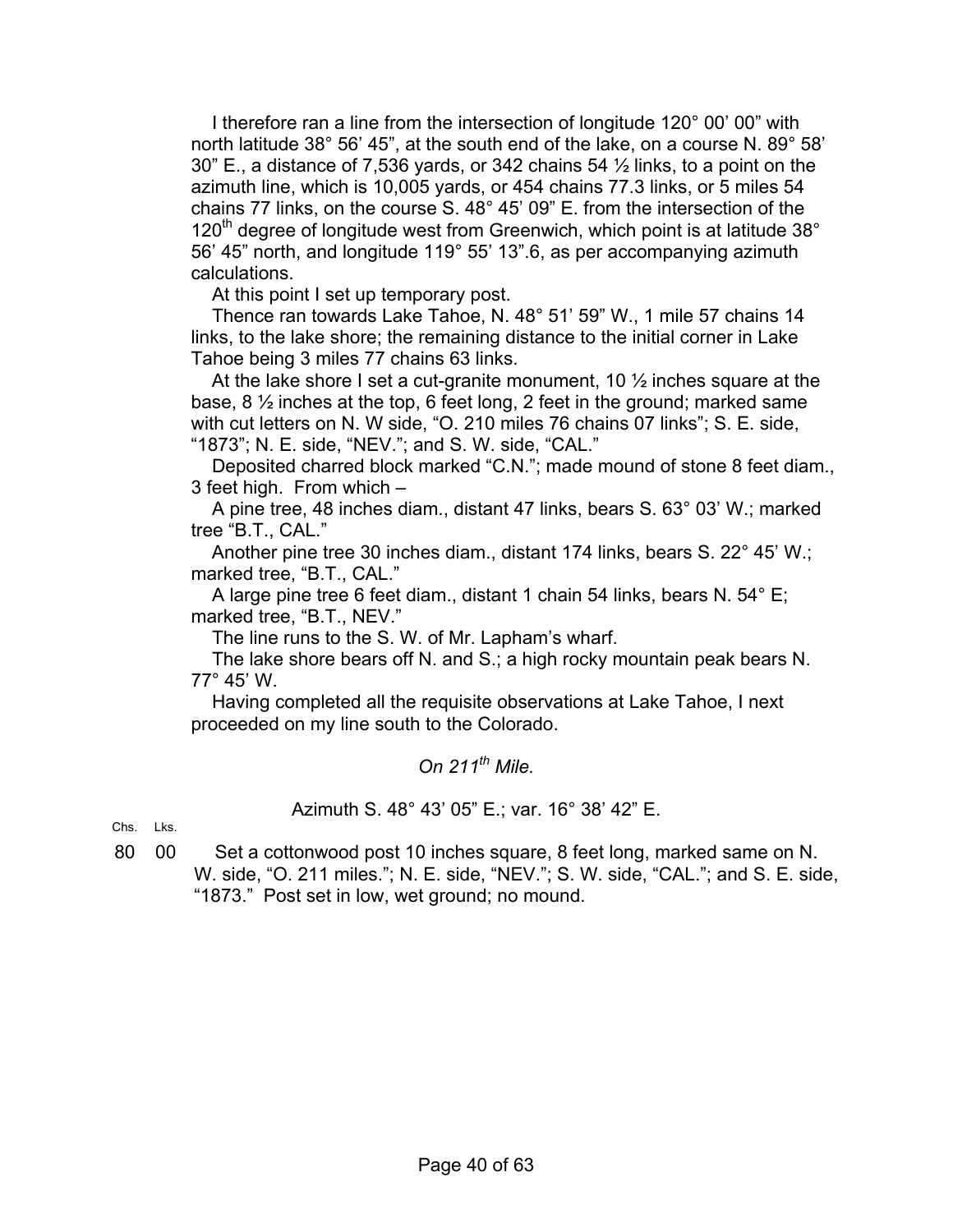### *On 212th Mile.*

#### Azimuth S. 48° 42' 34" E.; var. 16° 38' 42" E.

#### Chs. Lks.

- 27 48 Enter window of Mr. Lapham's house.
- 28 63 Through house porch. Set wooden monument 8 inches square, 6 feet long, marked on N. E. side, "NEV."; S. W. side, "CAL."
- 30 02 Set cut stone granite monument on southeast side of road leading to Carson and Virginia Cities. Monument 10 ½ inches square at base, 8 ½ inches square at top, and 6 feet long, set 2 feet in the ground. Marked same, N. W. side, "O. 211 miles 30 chains"; N. E. side, "NEV."; S. W. side, "CAL."; and S. E. side, "1873."

From which –

 Large pine tree 50 inches in diam., distant 40 links, bears N. 52° E.; marked tree, "B.T., NEV."

 Another pine tree 24 inches diam., distant 1 chain 70 links, bears S. 36° 15' W.; marked tree, "B.T., CAL."

- 30 84 To corral fence N. E. and S. W. road; same course.
- 35 00 Cross corral fence, bears S. 50° E.
- 37 25 Pass 5 links N. E. of large pine tree 5 feet diam.; marked tree, "B.T., CAL."
- 50 00 Commence ascending mountain; foothills bear off N. E. and S. W.
- 70 10 Pass between the pines, each 3 links from line; that to the S. W., 30 inches diam., marked "CAL."; that to the N. E., 14 inches diam., marked "NEV."

80 00 Set pine post 6 inches square, 7 feet long; marked same on N. W. side, "O.

212 miles"; N. E. side, "NEV."; S. W. side, "CAL."; and S. E. side, "1873"; made mound of stones 6 feet diam., 3 feet high. Deposited charred block marked "C. N." Made pits as per instructions.

From which –

 A spruce tree, 12 inches diam., bears N. 71° 45' E., distant 26 links; marked tree, "B.T., NEV."

 A pine tree bears S. 54° W., distant 92 links, 14 inches diam., marked tree "B.T., CAL."

 A pine tree, 26 inches diam., distant 77 links, bears S. 26° 15' E.; marked tree "B.T., NEV."

 This mile runs through fine pine timber, with some spruce; soil sandy. Last one mile containing considerable quantity of granite bowlders. Land sloping to the N. W. blazed line through timber.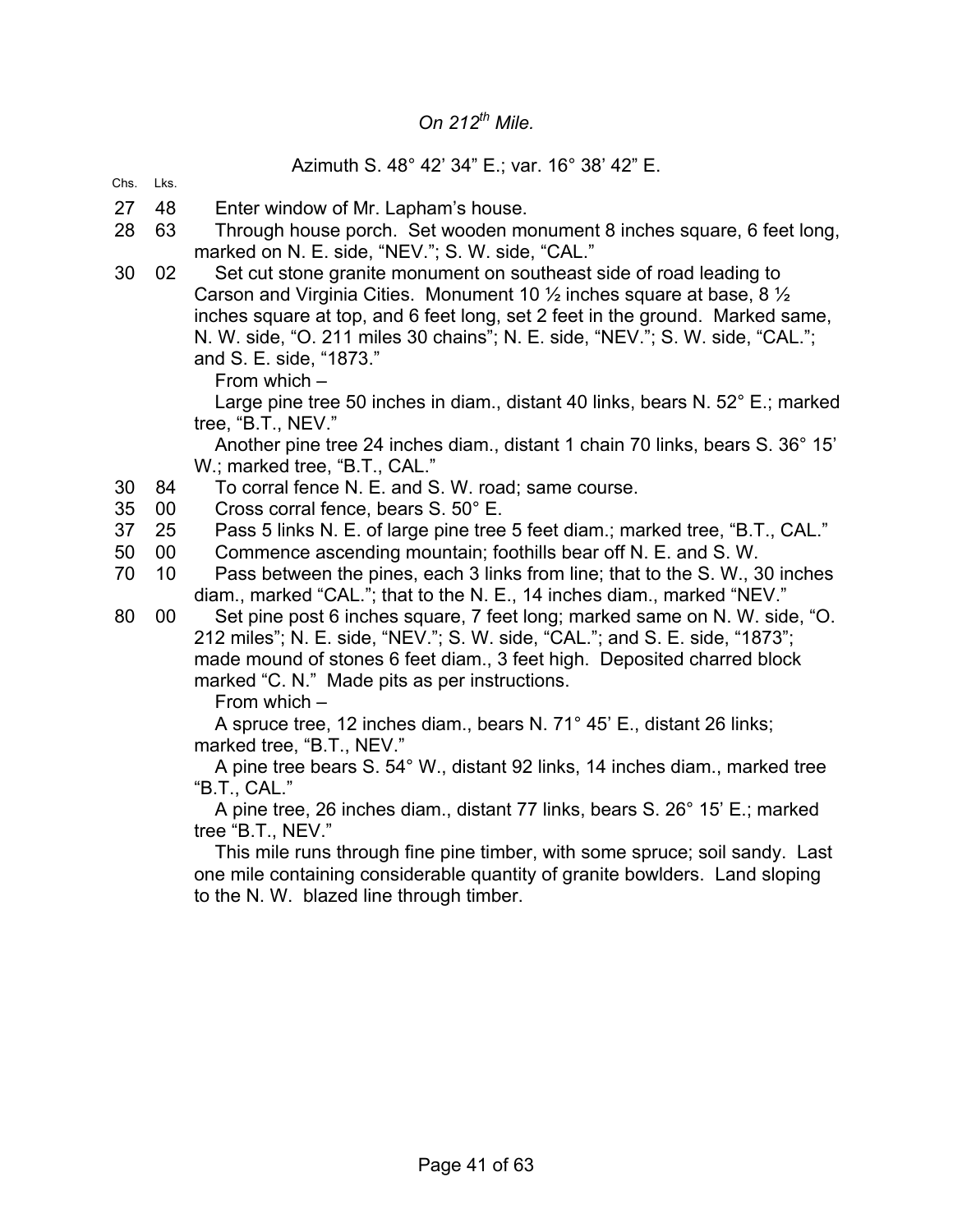### *On 213th Mile.*

#### Azimuth S. 48° 42' 03" E.; var. 16° 38' E.

- Chs. Lks.
- 13 00 Ascend gently.
- 30 00 Ascend steep mountain.
- 53 21 To point on Lat.  $38^{\circ}$  56' 45", brought up from  $120^{th}$  degree of west longitude, where I perpetuated Observatory Station No. 1 by setting up castiron monument 8 feet long, 12 inches square at base, 6 inches at top, 2 feet in the ground, in rock mound 8 feet diam., 4 feet high. Raised letters case on monument, as follows: N. W. side, "O. 212 miles 53 chains"; N. E. side, "NEV."; S. W. side, "CAL."; and S. E. side, "Lat. 38° 56' 45", Long. 119° 55' 13". 1873. A. W. von Schmidt, U. S. Astronomer and Surveyor."

 Also marked pine tree, 8 inches diam., on N. W. side, "O. 212 miles 53 chains 21 links"; N. E. side, "NEV."; S. W. side "CAL."; and S. E. side, "1873."

 Large fir tree, 46 inches diam., distant 88 links, bears N. 14° E.; marked tree "B. T., CAL."

 Another fir tree, 30 inches diam., distant 71 links, bears S. 80° W.; marked tree "B. T., CAL."

 Small fir tree, 12 inches diam., distant 68 links, bears S. 2° 15' W.; marked tree "B. T., CAL." This point is very prominent. The monument can be plainly seen.

80 00 Set pine post, 6 inches by 6 inches square, 7 feet long; marked same, N. W. side, "O. 213 miles"; N. E. side, "NEV."; S. W. side, "CAL."; and S. E. side, "1873."

 Made mound of earth and stone 6 feet diam., 3 feet high. Deposited charred block marked "C. N.," and made pits as per instructions. Blazed line throughout.

### On  $610^{th}$  Mile.

#### Azimuth S. 45° 31' 59" E.; mag. var. 14° 47' E.

Chs. Lks.

80 00 Set cottonwood post, 6 feet by 6 inches by 6 inches, deposited charred block, and made mound of stone and earth 6 feet diam., and 3 feet high. Black Peak bears S. 52° 38' W.; flagstaff, Camp Mojave, N. 75° 00' E.; my observatory station on random line, N. 79  $\frac{1}{4}$ ° E. Land slopes toward the east.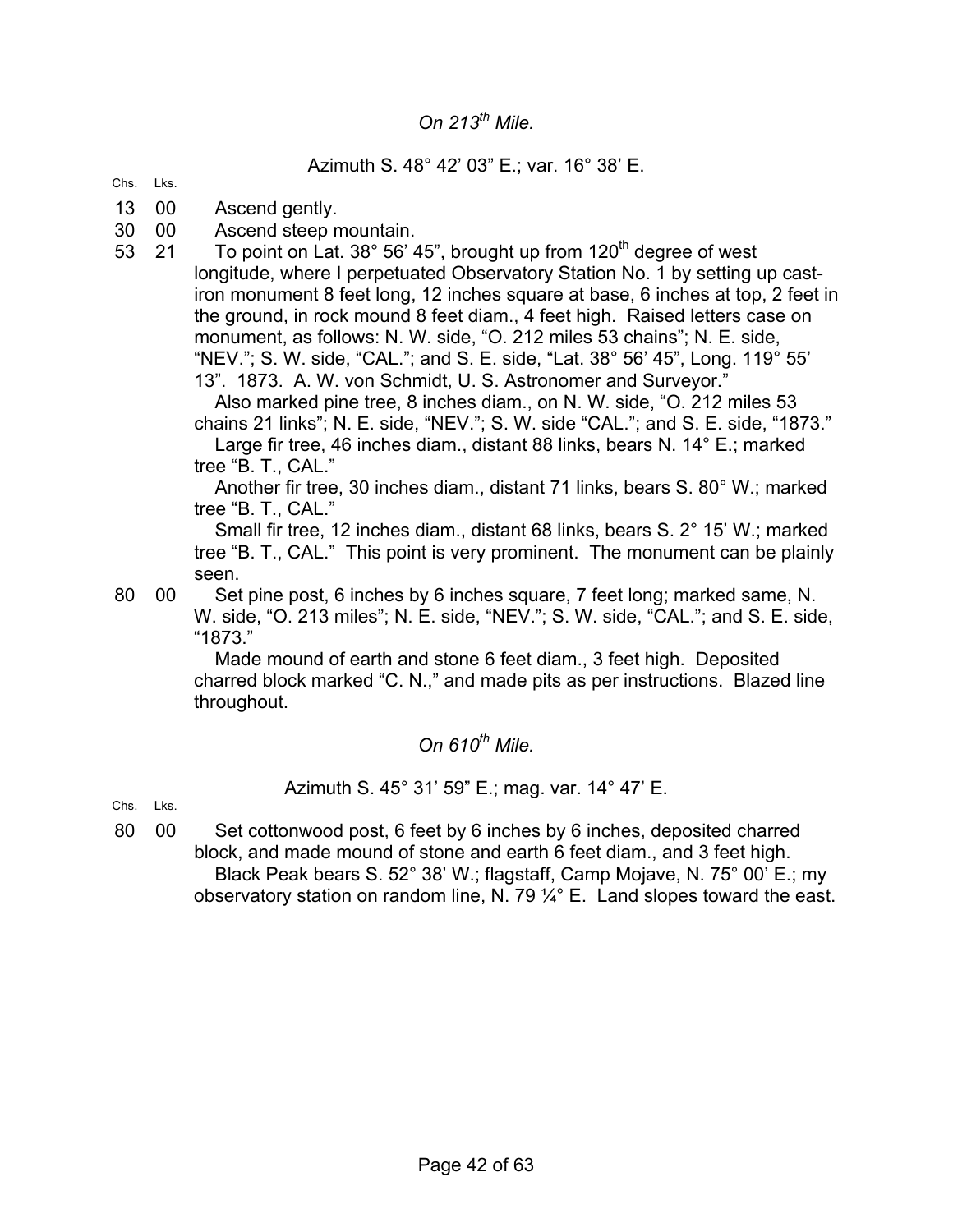### *On 611th Mile.*

### Azimuth S. 45° 31' 22" E.; mag. var. 14° 45' E.

Chs. Lks.

80 00 Set cottonwood post, 6 feet by 6 inches by 6 inches, marked "O. 611 miles." Made mound of stone and earth 6 feet diameter and 3 feet high. Black Peak bears S. 62° 05' W.; flagstaff, Camp Mojave, bears N. 59° 15' E.; my observatory station bears N. 54° 15' E.

*On 612th Mile.*

Azimuth S. 45° 31' 06" E.; mag. var. 14° 45' E.

Chs. Lks.

- 22 37 Set cottonwood post, 6 feet by six inches by 6 inches, on a prominent point, marked "O. 611 m. 22 chs." Made a large mound 8 feet diameter, 3 feet high. My observatory station bears N. 51° 30' E.; flagstaff, Camp Mojave, bears N. 53° 15' E.; Sharp Peak, east of Colorado River, S. 87° 25' E.; Great Thumb bears S. 80° 50' E.
- 59 87 To point selected for perpetuating Astronomical Station No. 5 on the Colorado River, and as witness to corner in same.

 Set cast-iron monument 6 inches square at top, 12 inches square at base, 6 feet long, 2 feet in ground, with raised letters cast thereon, viz.: N. W. side, "O. 611 miles, 59 chains"; N. E. side, "NEV."; S. W. side, "CAL."; S. E. side, "1873. A. W. von Schmidt, U. S. Astronomer and Surveyor, witness to corner in river."

 Deposited charred block; made mound of stone 8 feet diameter and 4 feet high.

 Twenty (20) links from this monument, on the line to the southeast, I set a cottonwood post, 6 feet by 7 inches by 7 inches, marked "O. 611 miles 60 chains, etc.," from which flagstaff, Camp Mojave, bears N. 44° 30' E.; my observatory station bears N. 39° 43' E.; Black Peak bears N. 69° 10' W.; High Peak bears N. 59° 09' W. These two monuments are on a conspicuous point, with a view to durability, and are witnesses to the intersection of latitude 35<sup>o</sup> north with longitude 114° 37' 53".5, at the middle of the channel of the Colorado River.

63 67 To right bank of the Colorado River, which at this point has a course S. 21  $\frac{1}{2}$ ° E. At a distance of 30 chains down stream it bears off S. 52° 30' E. for about a mile; thence runs southerly. The remaining portion of the line, to wit: 41.29 chains to latitude 35° N., is in the river.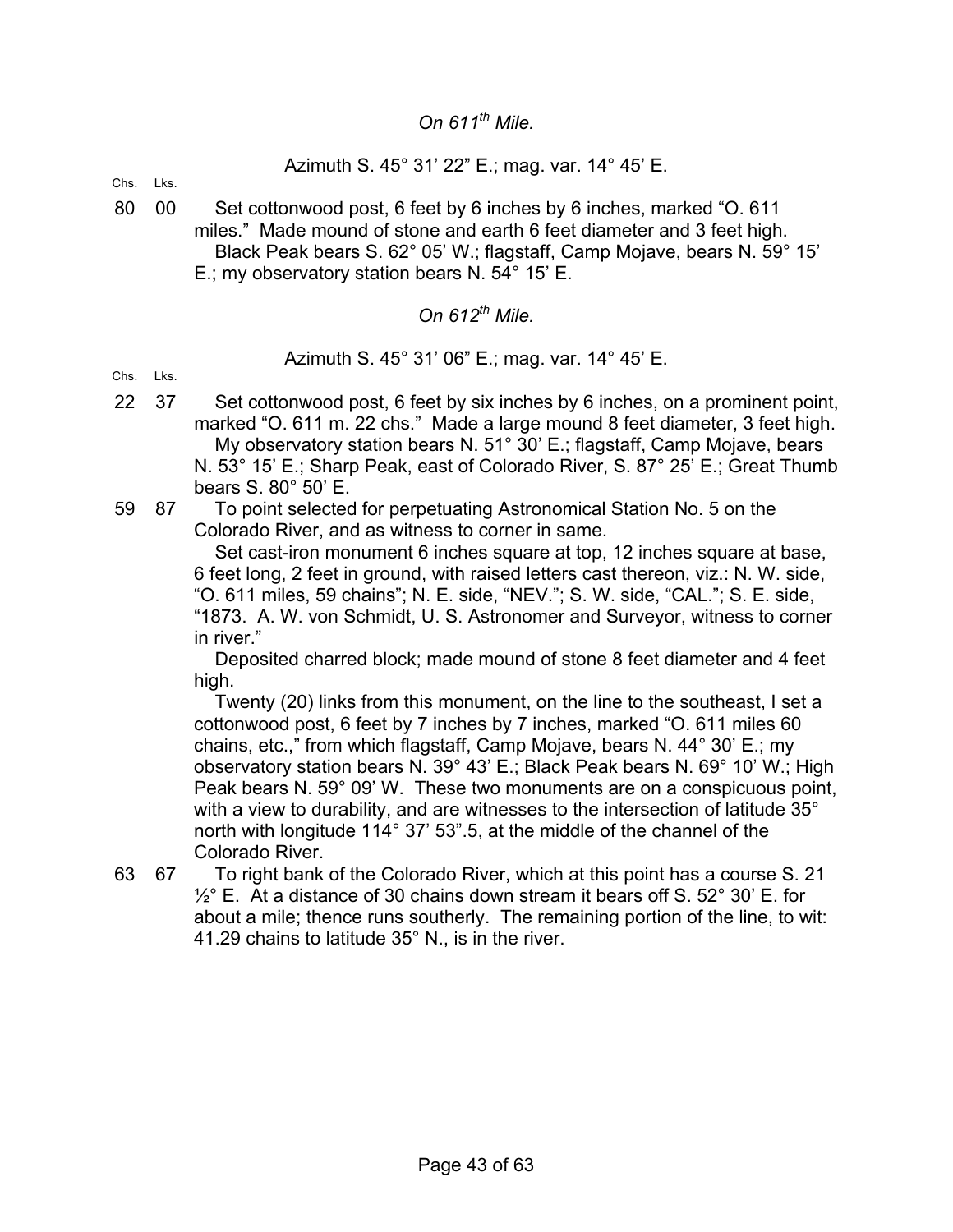Chs. Lks.

29 96 To the intersection of north latitude 35° with middle of the channel of the Colorado River, at longitude 114° 37' 53".5 west from Greenwich. From north latitude 39° to the center of the channel of the Colorado River, at latitude 35°, the total measured distance is 405 miles 26.52 chains; calculated distance is 405 miles 5.73 chains; difference, 20.79 chains. Total distance from Oregon to the Colorado River is 612 miles 24.96

chains.

#### *Field Notes Connecting my Random Line with True Line at the Colorado River.*

 I found my observatory station on random line on right bank of the Colorado River to be in latitude 35° 01' 53".43 north, longitude 114° 36' 45".45 west from Greenwich. From which –

 Flagstaff, Camp Mojave, bears N. 59° 15' E.; Sharp Peak, east of Colorado River, bears N. 79° 50' E.; Black Peak bears S. 60° 30' W.; Rock, on straight edge on low mountain, bears N. 66° 19' W.; Great Thumb bears S. 73° 40' E. From this point to reach latitude 35° N. at a point due south the difference is

 $0^{\circ}$  01' 53".43 = 173.75 chains. I therefore ran as follows:

- West 17.46 chains; thence
- South 20.28 chains to shore of Colorado River; thence
- West 14.93 chains; thence
- South 10.13 chains to river; thence
- West 52.32 chains; thence
- South 30.33 chains to river; thence
- West 29.86 chains to a slough; thence
	- 34.55 chains across slough; thence
	- 44.13 chains to bluff; thence

South 113.01 chains to  $35<sup>th</sup>$  degree north latitude.

 Making the total from observatory station on random line, southing, 173.75 chains; westing, 128.74 chains.

 At this point set a cottonwood post, 6 feet by 6 inches by 6 inches, marked on N. side, "1873"; S. side, "Lat. 35°"; E. side, "von Schmidt, U. S. Sur." Made mound of earth and stone 6 feet by 3 feet.

 Flagstaff, Camp Mojave, bears N. 41° 41' E.; observatory station bears 36° 30' E.; Black Peak bears S. 72° 30' W.; High Peak, same range, bears N. 55° 18' W.

I then ran –

East on  $35<sup>th</sup>$  degree north latitude east 23 chains to point selected for triangulating across Colorado River, at which point I set cottonwood post, 7 feet by 7 inches by 7 inches, marked on N. side, "1873"; S. side, "Lat. 35°"; E. side, "von Schmidt, U. S. Survey."

 Made monument of stone 8 feet diam., 3 feet high; set a stone, 9 feet by 18 inches by 18 inches, on mound by side of post. Marked stone, "Lat. 35° - 1873,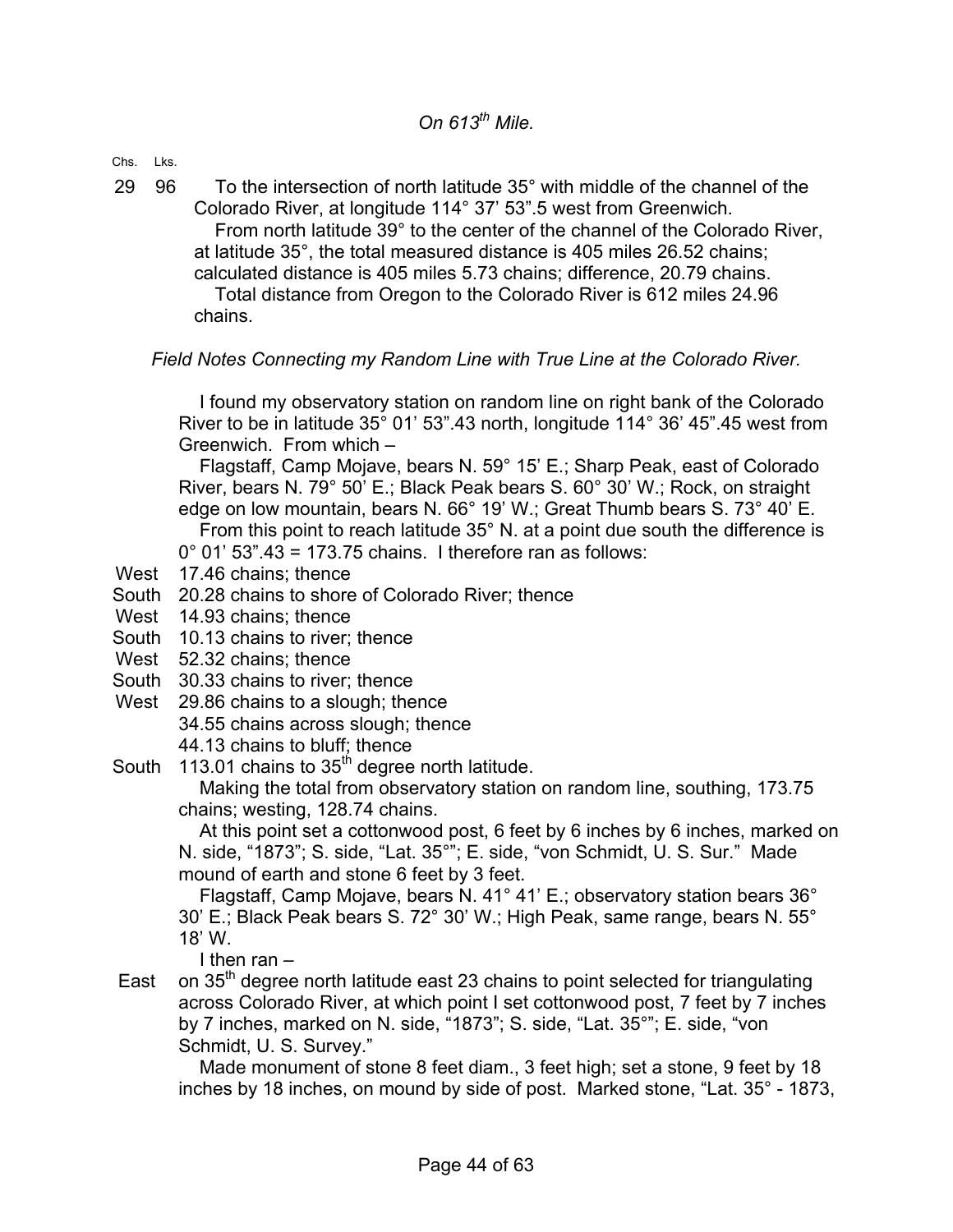U. S." Also deposited stone in mound, 5 inches square 12 inches long," marked "Lat. 35°." From which flagstaff, Camp Mojave, bears N. 38° 02' E.; my observatory station bears N. 29° 31' E.; a sharp-pointed rock east of Colorado River bears N. 89° 10' E.; Great Thumb bears S. 84° 40' E. This point and mound are on a prominent point, and can be seen from the river, and from all sides.

 I then sent flag across the river and placed it on line on left bank. Then ran a base of 13 chains 85 links to the south.

Included angle on flag on left bank of river was 69° 01'.

| Nat. tang. $69^{\circ}$ 01' = 2.6073558 |              |
|-----------------------------------------|--------------|
|                                         | 13.85        |
|                                         | 130367790    |
|                                         | 208588464    |
|                                         | 78220674     |
|                                         | 26073558     |
|                                         | 36.111877830 |

 Distance from point of triangulation to opposite bank of river, 36.11 chains. From point of triangulation I then ran east on latitude 35°; measuring from post there set:

East 24.00 chains to bluff, gravelly bank of river.

| 28.40 chains to right bank of river; course S. E. |               |
|---------------------------------------------------|---------------|
|                                                   | 36.11 chains. |
|                                                   |               |

 Width of river……………………………………………….. 30.71 chains. One half of which is……………………………………….. 15.355 chains.

43.75  $\frac{1}{2}$  chains to the center of the Colorado River, in latitude 35 $^{\circ}$  north, which point is 84.985 chains west of my observatory station on random line. Making the longitude at intersection of 35<sup>th</sup> degree north latitude with middle of the Colorado River, 114° 37' 53".5.

 Having established that point, I next proceed to get my line out of the river, which I did in the following manner:

The flag remaining on the 35<sup>th</sup> degree north latitude, on left bank of river, I proceeded up stream on the right bank until I reach a point on line with the flag on left bank of river, having the same azimuth as my true line. From this point I ran a base at right angles to my true line to the S. W. 4 chains. Included angle on flag 86° 43'.

| Nat. tang. $86^{\circ}$ 43' = 17.431385 X 4 = 69.725540. |  |
|----------------------------------------------------------|--|
|                                                          |  |
| Continue northerly on same azimuth, parallel to true     |  |
|                                                          |  |
|                                                          |  |
| I then $ran -$                                           |  |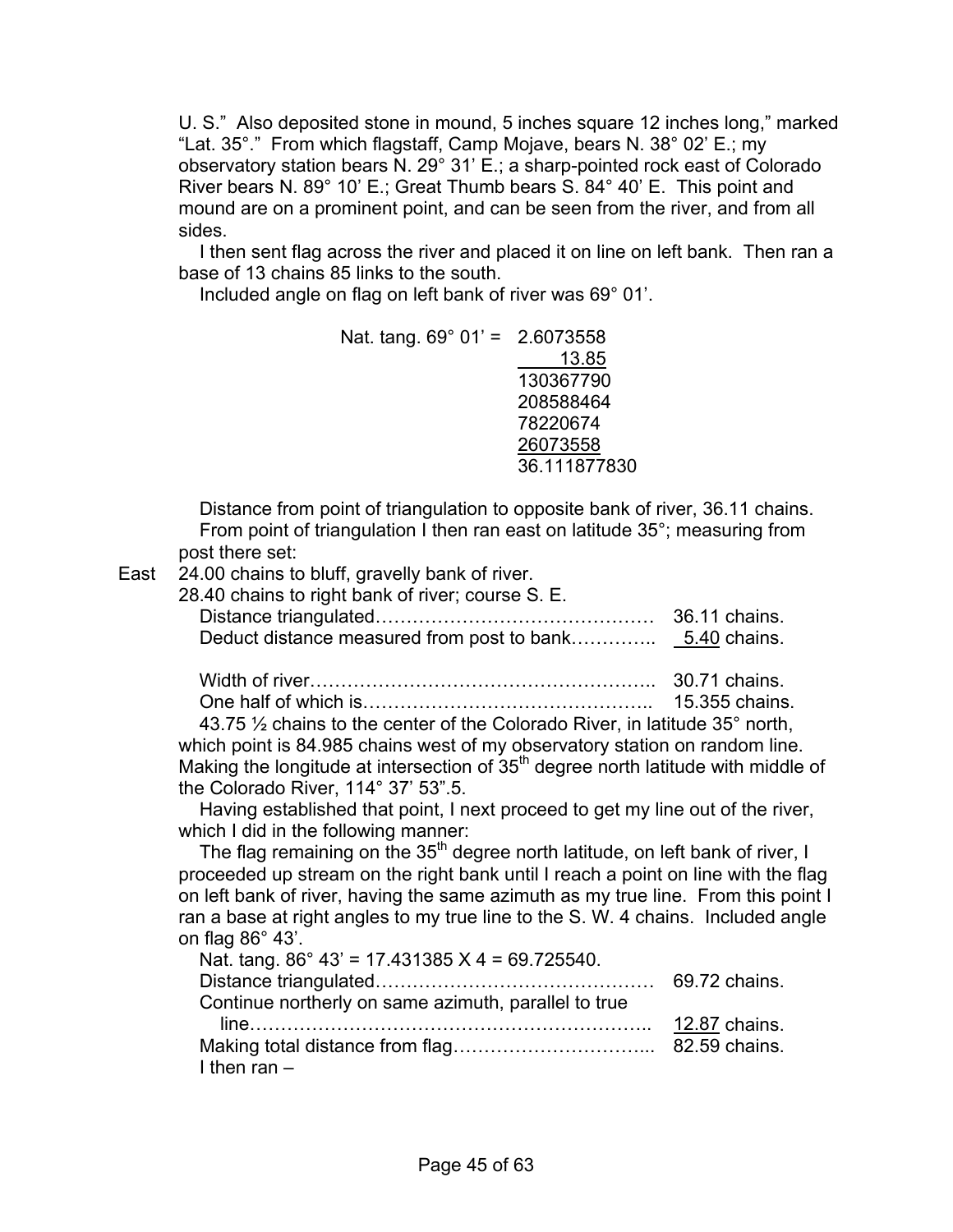| parallel to 35 <sup>th</sup> degree of latitude, 15.35 $\frac{1}{2}$ chains (being half width of river), to<br>West<br>true line and to post set for O., 611 miles 22.37 chains. |     |       |  |
|----------------------------------------------------------------------------------------------------------------------------------------------------------------------------------|-----|-------|--|
|                                                                                                                                                                                  | М.  | Chs.  |  |
| From this point to 35 <sup>th</sup> degree of latitude and middle of                                                                                                             | 611 | 22.37 |  |
| river                                                                                                                                                                            |     | 2.59  |  |
|                                                                                                                                                                                  | 612 |       |  |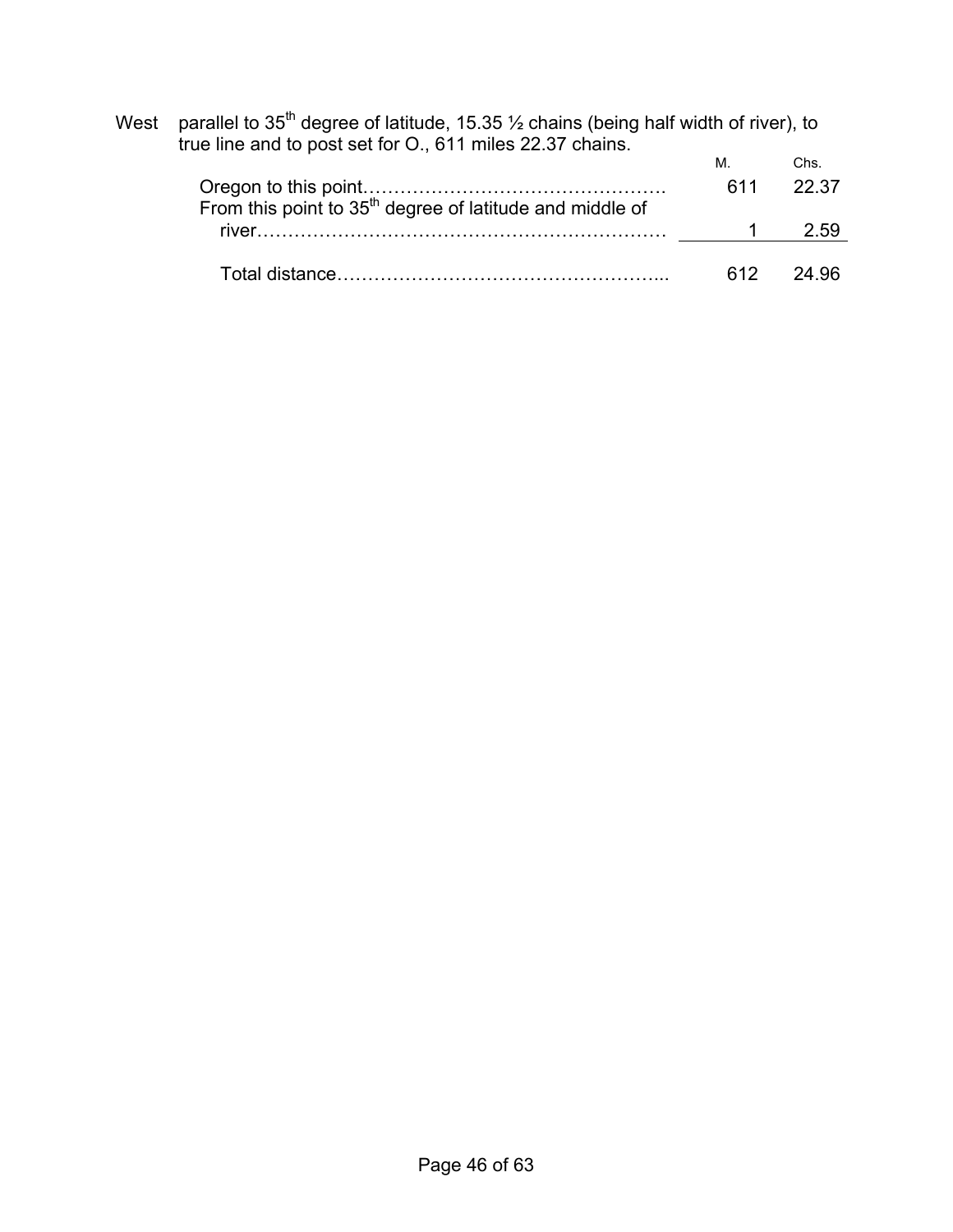# Corrected Report of Spanish and Mexican Grants in California,

**COMPLETE TO AUGUST 1, 1890.**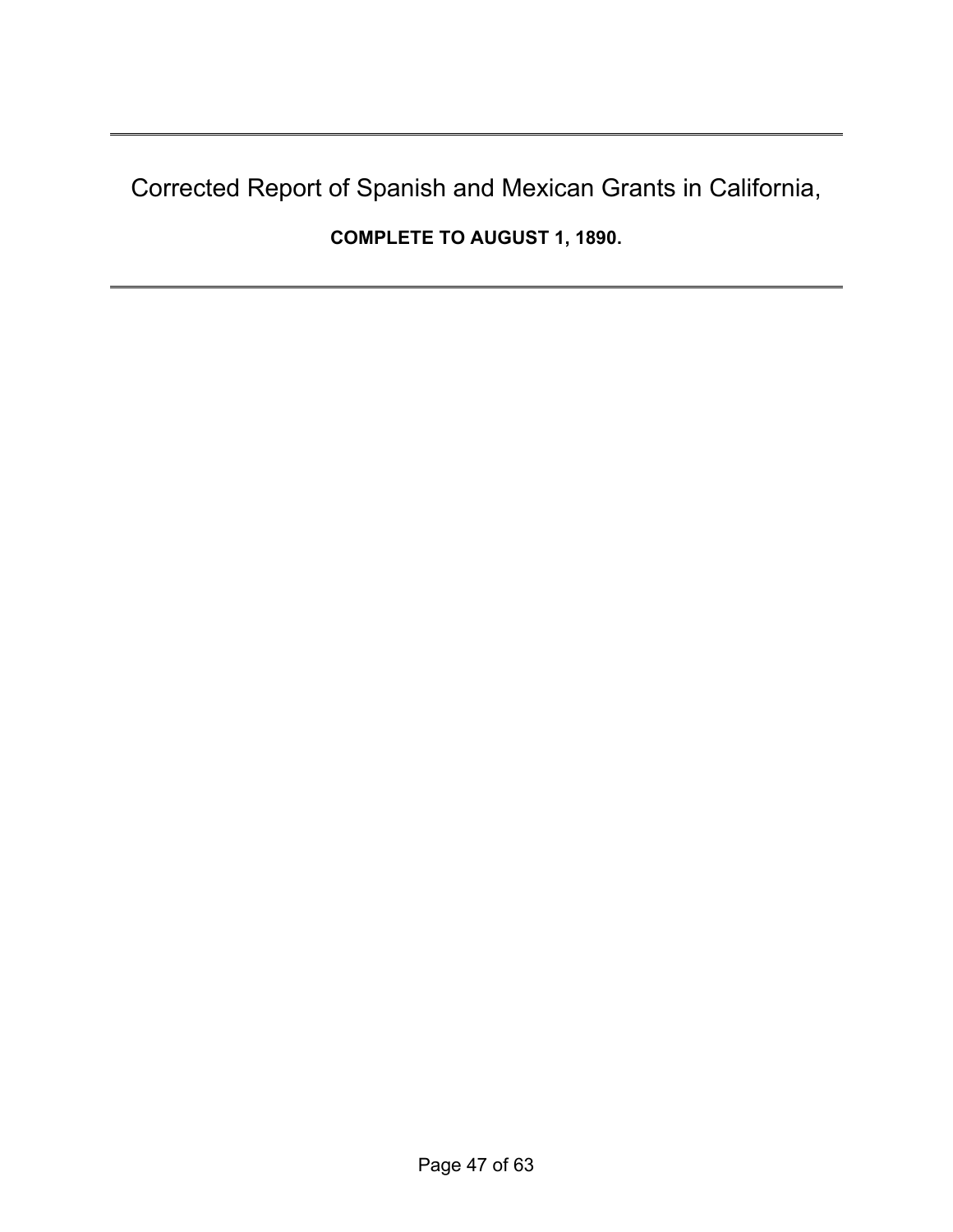### GRANTS OF LAND IN CALIFORNIA MADE BY SPANISH OR MEXICAN AUTHORITIES.

| ž ¬<br>. on Gen'l<br>O. Map. | NAME OF GRANT.                          | Confirmee.                | Area.     | Condition of Title.                | Where Located.            |
|------------------------------|-----------------------------------------|---------------------------|-----------|------------------------------------|---------------------------|
| 124                          |                                         | Elam Brown                | 3,328.95  | Patented May 18, 1858              | Contra Costa              |
| 67                           | Agua Caliente, part of                  | C. P. Stone               | 212.25    | Patented May 7, 1880               | Sonoma.                   |
| 67                           | Agua Caliente, part of                  | M. G. Vallejo             | 1,864.23  | Patented June 12, 1880             | Sonoma.                   |
| 67                           | Agua Caliente, part of                  | T. M. Leavenworth         | 591.87    | Patented May 7, 1880               | Sonoma.                   |
| 67                           | Agua Caliente, part of                  | Joseph Hooker             | 550.86    | Patented June 9, 1866              | Sonoma.                   |
| 136                          | Agua Caliente, part of                  | F. Higuera                | 9,563.87  | Patented April 17, 1858            | Alameda.                  |
| 521                          | Agua Hedionda                           | J. M. Marron              | 13,311.01 | Patented December 12, 1872         | San Diego.                |
| 206                          | Agua Puerco y las Trancas               | Rodriguez & Alviso        | 4,421.52  | Patented March 1, 1867             | Santa Cruz.               |
| 13                           |                                         | S. Todd                   | 26,761.40 | Patented July 19, 1860             | Butte and Colusa.         |
| 437                          | Agua de la Centinella                   | B. Abila                  | 2,219.26  | Patented August 23, 1872           | Los Angeles.              |
| 282                          |                                         | G. Tapia                  | 3,322.56  | Patented March 19, 1868            | Monterey.                 |
|                              |                                         |                           |           | Not surveyed. Sent for patent      |                           |
| 282                          |                                         | M. Villagrana             | 44.32     | August 26, 1882                    | Santa Cruz.               |
| 468                          | Alamitos, Los                           | A. Stearns                | 28,027.17 | Patented August 29, 1874           | Los Angeles.              |
| 358                          |                                         | J. A. de la Guerra        | 48,803.38 | Patented September 12, 1872        | Santa Barbara.            |
| 346                          | Alamos (Los) y Agua Caliente            | A. Olevara et al          | 26,626.23 | Patented November 9, 1866          | Kern.                     |
| 265                          |                                         | B. Bernal                 | 5,941.12  | Patented August 9, 1866            | Monterey.                 |
| 267                          |                                         | M. T. de la G. Hartnell   | 2,971.26  | Patented February 12, 1882         | Monterey.                 |
| 216                          |                                         | Rafael Castro             | 6,685.91  | Patented April 23, 1860            | Santa Cruz.               |
| 242                          | Aromitas Las y Agua Caliente            | F. A. McDougall et al     | 8,659.69  | Patented March 17, 1862            | San Benito and Santa Cruz |
| 224                          |                                         | Heirs of J. M. Sanchez    | 26,518.68 | Patented March 15, 1873            | Santa Clara.              |
| 133                          | Arroyo de la Alameda                    | J. de J. Vallejo          | 17,705.38 | Patented January 1, 1858           | Alameda.                  |
| 540                          | Arroyo de la Laguna                     | J. & S. Williams          | 4,418.10  | Patented February 20, 1882         | Santa Cruz.               |
| 115                          | Arroyo de las Nueces y Bolbones         | Heirs of J. S. de Pacheco | 17,782.48 | Patented April 18, 1866            | Contra Costa.             |
| 169                          | Arroyo de los Pilarcitos or Miramontes. | J. C. Miramontes          | 4,424.11  | Patented February 20, 1882         | San Mateo.                |
| 214                          | Arroyo del Rodeo                        | Hames & Daubenbass        | 1,473.07  | Patented May 3, 1882               | Santa Cruz.               |
| 9                            |                                         | John Bidwell              | 22,214.47 | Patented April 4, 1860             | Butte.                    |
|                              |                                         |                           |           | Sold as public land but settled by |                           |
| ----                         | Arroyo de San Antonio                   | T. B. Valentine           | 13,316.00 | issuance of Valentine scrip        | Sonoma.                   |
| 339                          |                                         | F. Branch                 | 4,437.29  | Patented April 10, 1867            | San Luis Obispo.          |
| 297                          |                                         | J. de la Torre            | 16,523.35 | Patented June 30, 1859             | Monterey.                 |
|                              |                                         |                           |           |                                    | Amador, Sac'to, and San   |
| 99                           |                                         | Andros Pico               | 48,857.52 | Patented August 29, 1863           | Joaquin.                  |
| 318                          |                                         | P. Estrada                | 39,224.81 | Patented March 22, 1866            | San Luis Obispo.          |
| 317                          |                                         | H. Haight                 | 4,348.23  | Patented June 18, 1860             | San Luis Obispo.          |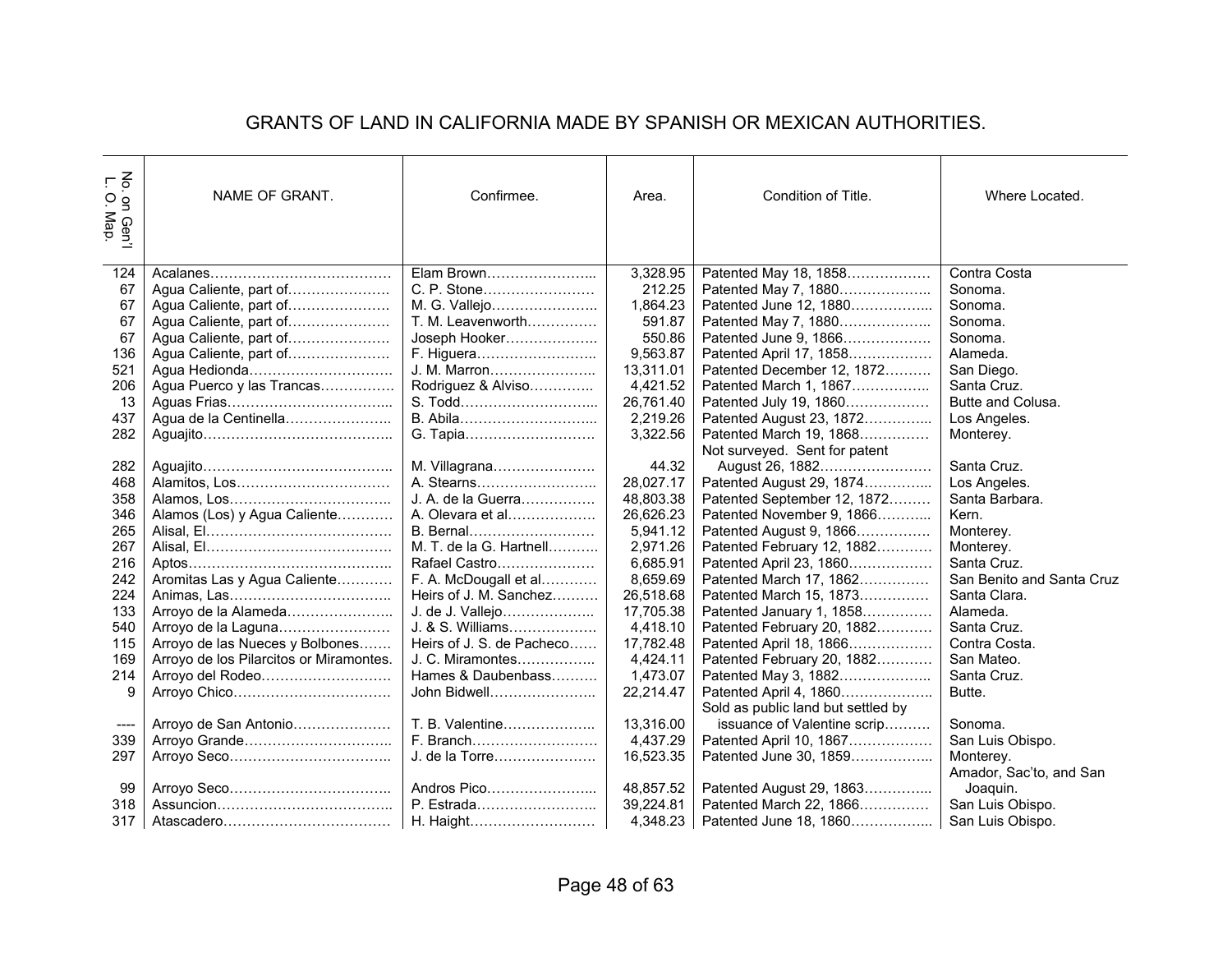|     |                                       |                             |           |                               | San Benito and Santa |
|-----|---------------------------------------|-----------------------------|-----------|-------------------------------|----------------------|
| 233 | Ausaymas y San Felipe                 | F. P. Pacheco               | 35,504.34 | Patented April 19, 1859       | Clara.               |
| 455 |                                       | A. Duarte                   | 6,595.62  | Patented June 6, 1878         | Los Angeles.         |
| 456 |                                       | Henry Dalton                | 4,431.47  | Patented May 29, 1876         | Los Angeles.         |
| 434 |                                       | A. Machado et al            | 13,919.90 | Patented December 8, 1873     | Los Angeles.         |
| 3   | Barranca (La) Colorada                | W. B. Ide                   | 17,707.49 | Patented July 3, 1860         | Tehama.              |
| 35  |                                       | G. Briones                  | 8,911.34  | Patented January 9, 1866      | Marin.               |
| 29  |                                       | Heirs of S. Smith           | 26.759.42 | Patented June 19, 1858        | Marin and Sonoma.    |
| 539 | Boca de Santa Monica                  | Ysidro Reys et al           | 6,656.93  | Patented July 21, 1882        | Los Angeles.         |
| 125 | Boca de la Cañada del Pinole          | M. M. Valencia              | 13,316.26 | Patented November 30, 1878    | Contra Costa.        |
| 502 | Boca de la Playa                      | E. Vejar                    | 6,607.37  | Patented March 1, 1879        | Los Angeles.         |
| 27  |                                       | M. T. Curtis et al          | 35,487.53 | Patented April 18, 1859       | Sonoma.              |
| 18  |                                       | T. O. Larkin                | 22,184.66 | Patented October 5, 1865      | Butte and Sutter.    |
| 469 |                                       | J. Ruiz                     | 8,107.46  | Patented May 7, 1874          | Los Angeles.         |
| 245 | Bolsa Nueva y Moro Cojo               | M. A. P. Castro et al       | 30,901.34 | Patented November 20, 1873    | Monterey.            |
| 352 | Bolsa del Chamisal                    | L. T. Burton                | 14,335.22 | Patented August 27, 1867      | San Luis Obispo.     |
| 252 | Bolsa de Excarpinas                   | S. Espinosa                 | 6,415.96  | Patented September 26, 1876   | Monterey.            |
| 221 | Bolsa de San Cayetano                 | J. de J. Vallejo            | 8,896.43  | Patented February 14, 1865    | Monterey.            |
| 231 | Bolsa de San Felipe                   | F. P. Pacheco               | 6,794.76  | Patented January 14, 1871     | San Benito.          |
| 220 | Bolsa del Pajaro                      | S. Rodriguez                | 5,496.50  | Patented January 4, 1860      | Santa Cruz.          |
|     | Bolsa del Portrero y Moro Cojo, or La |                             |           |                               |                      |
| 254 | Sagrada Familia                       | J. B. R. Cooper             | 6,915.77  | Patented December 19, 1859    | Monterey.            |
| 471 | Bolsas, Las, one undivided one half   | R. Yorba et al              | 33,460.04 | Patented June 19, 1874        | Los Angeles.         |
| 471 | Bolsas, Las, one undivided one half   | Maria C. Nieto              |           | Patented August 27, 1877      |                      |
| 7   |                                       | P. Lassen                   | 22,206.27 | January 10, 1862              | Butte and Tehama.    |
| 518 |                                       | J. Machado                  | 2,288.00  | Before Com. Gen'l Land Office | San Diego.           |
| 274 |                                       | Malarin, att'y for Estrada  | 7,725.56  | Patented September 15, 1869   | Monterey.            |
| 150 |                                       | J. de la Cruz Sanchez et al | 14,639.19 | Patented October 17, 1872     | San Mateo.           |
| 191 |                                       | M. Rodriguez                | 4,438.67  | Patented April 30, 1866       | San Mateo.           |
| 429 |                                       | A. J. Rocha et al           | 4.439.07  | Patented April 15, 1873       | Los Angeles.         |
| 63  | Cabeza de Santa Rosa, part of         | Julo Carillo                | 4,500.42  | Patented July 16, 1866        | Sonoma.              |
| 63  | Cabeza de Santa Rosa, part of         | F. Carrillo de Castro       | 336.19    | Patented August 25, 1881      | Sonoma.              |
| 63  | Cabeza de Santa Rosa, part of         | Jas. Eldridge               | 1,667.68  | Patented January 5, 1880      | Sonoma.              |
| 63  | Cabeza de Santa Rosa, part of         | John Hendley                | 640.14    | Patented December 9, 1879     | Sonoma.              |
| 63  | Cabeza de Santa Rosa, part of         | J. de J. Mallagh            | 256.16    | Patented December 11, 1879    | Sonoma.              |
| 63  | Cabeza de Santa Rosa, part of         | J. R. Meyer et al           | 1,484.82  | Patented April 9, 1879        | Sonoma.              |
| 425 |                                       | D. W. Alexander et al       | 388.34    | Patented August 2, 1872       | Los Angeles.         |
|     |                                       | Thos. W. Sutherland,        |           |                               |                      |
| 534 |                                       | guardian, etc               | 48,799.85 | Patented April 6, 1876        | San Diego.           |
| 407 |                                       | Gabriel Ruiz                | 9,998.29  | Patented March 22, 1866       | Ventura.             |
| 543 |                                       | Ferdinand Vassault          | 18.57     | Patented December, 1882       | San Francisco.       |
| 100 | Campo de los Franceses                | C. M. Weber                 | 48,747.03 | Patented March 18, 1861       | San Joaquin.         |
| 414 |                                       | J. R. Scott et al           | 5,832.10  | Patented August 1, 1866       | Los Angeles.         |
| 84  | Cañada de Capay                       | Jasper O'Farrell et al      | 40,078.58 | Patented February 16, 1865    | Yolo.                |
| 193 | Cañada de los Capitancillos           | Guadalupe Mining Comp'y     | 1.109.67  | Patented September 20, 1871   | Santa Clara.         |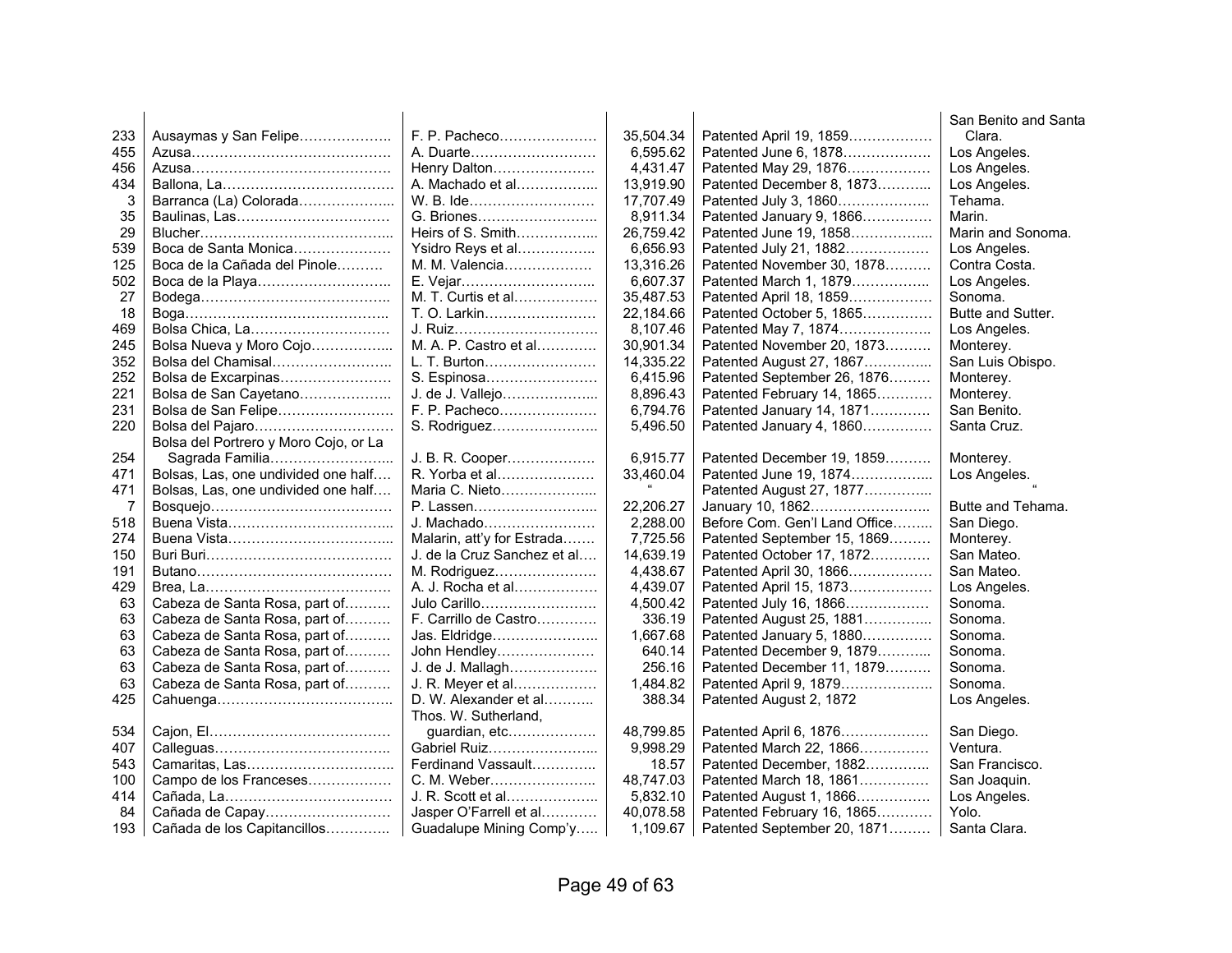|      | Cañada de Guadalupe la Visitacion y  |                          |           |                             | San Francisco and San    |
|------|--------------------------------------|--------------------------|-----------|-----------------------------|--------------------------|
| 151  |                                      | H. R. Payson             | 5,473.47  | Patented December 15, 1865  | Mateo.                   |
|      |                                      |                          |           |                             | San Francisco and San    |
| 152  | Cañada de Guadalupe y Rodeo Viejo    | Wm. Pierce               | 942.93    | Patented September 22, 1865 | Mateo.                   |
| 40   | Cañada de Herera                     | Heirs of D. Sais         | 6,658.45  | Patented June 26, 1876      | Marin.                   |
| 52   | Cañada de Jonive                     | J. O. Farrell            | 10,786.51 | Patented February 18, 1858  | Sonoma.                  |
| 181  | Cañada de Pala                       | J. J. de Bernal et al    | 15,714.10 | Patented March 9, 1863      | Santa Clara.             |
| 51   | Cañada de Pogolimi                   | M. A. Cazares            | 8,780.81  | Patented November 3, 1858   | Sonoma.                  |
| 168  | Cañada de Raymundo                   | Greer & Coppinger        | 12,545.10 | Patented July 19, 1859      | San Mateo.               |
| 377  | Cañada de Salsipuedes                | John Keys                | 6,656.21  | Patented February 18, 1874  | Santa Barbara.           |
| 197  | Cañada de San Felipe y Las Animas    | C. M. Weber              | 8,787.80  | Patented August 9, 1866     | Santa Clara.             |
| 391  | Cañada de San Miguelito              | J. F. de Rodriguez et al | 8,877.04  | Patented June 15, 1871      | Ventura.                 |
|      | Cañada de San Vicente y Mesa del     |                          |           |                             |                          |
|      |                                      |                          |           |                             |                          |
| 513  | Padre Barrona                        | Domingo Yorba            | 13,316.13 | Patented November 17, 1873  | San Diego.               |
|      | Cañada de Verde y Arroyo de la       |                          |           |                             |                          |
| 170  |                                      | J. A. Alviso             | 8,905.58  | Patented December 15, 1865  | San Mateo.               |
| 389  | Cañada del Corral                    | J. D. Ortega             | 8,875.76  | Patented May 30, 1866       | Santa Barbara.           |
| ---- | Cañada del Corte de Madera           | Thurn & Carpenter        | 3,565.91  | Patented June 13, 1882      | San Mateo.               |
| 114  | Cañada del Hambre y las Bolsas       | Theodora Soto            | 13,353.95 | Patented December 31, 1866  | Contra Costa.            |
|      | Cañada del Rincon en el Rio de San   |                          |           |                             |                          |
| 208  | Lorenzo de Santa Cruz                | Pedro Sansevain          | 5,826.86  | Patented June 4, 1858       | Santa Cruz.              |
| 243  | Cañada de la Carpenteria             | Heirs of J. Soto         | 2,236.13  | Patented October 10, 1873   | Monterey.                |
| 283  | Cañada de la Segunda                 | F. M. Haight             | 4,366.80  | Patented February 4, 1859   | Monterey.                |
| 498  | Cañada de los Alisos                 | J. Serrano               | 10,668.81 | Patented June 27, 1871      | Los Angeles.             |
| 109  | Cañada de los Baqueros               | Livermore & Noriega      | 17,760.00 | Patented November 22, 1889  | Alameda and Contra Costa |
| 535  | Cañada de los Coches                 | A. Lestrada              | 28.39     | Patented April 2, 1873      | San Diego.               |
| ---- | Cañada de los Nogales                | J. M. Aguilar            | 1,199.56  | Patented May 4, 1882        | Los Angeles.             |
| 331  | Cañada de los Osos and Pecho y Islay | John Wilson              | 32,430.76 | Patented September 23, 1869 | San Luis Obispo.         |
|      | Cañada de los Pinos, or College      |                          |           |                             |                          |
| 363  |                                      | Bishop J. S. Alemany     | 35,499.37 | Patented February 28, 1861  | Santa Barbara.           |
| 390  | Cañada Larga ó Verde                 | J. Alvarado              | 6,659.04  | Patented March 26, 1873     | Ventura.                 |
|      |                                      |                          |           |                             | Los Angeles and San      |
| 475  | Cañada de Santa Ana                  | B. Yorba                 | 13,328.53 | Patented July 21, 1866      | Bernardino.              |
| 8    |                                      | J. Soto                  | 44,388.17 | Patented August 18, 1859    | Colusa and Tehama.       |
| 194  | Capitancillos, Los                   | Charles Fossatt          | 3,360.48  | Patented February 3, 1865   | Santa Clara.             |
| 209  |                                      | William Bocle            | 2,224.79  | Patented July 7, 1873       | Santa Cruz.              |
| 79   | Carne, Humana                        | Heirs of Edward A. Bale  | 17,962.22 | Patented September 4, 1879  | Napa.                    |
| 224  |                                      | Daniel Littlejohn        | 4,482.38  | Patented August 9, 1866     | Monterey.                |
| 246  |                                      | F. A. McDougall et al    | 1,628.70  | Patented March 17, 1862     | Monterey and San Benito. |
| 57   |                                      |                          |           |                             | Sonoma.                  |
|      | Caslamayomi                          | Wm. Forbes               | 26,788.36 | Patented December 18, 1874  |                          |
| 355  |                                      |                          | 8,841.21  | Patented July 30, 1863      | Santa Barbara.           |
| 345  |                                      | J. M. Covarrubias        | 22,178.28 | Patented November 27, 1866  | Kern.                    |
| 82   |                                      | J. B. Chiles             | 8,545.72  | Patented April 22, 1865     | Napa.                    |
| 78   |                                      | George C. Yount          | 11,886.63 | Patented April 3, 1863      | Napa.                    |
| 467  |                                      | Juan Temple              | 27,054.36 | Patented December 7, 1867   | Los Angeles.             |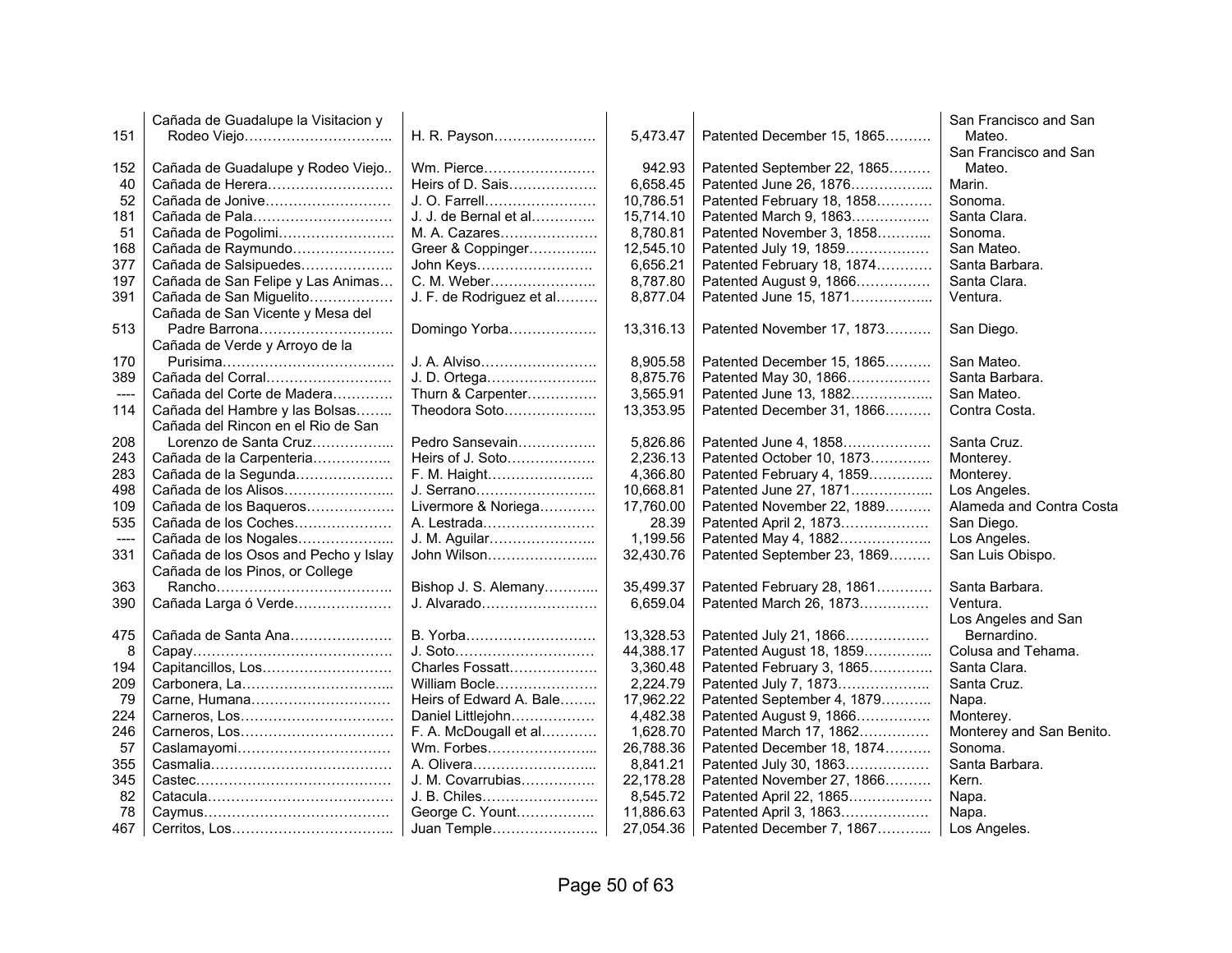| 536  |                             | Heirs of Felipe Vasquez     | 2,737.44  | Patented March 20, 1877       | Monterey.                |
|------|-----------------------------|-----------------------------|-----------|-------------------------------|--------------------------|
| 89   |                             | Gordon & Coombs             | 17,762.44 | Patented December 19, 1860    | Napa.                    |
|      |                             |                             |           |                               | Monterey and San Luis    |
| 314  |                             | E. E. White                 | 26,621.82 | Patented April 1, 1865        | Obispo.                  |
| 328  |                             | Juan Wilson                 | 3,166.99  | Patented March 29, 1861       | San Luis Obispo.         |
| 270  |                             | M. Malarin, executor, etc   | 8,889.68  | Patented October 31, 1872     | Monterey.                |
| 250  | Cienega de Gabilan          | J. D. Carr                  | 48,780.72 | Patented October 15, 1867     | San Benito and Monterey. |
| 268  | Cienega de los Paicines     | A. Castro et al             | 8,917.52  | Patented September 23, 1869   | San Benito.              |
| 436  | Cienega ó Paso de la Tijera | T. Sanchez et al            | 4,219.34  | Patented May 22, 1873         | Los Angeles.             |
| 428  |                             | J. Abila et al              | 4,439.05  | Patented June 15, 1871        | Los Angeles.             |
| 383  |                             | A. Carrillo                 | 28.15     |                               | Santa Barbara.           |
| 296  |                             | M. J. Soberanes             | 8,794.02  | Sent for patent Dec. 27, 1883 | Monterey.                |
| 186  |                             | A. Suñol et al              | 2,219.34  | Patented December 31, 1857    | Santa Clara.             |
| 59   |                             | Ritchie & Forbes            | 8,241.74  | Patented January 5, 1863      | Lake.                    |
| 17   |                             | C. D. Semple                | 8,876.02  | Patented July 23, 1869        | Colusa.                  |
| 408  |                             | J. de la G. y Noriega       | 48,571.56 | Patented January 8, 1873      | Los Angeles and Ventura. |
| 337  | Corral de Piedra            | J. M. Villavicencio         | 30,911.20 | Patented October 29, 1867     | San Luis Obispo.         |
| 362  |                             | M. A. de la G. y Lataillade | 13,322.29 | Patented August 7, 1876       | Santa Barbara.           |
| 190  | Corral de Tierra            | H. D. McCobb                | 4,434.77  | Patented January 21, 1876     | Monterey.                |
| 165  | Corral de Tierra            | Heirs of F. G. Palomeres    | 7,766.35  | Patented April 7, 1866        | San Mateo.               |
| 166  |                             | Tiburcio Vasquez            | 4,436.18  | Patented January 6, 1873      | San Mateo.               |
| 219  | Corralitos, Ranchos de los  | Heirs of José Amesti        | 15,440.02 | Patented February 28, 1861    | Santa Cruz.              |
|      |                             |                             |           |                               | San Mateo and Santa      |
| 173  | Corte de Madera, El         | M. Martinez                 | 13,316.05 | Patented June 19, 1858        | Clara.                   |
| 47   | Corte Madera de Novato      | Juan Martin                 | 8,878.82  | Patented May 23, 1863         | Marin.                   |
| 42   | Corte Madera del Presidio   | Heirs of John Read          | 7,845.12  | Patented February 25, 1885    | Marin.                   |
| 84   |                             | Heirs of W. E. P. Hartnell  | 26,605.37 | Patented April 29, 1869       | Sacramento.              |
| 65   |                             | T. S. Page                  | 17,238.60 | Patented February 18, 1858    | Sonoma.                  |
| 472  |                             | Andres Pico et al           | 48.806.17 | Patented March 9, 1875        | Los Angeles.             |
| ---- |                             | Migual Cordero et al        | 8,888.00  | Patented July 7, 1883         | Santa Barbara.           |
| 538  |                             | M. J. de los Angeles        | 2,174.25  | Patented July 22, 1879        | San Diego.               |
| 479  |                             | L. V. Prudhomme             | 13,045.20 | Patented December 9, 1872     | San Bernardino.          |
| 341  |                             | M. A. de la G. y Lataillade | 22,193.21 | Patented July 20, 1877        | San Luis Obispo.         |
| 342  |                             | Heris of C. Lataillade      | 48,827.50 | Patented January 10, 1879     | San Luis Obispo.         |
| 512  |                             | Augustin Olivera            | 35,501.32 | Patented December 19, 1874    | San Diego.               |
| 381  | Dos Pueblos, Los            | N. A. Den                   | 15,534.76 | Patented February 23, 1877    | Santa Barbara.           |
| 411  |                             | V. de la Osa et al          | 4,460.73  | Patented January 8, 1873      | Los Angeles.             |
| 409  |                             | Urbano et al                | 1,109.65  | Patented December 11, 1876    | Los Angeles.             |
| 142  | Embarcadero de Santa Clara  | B. Bernal                   | 179.60    | Final decree not entered      | Santa Clara.             |
| 522  |                             | Andres Ybarra               | 4,431.03  | Patented April 18, 1871       | San Diego.               |
| 269  | Encinal y Buena Esperanza   | D. Spence                   | 13,391.64 | Patented May 23, 1862         | Monterey.                |
| 74   | Entre Napa, part of         | P. D. Bailey                | 400.57    | Before Surveyor-General       | Napa.                    |
| 74   |                             | N. Coombs                   | 80.48     | Patented June 9, 1866         | Napa.                    |
| 74   |                             | J. Green                    | 2,051.04  | Patented April 1, 1881        | Napa.                    |
| 74   |                             | M. F. de Higuara            | 877.53    | Patented November 4, 1879     | Napa.                    |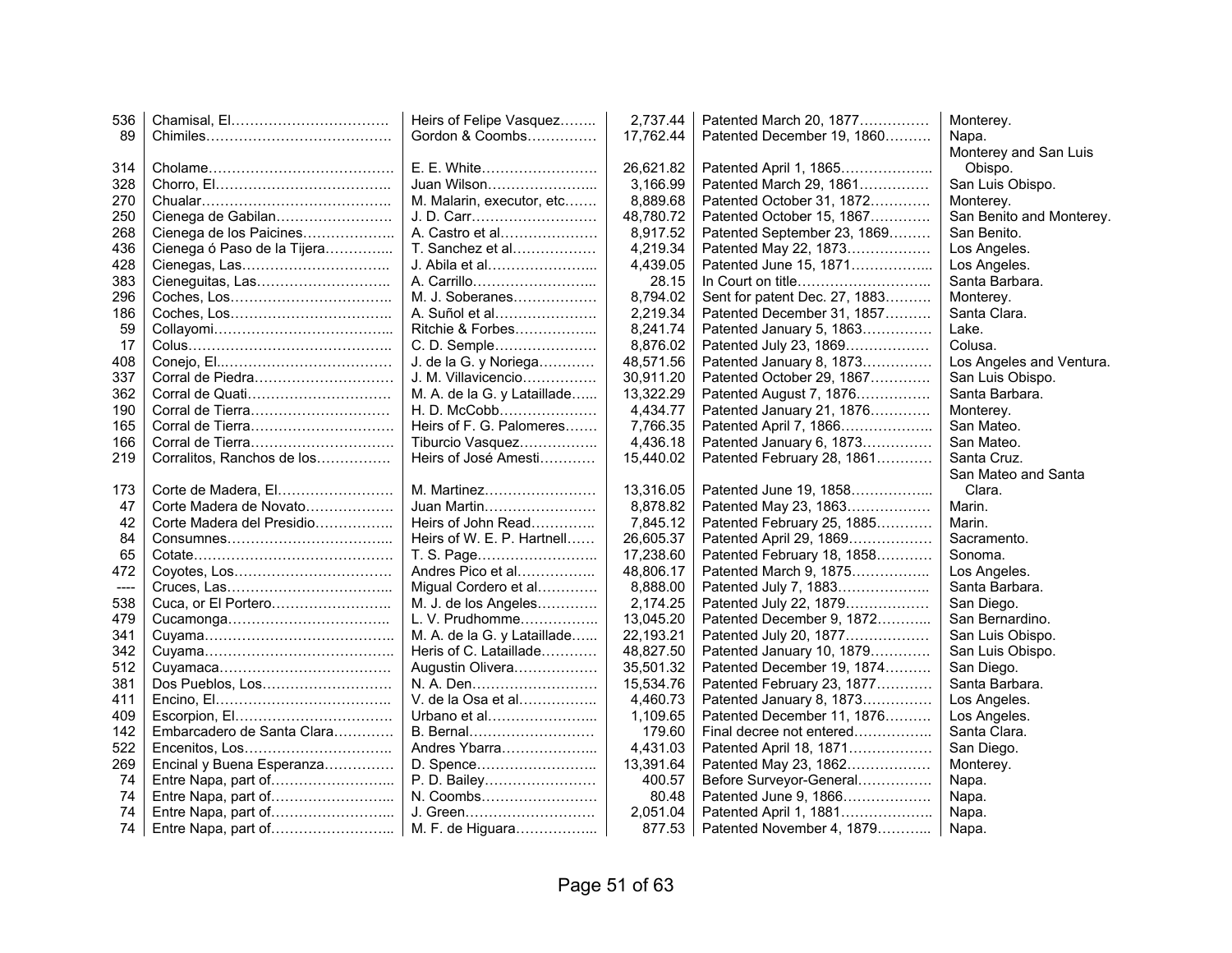| 74   |                                       | Ralph L. Kilburn          | 403.96    | Before Surveyor-General     | Napa.                 |
|------|---------------------------------------|---------------------------|-----------|-----------------------------|-----------------------|
| 74   |                                       | Jos. Mount et al          | 40.00     | Before Surveyor-General     | Napa.                 |
| ---- | Entre Napa, part of                   | Mount & Cottrell          | 1,103.68  | Before Surveyor-General     | Napa.                 |
| 74   | Entre Napa, part of                   | John Patchett             | 69.88     | Before Surveyor-General     | Napa.                 |
| 74   | Entre Napa, part of                   | J. P. Thompson            | 307.05    | Before Surveyor-General     | Napa.                 |
| 74   |                                       | J. P. Walker              | 62.07     | Before Surveyor-General     | Napa.                 |
| 74   |                                       | Edward Wilson             | 335.28    | Patented April 8, 1881      | Napa.                 |
| 74   | Entre Napa, part of, or Los Carneros  | Charles E. Hart           | 360.00    | No decree filed             | Napa.                 |
|      | Entre Napa, part of, or Rincon de los |                           |           |                             |                       |
| 74   |                                       | Julius Martin             | 2,557.68  | Patented April 8, 1858      | Napa.                 |
| 14   |                                       | Samuel Neal               | 22,193.78 | Patented April 4, 1860      | Butte.                |
| 28   | Estero Americano                      | Jasper O'Farrell          | 8,849.13  | Patented February 3, 1858   | Sonoma.               |
| 10   | Farwell Rancho                        | James Williams et al      | 22,193.93 | Patented July 1, 1863       | Butte.                |
| 426  |                                       | M. Y. Berdugo             | 6,647.46  | Patented April 18, 1871     | Los Angeles.          |
| 167  |                                       | D. Feliz                  | 4,448.27  | Patented June 21, 1873      | San Mateo.            |
| 15   |                                       | D. Z. Fernandez et al     | 17,805.84 | Patented October 14, 1867   | Butte.                |
| 4    |                                       | Wm. G. Chard              | 13,315.58 | Patented September 19, 1859 | Tehama.               |
| 253  | Gatos, Los, or Santa Rita             | D. Perez et al            | 4,424.46  | Patented April 4, 1870      | Monterey.             |
| 25   |                                       | Chas. Meyer et al         | 17,580.01 | Patented July 30, 1872      | Sonoma.               |
| 382  |                                       | Daniel Hill               | 4,426.10  | Patented March 10, 1865     | Santa Barbara.        |
| 406  |                                       | Ysabel Yorba              | 30,593.85 | Patented September 1, 1873  | Ventura.              |
|      |                                       |                           |           |                             | Santa Barbara and San |
| 353  |                                       | D. Olivera et al          | 43,681.85 | Patented March 1, 1870      | Luis Obispo.          |
| 273  | Guadalupe y Llanitos de los Correos   | M. Malarin, executor, etc | 8,858.44  | Patented June 29, 1865      | Monterey.             |
| 515  |                                       | G. W. Hamley              | 13,298.59 | Patented May 24, 1866       | San Diego.            |
| 58   |                                       | Ritchie & Forbes          | 21,220.03 | Patented May 22, 1865       | Lake.                 |
| 66   |                                       | Juan Wilson               | 18,833.86 | Patented June 16, 1886      | Sonoma.               |
| 519  |                                       | A. Solma et al            | 2,219.41  | Patented September 7, 1871  | San Diego.            |
| 462  |                                       | Andres Pico et al         | 6,698.57  | Patented December 4, 1872   | Los Angeles.          |
| 19   |                                       | Chas. Covillaud et al     | 31,079.96 | Patented March 9, 1863      | Yuba.                 |
| 340  |                                       | I. J. Sparks              | 22,152.99 | Patented January 23, 1879   | San Luis Obispo.      |
| 182  |                                       | Roland & Hornsby          | 39,950.92 | Patented May 13, 1876       | Santa Clara.          |
| 315  |                                       | F. Branch                 | 15,684.95 | Patented August 9, 1866     | San Luis Obispo.      |
| 421  | Huerta de Cuati                       | V. Reid                   | 128.26    | Patented June 30, 1859      | Los Angeles.          |
| 330  | Huerta de Romualdo or El Churro       | Juan Wilson               | 117.13    | Patented April 13, 1871     | San Luis Obispo.      |
| 72   |                                       | J. P. Leese               | 18,704.04 | Patented August 3, 1859     | Sonoma and Napa.      |
| 404  | Island of Santa Cruz                  | Andres Castillero         | 52,760.33 | Patented March 21, 1867     | Santa Barbara.        |
| 527  | Island of San Diego                   | Peachy & Aspinwall        | 4,185.46  | Patented June 11, 1869      | San Diego.            |
| 470  | Island of Santa Catalina              | J. M. Covarrubias         | 45,820.43 | Patented April 10, 1867     | Los Angeles.          |
| 405  | Island of Santa Rosa                  | M. C. de Jones et al      | 62,696.49 | Patented October 3, 1871    | Santa Barbara.        |
| 11   |                                       | Wm. M. McKee              | 35,487.52 | Patented September 19, 1859 | Colusa.               |
| 531  |                                       | A. Lorenzana              | 8,881.16  | Patented April 11, 1871     | San Diego.            |
| 541  |                                       | Heirs of H. S. Burton     | 8,926.22  | Patented October 26, 1876   | San Diego.            |
| 356  |                                       | L. P. Burton et al        | 42,184.93 | Patented September 7, 1871  | Santa Barbara.        |
| 22   |                                       | Larkin & Missroon         | 48,854.26 | Patented July 18, 1862      | Colusa and Yolo.      |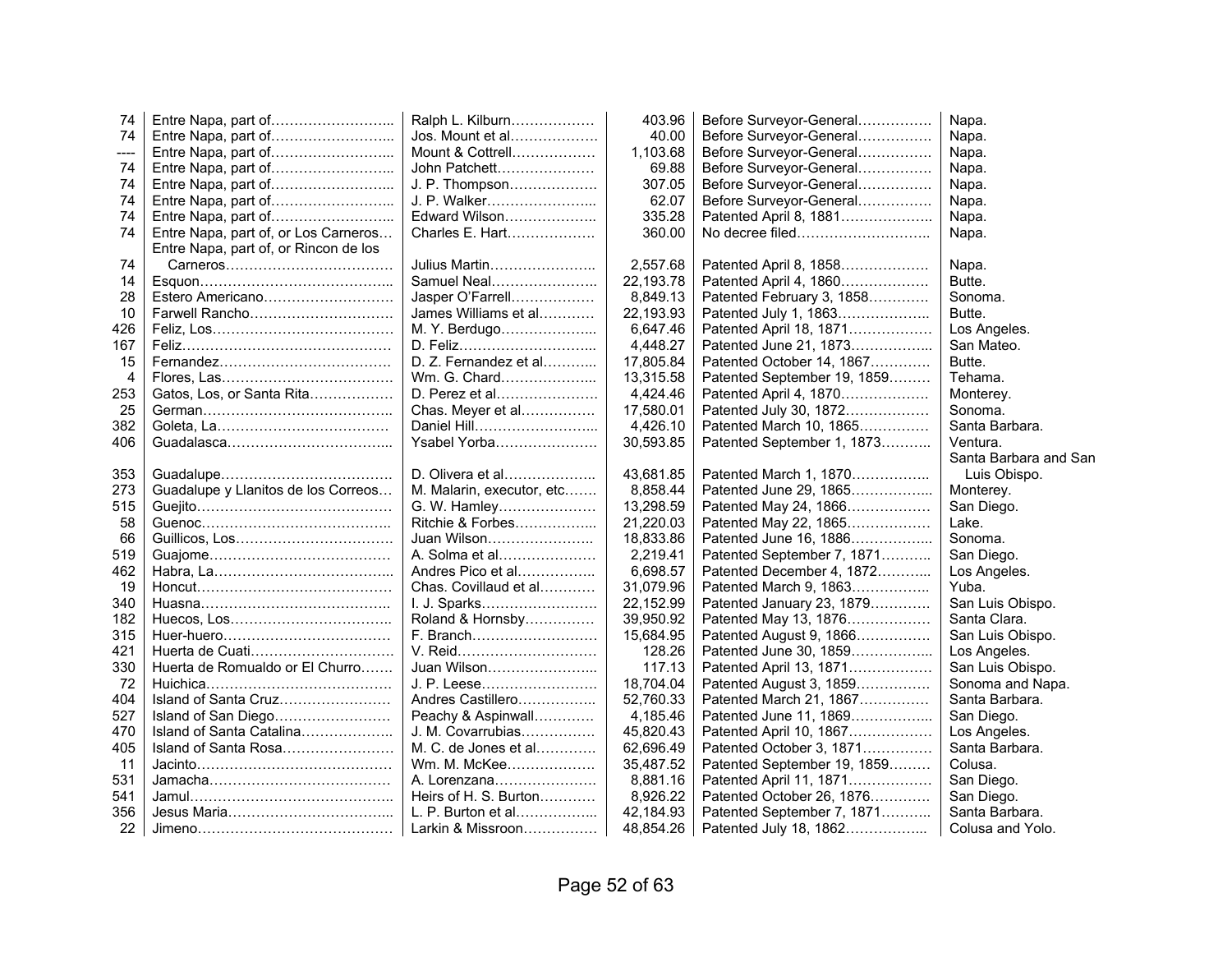| 21    | Johnson Rancho                   | Wm. Johnson                 | 22,197.31  | Patented August 3, 1857            | Yuba.                 |
|-------|----------------------------------|-----------------------------|------------|------------------------------------|-----------------------|
| 80    |                                  | Geo. C. Yount               | 4,453.84   | Patented December 18, 1857         | Napa.                 |
| 113   |                                  | Heirs of Wm. Welch          | 13,292.82  | Patented July 22, 1870             | Contra Costa.         |
| 241   |                                  | J. L. Sargent et al         | 4,540.44   | Patented November 13, 1871         | Santa Clara.          |
| 483   |                                  | A. Sterns                   | 33,819.11  | Patented May 23, 1879              | San Bernardino.       |
| 482   |                                  | L. Rubideau                 | 6,749.99   | Patented December 8, 1876          | San Bernardino.       |
| 69    |                                  | J. P. Leese                 | 176.58     | Patented August 6, 1872            | Sonoma.               |
| 360   |                                  | O. Gutierrez                | 48,703.91  | Patented May 17, 1867              | Santa Barbara.        |
| 495   |                                  | A. Sterns                   | 13,338.84  | Patented September 3, 1872         | San Diego.            |
| 332   |                                  | Bishop J. S. Alemany        | 4,157.02   | Patented February 4, 1859          | San Luis Obispo.      |
| 217   | Laguna de las Calabazas          | F. Hernandez et al          | 2,304.75   | Patented December 8, 1868          | Santa Cruz.           |
|       |                                  |                             |            |                                    | San Francisco and San |
| 163   | Laguna de la Merced              | J. de Haro et al            | 2,219.33   | Patented September 10, 1872        | Mateo.                |
| 123   | Laguna de los Palos Colorados    | J. Moraga et al             | 13,316.25  | Patented August 10, 1878           | Contra Costa.         |
| 30    | Laguna de San Antonio            | B. Bojorquez                | 24,903.42  | Patented November 21, 1871         | Marin and Sonoma.     |
| 301   | Laguna de Tache                  | M. Castro                   | 48,800.62  | Patented March 6, 1866             | Fresno.               |
| 276   |                                  | C. M. de Munras             | 2,179.50   | Patented November 24, 1865         | Monterey.             |
| 196   |                                  | L. C. Bull et al            | 19,972.92  | Patented November 24, 1865         | Santa Clara.          |
| 16    | Larkin's Children's Ranch        | F. Larkin et al             | 44,364.22  | Patented December 18, 1857         | Colusa.               |
| 289   |                                  | J. M. & J. de M. Boronda    | 6,624.99   | Patented August 9, 1866            | Monterey.             |
| 285   |                                  | L. Ransom                   | 718.23     | Patented April 18, 1871            | Monterey.             |
| 347   |                                  | J. M. Flores                | 48,799.59  | Patented June 21, 1875             | Kern and Los Angeles. |
| 266   | Llano de Buena Vista             | D. Spence                   | 8,446.23   | Patented January 4, 1860           | Monterey.             |
| 12    |                                  | C. J. Brenham et al         | 17,767.17  | Patented June 18, 1860             | Butte.                |
| 64    | Llano de Santa Rosa              | J. Carrillo                 | 13,316.03  | Patented November 27, 1865         | Sonoma.               |
| 230   | Llano del Tequesquite            | V. Sanchez et al            | 16,016.30  | Patented December 29, 1871         | San Benito.           |
| 81    |                                  | Heirs of Juliam Pope, dec'd | 8,872.79   | Patented March 17, 1862            | Napa.                 |
| 366   | Lomas de la Purification         | Augustin Janseus            | 13,341.38  | Patented April 18, 1871            | Santa Barbara.        |
| 499   | Lomas de Santiago                | Theodocio Yorba             | 47,226.81  | Patented February 1, 1868          | Los Angeles.          |
| 239   | Lomerias Muertas                 | V. Sanchez et al            | 6,659.91   | Patented August 9, 1866            | San Benito.           |
| 374   |                                  | J. & J. A. Carrillo         | 42,085.44  | Patented November 3, 1873          | Santa Barbara.        |
| 427   | Los Angeles City Lands           | City of Los Angeles         | 17, 172.37 | Pat'd Aug. 4, '75, and Aug. 9, '66 | Los Angeles.          |
|       | Los Angeles County, lot near San |                             |            |                                    |                       |
| $---$ |                                  | Temple & Alexander          | 1.77       | Before Surveyor-General            | Los Angeles.          |
| 60    | Mallacomes or Moristal           | Cook & Ingalls              | 2,559.94   | Patented February 18, 1859         | Sonoma.               |
|       | Mallacomes or Moristal y Plan de |                             |            |                                    |                       |
| 61    | Agua Caliente, part of           | J. S. Berryessa             | 17,742.72  | Patented July 10, 1873             | Sonoma and Napa.      |
| ----  |                                  | G. W. P. Bissell et al      | 5,527.22   | Final decree not entered           | Solano.               |
| 104   | Mariposas, Las                   | J. C. Fremont               | 44,386.83  | Patented February 19, 1856         | Mariposa.             |
| 111   |                                  | J. D. Stevenson             | 8,858.83   | Patented October 8, 1872           | Contra Costa.         |
| 110   | Meganos, Los                     | Alice Marsh                 | 13,316.00  | Patented August 19, 1867           | Contra Costa.         |
| 443   |                                  | F. P. F. Temple et al       | 2,363.75   | Patented February 13, 1872         | Los Angeles.          |
| 212   | Mesa de Ojo de Agua              | T. W. Russell               | 54.36      | Not approved by Com. G. L. O       | Santa Cruz.           |
| 138   |                                  | Heirs of J. M. Alviso       | 4,457.66   | Patented June 30, 1871             | Santa Clara.          |
| 307   |                                  | Ygnacio Pastor              | 43,280.90  | Patented February 18, 1875         | Monterey.             |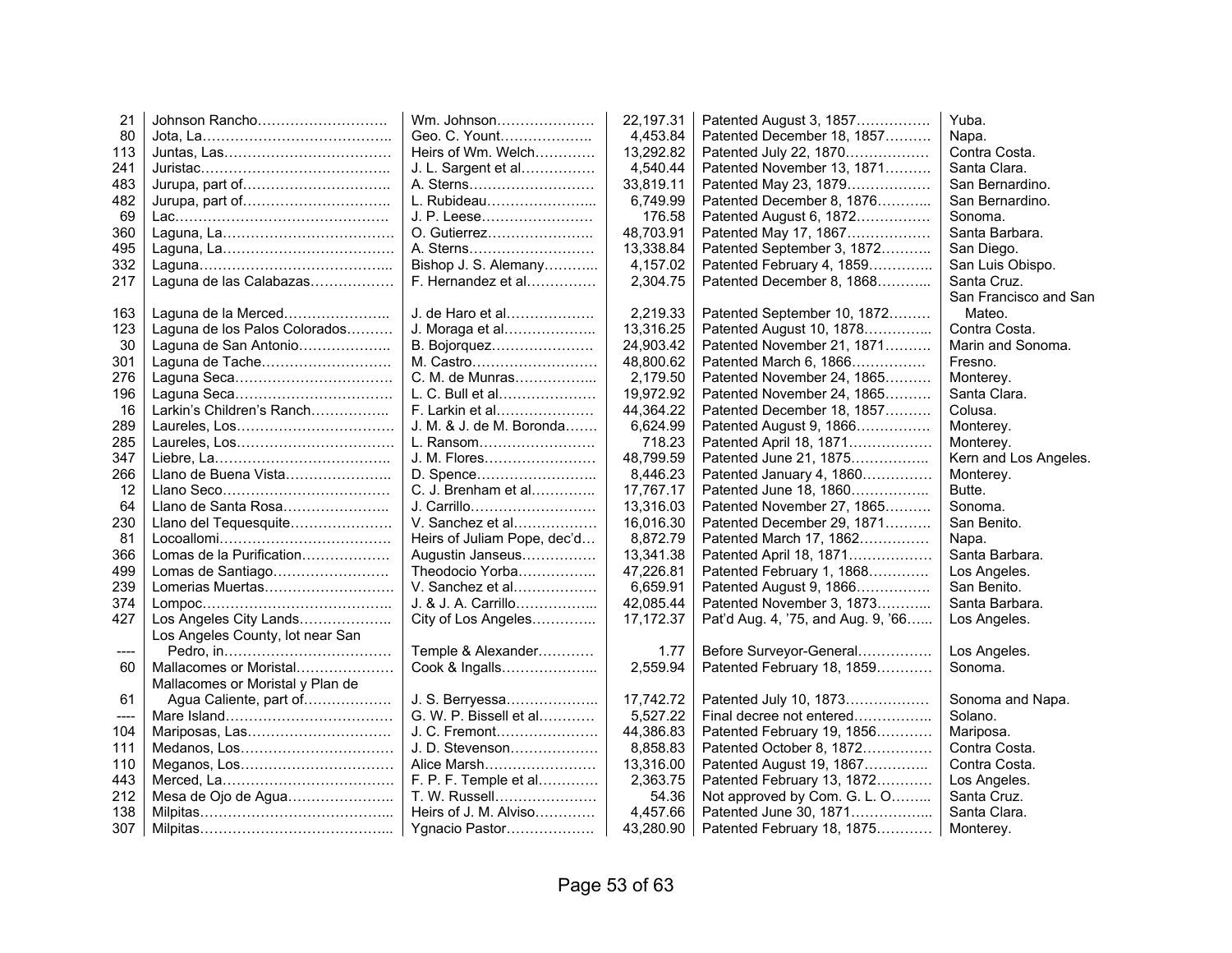| 281                   |                                    | Bishop J. S. Alemany     | 9.00       | Patented October 19, 1859        | Monterey.        |
|-----------------------|------------------------------------|--------------------------|------------|----------------------------------|------------------|
| $\qquad \qquad - - -$ | Mission Dolores, lot in            | Candelario Valencia      | 1.78       | Patented December 16, 1882       | San Francisco.   |
| $---$                 | Mission Dolores, lot in            | Elizabeth de Zaldo       | .45        | Sent up for patent Aug. 26, 1882 | San Francisco.   |
| 161                   | Mission Dolores, two tracts at     | Bishop J. S. Alemany     | 8.54       | Patented March 3, 1858           | San Francisco.   |
| 156                   | Mission Dolores, lot in            | F. DeHaro                | 2.04       | Before Surveyor-General          | San Francisco.   |
| 157                   | Mission Dolores, lot in            |                          | .44        | Sent up for patent Aug. 21, 1885 | San Francisco.   |
| ----                  | Mission Dolores, lot in            | E. & J. R. Valencia      | .50        |                                  | San Francisco.   |
| 160                   | Mission Dolores, suerte in         | Heirs of F. G. Palomares | 28.41      | Patented April 1, 1870           | San Francisco.   |
| 158                   | Mission Dolores, suerte in         | C. S. de Bernal et al    | 5.86       | Patented June 13, 1882           | San Francisco.   |
| 372                   | Mission la Purisima                | J. R. Malo               | 14,735.76  | Patented October 12, 1882        | Santa Barbara.   |
| 373                   | Mission Purisima de la             | Bishop J. S. Alemany     | 14.04      | Patented January 24, 1874        | Santa Barbara.   |
| 308                   | Mission San Antonio                | Bishop J. S. Alemany     | 33.19      | Patented May 31, 1862            | Monterey.        |
| 392                   | Mission San Buenaventura           | Bishop J. S. Alemany     | 36.27      | Patented May 23, 1862            | Ventura.         |
| 393                   | Mission San Buenaventura, lot in   | Fernando Tico            | 28.90      | Patented June 9, 1866            | Ventura.         |
| 396                   | Mission (Ex) San Buenaventura      | M. A. R. de Poli         | 48,822.91  | Patented August 24, 1874         | Ventura.         |
| 533                   | Mission San Diego                  | Bishop J. S. Alemany     | 22.21      | Patented May 23, 1862            | San Diego.       |
| 532                   | Mission (Ex) San Diego             | S. Arguello              | 58,875.38  | Patented September 1, 1876       | San Diego.       |
| 412                   | Mission San Fernando               | Bishop J. S. Alemany     | 76.94      | Patented May 31, 1864            | Los Angeles.     |
| 410                   | Mission (Ex) San Fernando          | E. de Celis              | 116,858.46 | Patented January 8, 1873         | Los Angeles.     |
| 448                   | Mission San Gabriel                | Bishop J. S. Alemany     | 190.69     | Patented November 19, 1859       | Los Angeles.     |
| ----                  | Mission San Gabriel, lot near      | R. Valenzuela et al      | 23.63      | Patented December 4, 1875        | Los Angeles.     |
| 135                   | Mission San José                   | Bishop J. S. Alemany     | 28.33      | Patented March 3, 1858           | Alameda.         |
| 240                   | Mission San Juan Bautista          | Bishop J. S. Alemany     | 55.23      | Patented November 19, 1859       | San Benito.      |
| 503                   | Mission San Juan Capistrano        | Bishop J. S. Alemany     | 44.40      | Patented March 18, 1865          | Los Angeles.     |
|                       | Mission San Juan Capistrano, tract |                          |            |                                  |                  |
| 504                   |                                    |                          | 7.09       | Patented March 1, 1879           | Los Angeles.     |
| $--- -$               | Mission San Luis Obispo            | Bishop J. S. Alemany     | 52.72      | Patented September 2, 1859       | San Luis Obispo. |
| 333                   | Mission San Luis Obispo, lot in    | Juan Wilson              | 1.00       |                                  | San Luis Obispo. |
| 521                   | Mission (Ex) San Luis Rey          | Bishop J. S. Alemany     | 53.39      | Patented March 18, 1865          | San Diego.       |
| 313                   | Mission San Miguel                 | Bishop J. S. Alemany     | 33.97      | Patented September 2, 1859       | Monterey.        |
| 43                    | Mission San Rafael                 | Bishop J. S. Alemany     | 6.48       | Patented October 19, 1859        | Marin.           |
| 384                   | Mission Santa Barbara              | Bishop J. S. Alemany     | 283.13     | Patented March 18, 1865          | Santa Barbara.   |
| 188                   | Mission Santa Clara                | Bishop J. S. Alemany     | 19.95      | Patented March 3, 1865           | Santa Clara.     |
| ----                  | Mission Santa Clara, lot near      |                          | 10.00      |                                  | Santa Clara.     |
| 210                   | Mission Santa Cruz                 | Bishop J. S. Alemany     | 16.94      | Patented September 2, 1859       | Santa Cruz.      |
| 368                   | Mission Santa Ynez                 | Bishop J. S. Alemany     | 17.35      | Patented May 23, 1862            | Santa Barbara.   |
| 295                   | Mission Soledad                    | Bishop J. S. Alemany     | 34.47      | Patented November 19, 1859       | Monterey.        |
| 294                   | Mission (Ex) Soledad               | F. Soberanes             | 8,899.82   | Patented May 18, 1874            | Monterey.        |
| 70                    | Mission Sonoma                     | Bishop J. S. Alemany     | 14.20      | Patented May 31, 1862            | Sonoma.          |
| 376                   | Mission Vieja de la Purisima       | J. & J. Carillo          | 4,413.60   | Patented November 7, 1873        | Santa Barbara.   |
| 496                   | Mission Vieja, or La Paz           | Juan Forster             | 46,432.65  | Patented August 6, 1866          | Los Angeles.     |
| 53                    |                                    | J. B. R. Cooper          | 17,892.42  | Patented April 3, 1853           | Sonoma.          |
| 506                   |                                    | Y. M. Alvarado           | 13,322.90  | Patented July 17, 1872           | San Diego.       |
| 112                   |                                    | S. Pacheco               | 17,921.54  | Patented March 19, 1859          | Contra Costa.    |
| ----                  | Monterey County, tract in          | Heirs of T. Blanco       | 44.99      | Patented November 28, 1881       | Monterey.        |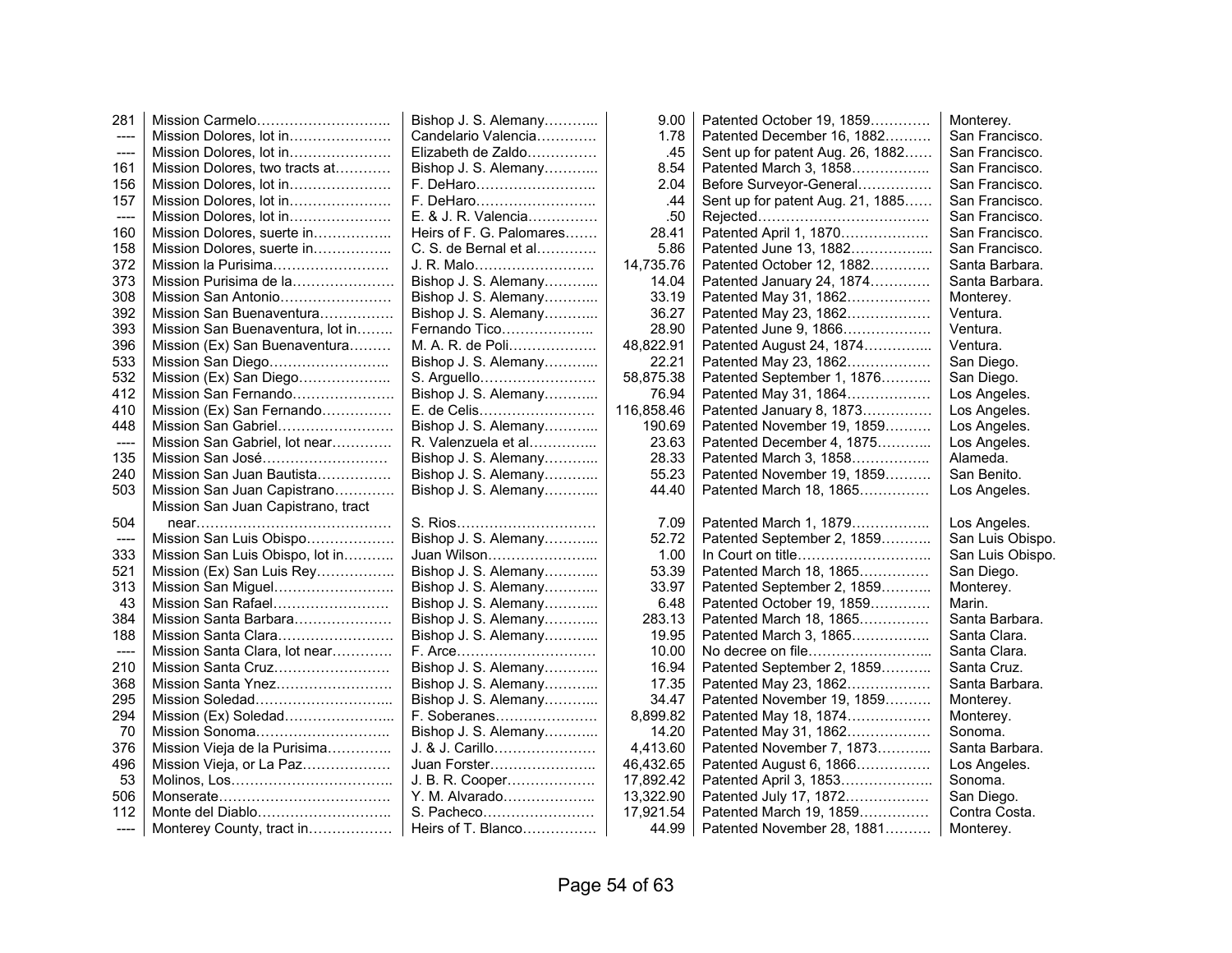| $--- -$ | Monterey County, tract in   | Rufina Castro       | 33.47     | Patented March 18, 1885          | Monterey.         |
|---------|-----------------------------|---------------------|-----------|----------------------------------|-------------------|
| 262     | Monterey County, tract in   | Henry Cocks         | 1,106.03  | Patented August 8, 1870          | Monterey.         |
| 258     | Monterey County, tract in   | Simeon Castro       | 112.83    | Patented July 30, 1867           | Monterey.         |
| 284     | Monterey County, tract in   | James Meadows       | 4,591.71  | Patented August 9, 1866          | Monterey.         |
| 256     | Monterey County, city lands | City of Monterey    | 30,865.55 | Sent for patent July 26, 1890    | Monterey.         |
| 325     | Moro y Cayucos              | J. McKinley         | 8,045.49  | Patented January 19, 1878        | San Luis Obispo.  |
| 26      |                             | M. Torres           | 17,760.75 | Patented February 4, 1860        | Sonoma.           |
| 480     |                             | M. White            | 30,144.88 | Patented June 22, 1872           | San Bernardino.   |
| 528     |                             | John Forster        | 26,631.94 | Patented February 27, 1866       | San Diego.        |
| 263     |                             | Vincente Cantua     | 6,633.29  | Patented April 7, 1866           | Monterey.         |
| 76      |                             | S. Vallejo          | 3,178.93  | Patented June 9, 1866            | Napa.             |
| 76      |                             | Lyman Bartlett      | 679.52    | Patented June 9, 1866            | Napa.             |
| 76      |                             | A. L. Boggs         | 320.55    | Patented May 11, 1877            | Napa.             |
| 76      |                             | L. W. Boggs         | 679.66    | Sent up December 7, 1880         | Napa.             |
| 76      |                             | J. E. Brown         | 647.47    | Before Com. Gen'l Land Office    | Napa.             |
| 76      |                             | L. D. Brown         | 640.00    |                                  | Napa.             |
| 76      |                             | Nathan Coombs       | 325.42    | Patented March 25, 1873          | Napa.             |
| 76      |                             | G. N. Cornwall      | 600.00    |                                  | Napa.             |
| 76      |                             | A. Farley           | 89.42     | Before Surveyor-General          | Napa.             |
| 76      |                             | O. H. Frank         | 8,365.37  | Sent up for patent Nov., 1890    | Napa.             |
| 76      |                             | J. M. Harbin        | 664.88    | Sent up for patent Dec. 11, 1882 | Napa.             |
| 76      |                             | Hart & McGarry      | 470.14    | Before Surveyor-General          | Napa.             |
| 76      |                             | Johnson Horrell     | 459.99    | Before Surveyor-General          | Napa.             |
| 76      |                             | H. Ingraham         | 74.00     | No decree filed                  | Napa.             |
| 76      |                             | Wm. Keely           | 45.84     | Before Surveyor-General          | Napa.             |
| 76      |                             | Eben Knight         | 100.00    |                                  | Napa.             |
| 76      |                             | H. G. Langley       | 680.10    | Before Surveyor-General          | Napa.             |
| 76      |                             | John Love           | 100.80    | Before Surveyor-General          | Napa.             |
| 76      |                             | B. McCoombs         | 140.37    | Before Surveyor-General          | Napa.             |
| 76      |                             | Hannah McCoombs     | 100.79    | Before Surveyor-General          | Napa.             |
| 76      |                             | J. R. McCoombs      | 485.60    |                                  | Napa.             |
| 76      |                             | Ann McDonald et al  | 283.19    | Before Surveyor-General          | Napa.             |
| 76      |                             | James McNeil        | 450.00    | No decree filed                  | Napa.             |
| 76      |                             | W. H. Osborne       | 259.51    | Patented June 9, 1866            | Napa.             |
| 76      |                             | A. A. Ritchie       | 150.35    | Before Surveyor-General          | Napa.             |
| 76      |                             | J. K. Rose          | 594.83    | Patented June 9, 1866            | Napa.             |
| 76      |                             | J. P. Thompson      | 604.68    | Patented June 3, 1880            | Napa.             |
| 76      |                             | John Truebody       | 769.58    | Sent for patent Dec. 6, 1881     | Napa.             |
| 76      |                             | Ogden & Wise        | 637.11    |                                  | Napa.             |
| 251     |                             | Ramona Burton et al | 8,642.21  | Patented October 1, 1874         | Monterey.         |
|         |                             |                     |           |                                  | Yuba, Sutter, and |
| 20      |                             | John A. Sutter      | 48,839.30 | Patented June 20, 1866           | Sacramento.       |
| 32      |                             | James Black         | 9,478.82  | Patented November 1, 1861        | Marin.            |
| 32      | Nicasio, part of            | B. R. Buckelew      | 8,695.27  | Patented November 1, 1861        | Marin.            |
| 32      |                             | Frink & Reynolds    | 7,598.10  | Patented November 1, 1861        | Marin.            |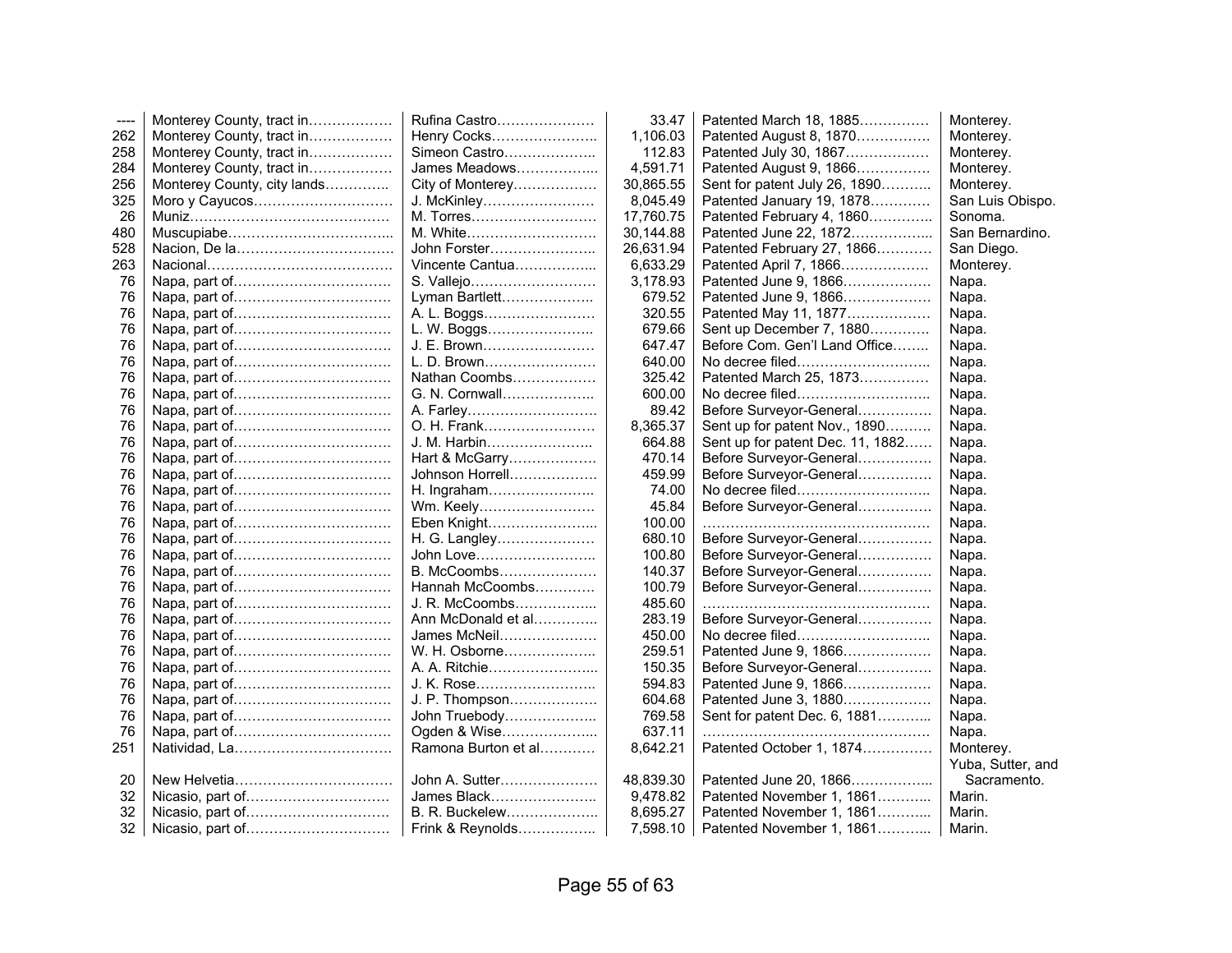| 32  |                            | H. W. Halleck            | 30,848.35 | Patented November 1, 1861   | Marin.                   |
|-----|----------------------------|--------------------------|-----------|-----------------------------|--------------------------|
| 501 |                            | Juan Abila et al         | 13,316.01 | Patented April 5, 1873      | Los Angeles.             |
| 351 |                            | Wm. G. Dana              | 37,887.91 | Patented December 14, 1868  | San Luis Obispo.         |
| 278 |                            | J. & J. de Monomany      | 4,411.56  | Patented October 7, 1862    | Monterey.                |
| 459 |                            | Maria de J. Garcia et al | 1,003.67  | Patented June 29, 1882      | Los Angeles.             |
| 367 |                            | Ray Mondo Carillo        | 13,284.50 | Patented September 11, 1869 | Santa Barbara.           |
| 46  |                            | Assignees of Simmons     | 8,870.62  | Patented April 10, 1866     | Marin.                   |
| 379 | Nuestra Señora del Refugio | A. M. Ortega et al       | 26,529.30 | Patented July 28, 1866      | Santa Barbara            |
| 389 |                            | Fernando Tico            | 17,716.83 | Patented December 22, 1870  | Ventura.                 |
| 311 |                            | M. Soberanes             | 8,900.17  | Patented April 18, 1871     | Monterey.                |
| 199 | Ojo de Agua de al Coche    | M. J. C. Murphy          | 8,927.10  | Patented January 4, 1860    | Santa Clara.             |
| 159 | Ojo de Agua de Figueroa    | Miranda et al            | 1.77      | Patented April 28, 1877     | San Francisco.           |
| 48  |                            | Camilo Ynitia            | 8,877.48  | Patented December 18, 1862  | Marin.                   |
| 95  |                            | Catherine Sheldon et al  | 18,661.86 | Patented July 1, 1870       | Sacramento.              |
| 105 |                            | Sebastian Nunez          | 26,668.39 | Patented July 30, 1863      | Stanislaus and Merced.   |
| 529 |                            | M. Estudillo             | 6,657.98  | Patented January 20, 1872   | San Diego.               |
| 530 |                            | V. Dominguez et al       | 4,437.16  | Patented June 13, 1872      | San Diego.               |
| 180 |                            | E. White et al           | 4,454.08  | Patented October 8, 1866    | Santa Clara.             |
| 439 | Palos Verdes, Los          | J. L. Sepulveda et al    | 31,629.43 | Patented June 22, 1880      | Los Angeles.             |
|     | Panocha de San Juan y Los  |                          |           |                             |                          |
| 235 |                            | Ursua & Romo             | 22,175.34 | Patented July 30, 1867      | Merced.                  |
| 282 |                            | C. Lugo et al            | 6,584.32  | Patented August 9, 1866     | Monterey.                |
| 96  | Paso, Rancho del           | Samuel Norris            | 44,371.42 | Patented May 4, 1858        | Sacramento.              |
| 465 | Paso de Bartolo, part of   | B. Guirado               | 875.99    | Patented September 27, 1867 | Los Angeles.             |
| 465 | Paso de Bartolo, part of   | Joaquin Sepulveda        | 207.79    | Patented March 17, 1881     | Los Angeles.             |
| 464 | Paso de Bartolo            | Pio Pico et al           | 8,991.22  | Patented August 5, 1881     | Los Angeles.             |
| 320 |                            | P. Rios                  | 25,993.18 | Patented July 12, 1886      | San Luis Obispo.         |
| 144 | Pastoria de las Borregas   | Martin Murphy, Jr        | 4,894.35  | Patented December 15, 1865  | Santa Clara.             |
| 144 | Pastoria de las Borregas   | Mariano Castro           | 4,172.13  | Patented September 17, 1881 | Santa Clara.             |
| 490 |                            | Luis Vignes              | 26,597.96 | Patented January 19, 1860   | San Diego.               |
| 507 |                            | J. A. Serrano et al      | 13,309.60 | Patented August 29, 1871    | San Diego.               |
| 525 |                            | F. M. Ruiz               | 8,486.01  | Patented April 13, 1876     | San Diego.               |
|     |                            |                          |           |                             | Stanislaus and San       |
| 107 |                            | Hiram Grimes et al       | 35,446.06 | Patented January 18, 1858   | Joaquin.                 |
| 280 |                            | D. Jacks                 | 4.426.46  | Patented February 19, 1868  | Monterey.                |
| 108 |                            | Pico & Nagle             | 35,546.39 | Patented March 10, 1865     | San Joaquin and Alameda. |
| 49  |                            | M. G. Vallejo            | 66,622.17 | Patented November 19, 1874  | Sonoma.                  |
| 321 |                            | J. J. Pico               | 48,805.59 | Patented October 9, 1876    | San Luis Obispo.         |
| 126 |                            | M. A. M. de Richardson   | 17,760.64 | Patented August 22, 1868    | Contra Costa.            |
| 310 |                            | Heirs of Joaquin Soto    | 13,329.28 | Patented April 30, 1866     | Monterey.                |
| 336 |                            | I. J. Sparks             | 8,838.89  | Patented November 16, 1866  | San Luis Obispo.         |
| 312 |                            | W. S. Johnson et al      | 13,299.27 | Patented March 7, 1872      | Monterey.                |
| 227 |                            | M. J. C. Murphy          | 4,168.78  | Patented March 3, 1860      | Santa Clara.             |
| 401 |                            | J. de la G. y Noriega    | 26,623.36 | Patented January 18, 1881   | Ventura.                 |
| 120 |                            | Livermore & Noriega      | 8,880.00  | Patented May 25, 1872       | Alameda.                 |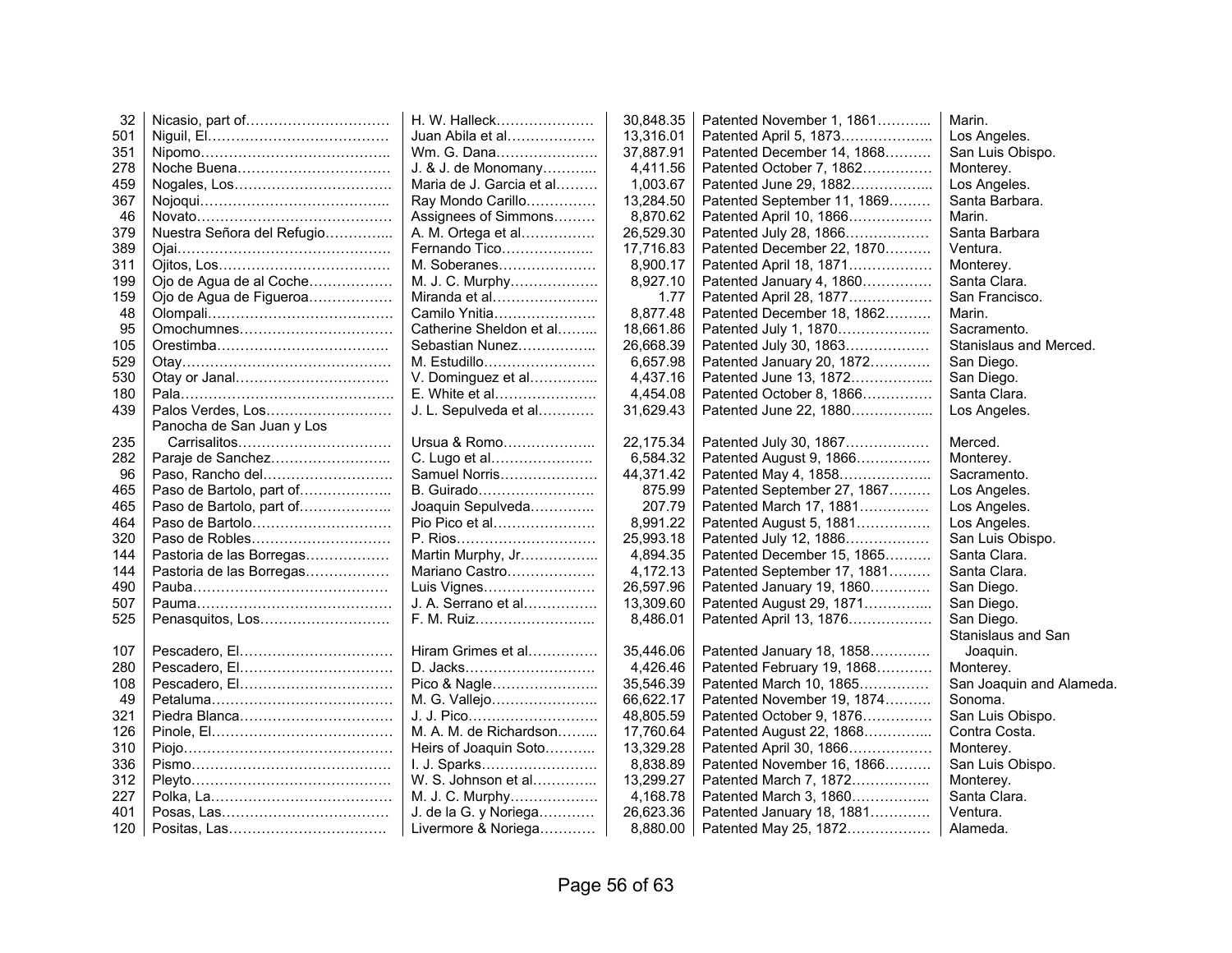| 385  | Positas (Las) y La Calera           | M. C. de Jones             | 3,281.70  | Patented June 10, 1870          | Santa Barbara.            |
|------|-------------------------------------|----------------------------|-----------|---------------------------------|---------------------------|
| 145  |                                     | Lopez Ynigo et al          | 1,695.90  | Patented January 18, 1881       | Santa Clara.              |
| 298  | Posa de los Ositos                  | Carols Espinosa            | 16,938.98 | Patented June 29, 1865          | Monterey.                 |
|      | Portero de la Mission Vieja de San  |                            |           |                                 |                           |
| ---- |                                     | Valenzuela et al           | 95.95     | Before Surveyor-General         | Los Angeles.              |
| 134  | Portero de los Cerritos             | Pacheco & Alviso           | 10,610.26 | Patented February 21, 1886      | Alameda.                  |
| 446  | Portero de Felipe Lugo              | Morillo & Romero           | 2,042.81  | Patented June 15, 1871          | Los Angeles.              |
| 286  | Portero de San Carols               | J. Gutierrez et al         | 4,306.98  | Patented June 9, 1862           | Monterey.                 |
| 329  | Portero de San Luis Obispo          | M. C. Boronda              | 3,506.33  | Patented July 1, 1870           | San Luis Obispo.          |
| 178  | Portero de Santa Clara              | R. F. Stockton             | 1,939.03  | Patented December 30, 1861      | Santa Clara.              |
| 494  | Portero of San Juan Capistrano      | Juan Forster               | 1,167.74  | Patented June 30, 1866          | Los Angeles.              |
|      | Portero y Rincon de San Pedro de    |                            |           |                                 |                           |
| 213  |                                     | T. W. Russell              | 91.53     | Sent for patent October 5, 1885 | Santa Cruz.               |
| 445  | Portero Grande                      | J. M. Sanchez              | 4,431.95  | Patented July 19, 1859          | Los Angeles.              |
| 537  | Prietos (Los) y Najalayegua         | José Dominguez             | 48,728.67 | Patented February 19, 1875      | Santa Barbara.            |
| 2    | Primer Cañon ó Rio de los Berrendos | J. F. Dye                  | 26,637.11 | Patented February 28, 1871      | Tehama.                   |
| 419  | Prospero Tract                      | R. Valenzuela et al        | 23.63     | Patented December 4, 1875       | Los Angeles.              |
| 424  |                                     | D. W. Alexander et al      | 4,064.33  | Patented August 6, 1872         | Los Angeles.              |
| 542  |                                     | Pedro Chaboya              | 366.29    | Patented June 21, 1876          | Santa Clara.              |
| 460  |                                     | Workman & Roland           | 48,790.55 | Patented April 19, 1867         | Los Angeles.              |
| 106  | Puerto, Rancho del                  | Reed & Wade                | 13,340.39 | Patented August 15, 1864        | Stanislaus.               |
|      |                                     | M. de la S. O. de Arguello |           |                                 |                           |
| 148  |                                     | et al                      | 35,240.47 | Patented October 2, 1857        | San Mateo.                |
| 279  | Punta de Pinos                      | H. De Graw et al           | 2.666.51  | Patented November 19, 1880      | Monterey.                 |
| 41   | Punta de Quentin                    | R. R. Bucklew              | 8,877.44  | Patented April 10, 1866         | Marin.                    |
| 375  | Punta de la Concepcion              | A. Carillo                 | 24,992.04 | Patented June 10, 1880          | Santa Barbara.            |
|      |                                     |                            |           |                                 | S. Barbara and S. Luis    |
| 354  | Punta de la Laguna                  | L. Arellanes et al         | 26,648.42 | Patented October 2, 1873        | Obispo.                   |
| 34   | Punta de Los Reyes (Sobrante)       | Andrew Randall             | 48,189.34 | Patented June 4, 1860           | Marin.                    |
| 33   | Punta de Los Reyes                  | Andrew Randall             | 8,877.68  | Patented June 4, 1860           | Marin.                    |
| 205  | Punta de Año Nuevo                  | Heirs of Simeon Castro     | 17,753.15 | Patented December 3, 1857       | San Mateo.                |
| 175  | Purisima (La) Concepcion            | Juana Briones              | 4,438.94  | Patented August 15, 1871        | Santa Clara.              |
|      |                                     | M. A. Higuera de Berryessa |           |                                 |                           |
| 83   |                                     | et al                      | 35,515.82 | Patented January 5, 1863        | Solano.                   |
| 88   |                                     | J. M. Vaca & J. F. Peña    | 44,383.78 | Patented June 4, 1858           | Solano.                   |
| 187  |                                     | M. Alvisu et al            | 13,309.85 | Patented May 14, 1866           | Santa Clara.              |
| 85   |                                     | Wm. Gordon                 | 8,894.49  | Patented February 4, 1860       | Yolo.                     |
| 102  | Rancheria del Rio Estanislao        | Rico & Gastro              | 48,886.64 | Patented January 31, 1863       | Stanislaus and Calaveras. |
| 236  | Real de los Aguilas                 | F. A. M. McDougal et al    | 31,052.18 | Patented September 23, 1869     | San Benito.               |
| 207  |                                     | F. & J. Bolcoff            | 12,147.12 | Patented February 4, 1860       | Santa Cruz.               |
| 476  |                                     | Bernardo Yorba             | 4,431.47  | Patented November 14, 1879      | San Bernardino.           |
| 387  |                                     | Teodoro Arellanes          | 4,459.63  | Patented November 22, 1872      | Santa Barbara.            |
| 56   | Rincon de Musulacon                 | Johnson Horrell et al      | 8,866.89  | Patented June 9, 1866           | Sonoma.                   |
| 146  | Rincon de San Francisquito          | T. E. & S. Robles          | 8,418.21  | Patented February 19, 1868      | Santa Clara.              |
| 261  | Rincon de Sanjon                    | J. E. Boronda              | 2,229.70  | Patented July 13, 1860          | Monterey.                 |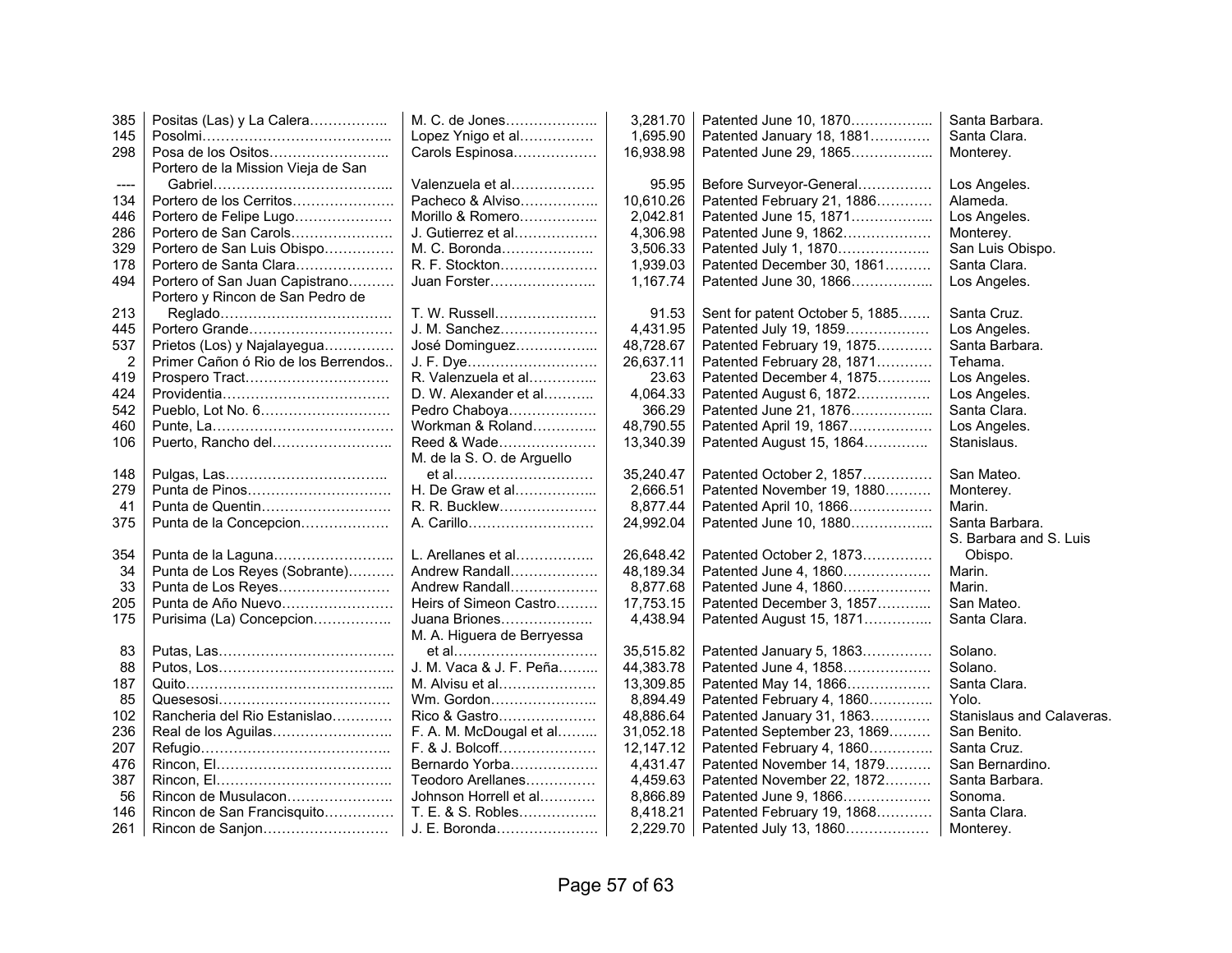| 516  | Rincon del Diablo                     | Heirs of Juan B. Alvarado | 12,653.77 | Patented May 3, 1872       | San Diego.               |
|------|---------------------------------------|---------------------------|-----------|----------------------------|--------------------------|
| 461  | Rincon de la Brea                     | G. Ybarra                 | 4,452.59  | Patented November 14, 1864 | Los Angeles.             |
| 272  | Rincon de la Punta del Monte          | Teodoro Gonzales          | 15,218.62 | Patented November 28, 1866 | Monterey.                |
| 255  | Rincon de las Salinas                 | Rafael Estrada            | 2,220.02  | Patented March 1, 1881     | Monterey.                |
|      |                                       |                           |           |                            | San Francisco and San    |
| 153  | Rincon de las Salinas y Potrero Viejo | Heirs of J. C. Bernal     | 4,446.40  | Patented December 31, 1857 | Mateo.                   |
| 435  | Rincon de los Bueyes                  | F. Higuera et al          | 3,127.89  | Patented August 27, 1872   | Los Angeles.             |
| 241  | Rincon de los Esteros                 | Rafael Alviso et al       | 2,200.19  | Patented July 29, 1872     | Santa Clara.             |
| 140  | Rincon de los Esteros                 | F. Berryessa et al        | 1,844.54  | Patented July 28, 1873     | Santa Clara.             |
| 139  | Rincon de los Esteros                 | E. E. White               | 2,308.17  | Patented May 23, 1862      | Santa Clara.             |
| 192  | Rinconada de los Gatos                | Hernandez & Peralta       | 6,631.44  | Patented March 19, 1860    | Santa Clara.             |
|      | Rinconada del Arroya de San           |                           |           |                            |                          |
| 147  |                                       | Heirs of M. A. Mesa       | 2,229.84  | Patented July 26, 1872     | Santa Clara.             |
| 86   | Rio Jesus Maria                       | J. M. Harbin et al        | 26,637.42 | Patented July 3, 1858      | Yolo.                    |
| 403  |                                       | Valentin Cota et al       | 44,883.30 | Patented September 5, 1872 | Ventura.                 |
| 98   | Rio de los Americanos                 | J. L. Folsom              | 35,521.36 | Patented November 4, 1864  | Sacramento.              |
| 6    |                                       | A. G. Toomes              | 22,172.46 | Patented December 3, 1858  | Tehama.                  |
| 87   |                                       | Wm. Wolfskill             | 17.754.73 | Patented December 18, 1858 | Yolo and Solano.         |
| 50   | Roblar de la Miseria                  | Daniel Wright et al       | 16,887.45 | Patented January 18, 1858  | Sonoma.                  |
| ---- |                                       | T. W. Russell             | 145.89    | Before Surveyor-General    | Santa Cruz.              |
| 257  |                                       | Heirs of G. Espinoza      | 4,413.81  | Patented March 26, 1867    | Monterey.                |
|      |                                       |                           |           |                            | Santa Cruz and Santa     |
| 223  |                                       | James Blair et al         | 31,201.37 | Patented March 2, 1861     | Clara.                   |
| 219  |                                       | Guadalupe Castro et al    | 8,911.53  | Patented January 31, 1876  | Santa Cruz.              |
| 130  | San Antonio, part of                  | Ygnacio Peralta           | 9,416.66  | Patented February 3, 1858  | Alameda.                 |
| 129  | San Antonio, part of                  | A. M. Peralta             | 15,206.59 | Patented June 25, 1874     | Alameda.                 |
| 128  | San Antonio, part of                  | V. & D. Peralta           | 18,848.98 | Patented February 10, 1877 | Alameda.                 |
| 442  |                                       | A. M. Lugo                | 29,513.35 | Patented July 20, 1866     | Los Angeles.             |
| 176  |                                       | E. Mesa et al             | 4,440.31  | Patented August 6, 1866    | Santa Clara.             |
| ---- | San Antonio, part of                  | Wm. A. Dana et al         | 3,541.80  | Patented December 18, 1857 | Santa Clara.             |
| 190  | San Antonio or Pescadero              | J. J. Gonzales            | 3,282.32  | Patented June 7, 1866      | San Mateo.               |
| 413  | San Antonio, or Rodeo de las Aguas    | M. R. Valdez              | 4,449.31  | Patented June 27, 1871     | Los Angeles.             |
| 202  |                                       | J. L. Majors              | 4,436.78  | Patented July 25, 1866     | Santa Cruz.              |
| 304  |                                       | James Watson              | 6,671.08  | Patented September 6, 1869 | Monterey.                |
| 303  |                                       | Henry Cocks               | 13,296.98 | Patented March 27, 1873    | Monterey.                |
| 326  | San Bernardo                          | Vincente Cane             | 4,379.42  | Patented April 1, 1865     | San Luis Obispo.         |
| 524  | San Bernardo                          | M. A. Snook               | 17,763.07 | Patented November 17, 1874 | San Diego.               |
| 306  | San Bernardo                          | M. Sobranes               | 13,345.65 | Patented March 9, 1874     | Monterey.                |
| 481  | San Bernardino                        | J. de C. Lugo et al       | 35,509.41 | Patented November 24, 1865 | San Bernardino.          |
| 1    | San Buenaventura                      | P. B. Reading             | 26,632.09 | Patented January 17, 1857  | Shasta.                  |
| 369  | San Carols de Jonata                  | J. Carrillo et al         | 26,634.31 | Patented December 2, 1872  | Santa Barbara.           |
| 526  | San Diego, pueblo land                | City of San Diego         | 47,323.08 | Patented April 10, 1874    | San Diego.               |
| 523  |                                       | J. L. Osuna et al         | 8,824.71  | Patented April 18, 1871    | San Diego.               |
| 343  |                                       | Francisco Dominguez       | 17.709.79 | Patented April 10, 1866    | Kern.                    |
| 399  |                                       | Jacoba Feliz et al        | 48,611.88 | Patented February 12, 1875 | Ventura and Los Angeles. |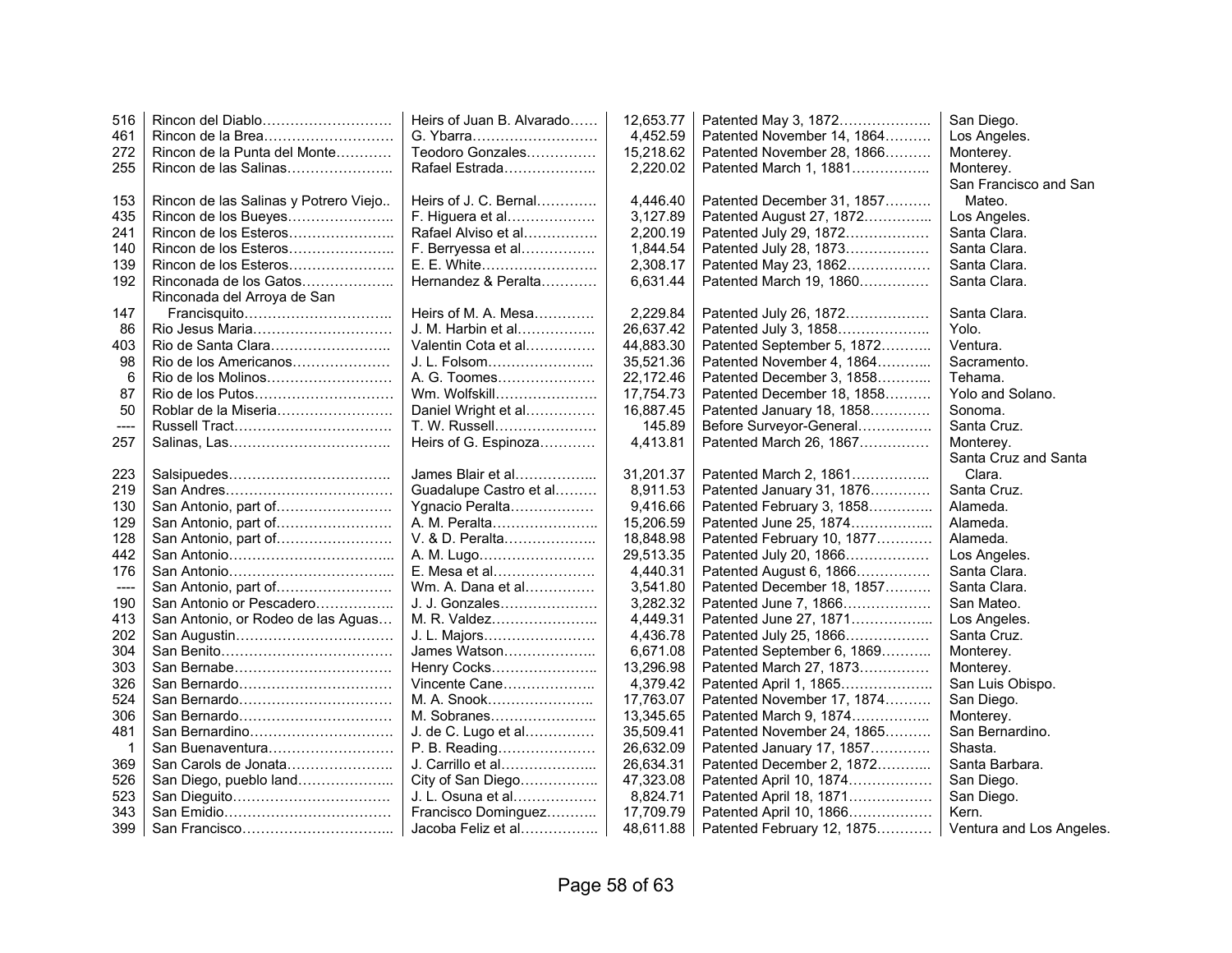| 155   | San Francisco, pueblo land            | City of San Francisco                        | 12,643.44             | Patented June 20, 1884                                 | San Francisco.         |
|-------|---------------------------------------|----------------------------------------------|-----------------------|--------------------------------------------------------|------------------------|
| $---$ | San Francisco, tract in               | Sherreback                                   | 120.00                | Before Surveyor-General                                | San Francisco.         |
| 162   | San Francisco, two lots in            | J. P. Leese et al                            | 3.38                  | Patented March 3, 1858                                 | San Francisco.         |
| 226   | San Francisco de las Llagas           | J. & M. Murphy                               | 22,283.24             | Patented March 19, 1868                                | Santa Clara.           |
| 174   |                                       | M. C. V. de Rodriguez                        | 1,471.00              | Patented June 8, 1868                                  | Santa Clara.           |
| 287   | San Francisquito                      | José Abrego et al                            | 8,813.50              | Patented June 8, 1862                                  | Monterey.              |
| 447   | San Francisquito                      | Henry Dalton                                 | 8,893.62              | Patented May 30, 1867                                  | Los Angeles.           |
| ----  | San Gabriel, tract near               | Juan Silva                                   | 22.90                 | Before Surveyor-General                                | Los Angeles.           |
| 449   | San Gabriel, tract near               | H. P. Dorsey                                 | 22.90                 | Before Surveyor-General                                | Los Angeles.           |
| 420   | San Gabriel, tract near               | Michael White                                | 78.23                 | Patented August 26, 1871                               | Los Angeles.           |
| 417   | San Gabriel, tract near               | José Ledesma                                 | 22.21                 | Patented June 20, 1871                                 | Los Angeles.           |
| 416   | San Gabriel, tract near               | J. P. de J. Courtney                         | 49.29                 | Patented June 20, 1871                                 | Los Angeles.           |
| 450   | San Gabriel, tract near               | Francisco Sales                              | 19.43                 | Patented June 20, 1871                                 | Los Angeles.           |
| 451   | San Gabriel, tract near               | Simeon (Indian)                              | 30.45                 | Patented December 27, 1876                             | Los Angeles.           |
| 452   | San Gabriel, two tracts near          | Daniel Sexton                                | 227.78                | Patented May 16, 1871                                  | Los Angeles.           |
| 418   |                                       |                                              |                       |                                                        |                        |
| 453   | San Gabriel, tract near               | José Domingo                                 | 22.34                 | Patented August 23, 1871                               | Los Angeles.           |
| 39    |                                       | J. W. Revere                                 | 8,701.00              | Patented April 4, 1860                                 | Marin.                 |
| 324   |                                       | R. Villavicencio                             | 8,893.35              | Patented July 10, 1876                                 | San Luis Obispo.       |
| 171   |                                       | M. C. V. de Rodriguez                        | 13,344.15             | Patented February 19, 1861                             | San Mateo.             |
| 172   |                                       | Salvador Castro                              | 4,439.31              | Patented February 19, 1861                             | San Mateo.             |
| 489   |                                       | Heirs of J. A. Estudillo                     | 35,503.03             | Patented January 17, 1880                              | San Diego.             |
|       | San Jacinto y San Gorgonio, tract     |                                              |                       |                                                        |                        |
|       |                                       |                                              |                       |                                                        |                        |
| 488   |                                       | L. Rubideau                                  | 4,439.57              | Patented August 13, 1872                               | San Bernardino.        |
|       |                                       |                                              |                       |                                                        | San Bernardino and San |
| 487   | San Jacinto Nuevo y Portero           |                                              | 48,861.10             | Patented January 9, 1883                               | Diego.                 |
| 500   |                                       | T. W. Sutherland, guardian<br>José Sepulveda | 48,803.16             | Patented September 19, 1867                            | Los Angeles.           |
| 232   |                                       | C. Cervantes                                 | 7,424.69              | Patented January 6, 1874                               | San Benito.            |
| 458   |                                       | Dalton, Palomares & Vejar                    | 22,340.41             |                                                        | Los Angeles.           |
| 457   | San José, addition to                 | Dalton, Palomares & Vejar                    | 4,430.64              | Patented January 20, 1875<br>Patented December 4, 1875 | Los Angeles.           |
| 45    |                                       | Ygnacio Pacheco                              | 6,659.25              | Patented January 14, 1861                              | Marin.                 |
| 179   | San José, pueblo lands                | City of San José                             | 55,891.77             | Patented June 4, 1884                                  | Santa Clara.           |
| 431   | San José de Buenos Ayres              | B. D. Wilson                                 | 4,438.69              | Patented July 5, 1866                                  | Los Angeles.           |
| $---$ | San José y Sur Chiquito               | José Castro                                  | 8,876.00              |                                                        | Monterey.              |
| 509   | San José del Valle                    | J. J. Warner                                 | 26,688.93             | Patented January 16, 1880                              | San Diego.             |
| 97    |                                       | Hiram Grimes                                 | 19,982.70             | Patented July 9, 1860                                  | Sacramento.            |
| 185   | San Juan Bautista                     | J. A. Narvaez                                | 8,879.54              | Patented December 1, 1865                              | Santa Clara.           |
|       | San Juan Bautista, tract near Mission |                                              |                       |                                                        |                        |
| 247   |                                       | M. Larios                                    | 4,493.00              | Patented August 8, 1870                                | San Benito.            |
|       | San Juan Bautista, tract near Mission |                                              |                       |                                                        |                        |
| 248   |                                       | P. Breen                                     | 401.25                | Patented January 22, 1877                              | San Benito.            |
| 473   | San Juan Cajon de Santa Ana           | J. P. Ontiveros                              | 35,970.92             | Patented May 21, 1877                                  | Los Angeles.           |
| 378   |                                       | J. de la G. y Noriega                        | 48,221.68             | Patented September 29, 1873                            | Santa Barbara.         |
| 238   |                                       | F. P. Pacheco                                | 34,619.65<br>6,829.58 | Patented December 6, 1865                              | San Benito.            |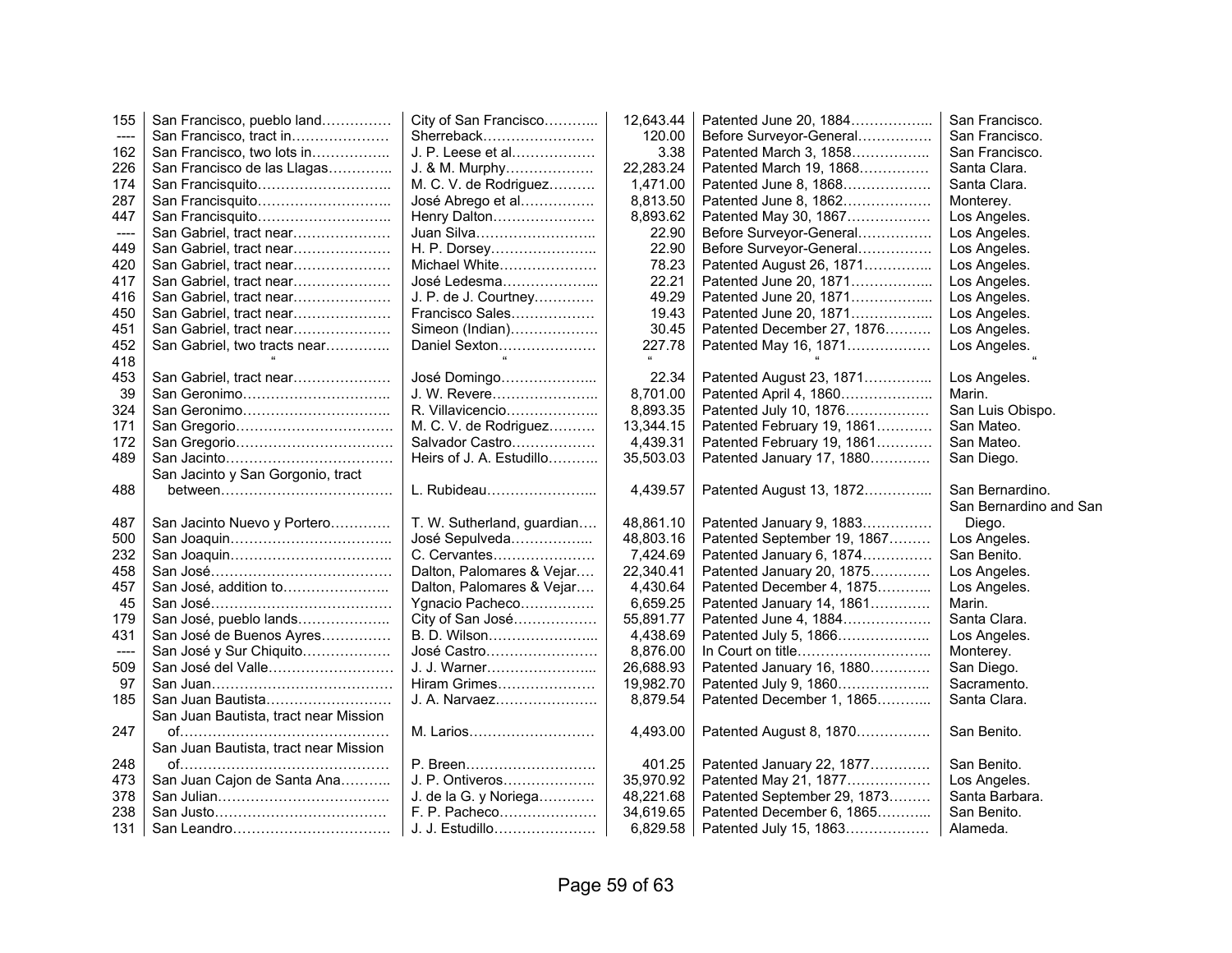| 300     |                                  | Rafael Sanchez           | 48,285.95 | Patented December 22, 1870       | Monterey and San Benito. |
|---------|----------------------------------|--------------------------|-----------|----------------------------------|--------------------------|
| 299     |                                  | F. Soberanez             | 21,884.38 | Patented July 28, 1866           | Monterey.                |
| 302     |                                  | Heirs of A. Randall      | 22,264.47 | Patented June 4, 1870            | Monterey.                |
| 132     |                                  | Barbara Sota et al       | 6,685.85  | Patented April 14, 1877          | Alameda.                 |
| 122     |                                  | Guillermo Castro         | 26,722.52 | Patented February 14, 1865       | Alameda.                 |
| 305     |                                  | James McKinley           | 8.874.72  | Patented February 23, 1882       | Monterey.                |
| 234     | San Luis Gonzaga                 | J. P. Pacheco            | 48,821.43 | Patented May 16, 1871            | Santa Clara and Merced.  |
| ----    | San Luis Obispo, lot near        | J. M. Bonilla            | 3.85      | Sent up for patent Aug. 26, 1882 | San Luis Obispo.         |
| 327     |                                  | Guadalupe Cantua         | 4,389.56  | Patented May 18, 1860            | San Luis Obispo.         |
| 364     |                                  | N. A. Den et al          | 35,573.10 | Patented September 6, 1869       | Santa Barbara.           |
| 149     |                                  | Ex'rs of W. D. M. Howard | 6,438.80  | Patented November 18, 1857       | San Mateo.               |
|         |                                  |                          |           |                                  | San Francisco and San    |
| 154     |                                  | J. de J. Noe.            | 4,443.38  | Patented March 30, 1857          | Mateo.                   |
| 394     |                                  | Olivas & Lorenzana       | 4,693.91  | Patented March 21, 1873          | Ventura.                 |
| 62      |                                  | Heirs of M. West         | 6,663.23  | Patented June 29, 1865           | Sonoma.                  |
| 335     | San Miguelito                    | Marianna Gonzales        | 22,135.89 | Patented August 8, 1867          | Monterey.                |
| 309     | San Miguelito                    | Miguel Avila             | 14,198.20 | Patented February 23, 1877       | San Luis Obispo.         |
| 127     |                                  | J. Y. Castro.            | 17,938.59 | Patented January 31, 1878        | Contra Costa.            |
| 422     |                                  | B. D. Wilson             | 708.57    | Patented February 12, 1881       | Los Angeles.             |
| 415     |                                  | Manuel Garfias           | 13,693.93 | Patented April 3, 1863           | Los Angeles.             |
| $-----$ | San Pasqual, 2,000 varas near    | Juan Gallardo            | 700.00    | Not surveyed                     | Los Angeles.             |
| 440     |                                  | M. Dominguez et al       | 43,119.13 | Patented December 18, 1858       | Los Angeles.             |
| 164     |                                  | F. Sanchez               | 8,926.46  | Patented November 8, 1870        | San Mateo.               |
| $---$   |                                  | G. O. Chapman et al      | 4,438.00  |                                  | Santa Barbara.           |
|         | San Pedro, Santa Margarita y Las |                          |           |                                  |                          |
| 44      |                                  | Timothy Murphy           | 21,678.69 | Patented February 21, 1866       | Marin.                   |
| 423     |                                  | Julio Berdugo et al      | 36,403.32 | Patented January 28, 1882        | Los Angeles.             |
| 118     | San Ramon                        | J. M. Amador             | 16,516.95 | Patented March 18, 1865          | Contra Costa and Alameda |
| 117     | San Ramon                        | Leo. Norris              | 4,450.94  | Patented July 3, 1882            | Contra Costa.            |
| 116     |                                  | H. W. Carpentier         | 8,917.36  | Patented April 7, 1866           | Contra Costa.            |
| 322     |                                  | J. M. Gomez              | 4,468.81  | Patented April 7, 1865           | San Luis Obispo.         |
| 293     |                                  | C. Munrass et al         | 19,979.01 | Patented June 29, 1865           | Monterey.                |
| 195     |                                  | M. Z. B. Berryessa et al | 4,438.36  | Patented June 24, 1868           | Santa Clara.             |
| 204     |                                  | B. A. Escamilla          | 10,802.60 | Patented May 6, 1870             | Santa Cruz.              |
| 432     | San Vicente y Santa Monica       | R. Sepulveda             | 30.259.65 | Patented July 23, 1881           | Los Angeles.             |
| 228     |                                  | John Gilroy et al        | 4,460.67  | Patented September 27, 1867      | Santa Clara.             |
| 229     |                                  | Quintin Ortega           | 4,438.65  | Patented October 22, 1868        | Santa Clara.             |
| 24      |                                  | Fernando Feliz           | 17,754.38 | Patented December 18, 1860       | Mendocino.               |
|         |                                  |                          |           |                                  | San Joaquin and          |
| 93      | Sanjon de los Moquelumnos        | Heirs of A. Chabolla     | 35,508.14 | Patented May 30, 1865            | Sacramento.              |
| 198     | Sanjon de Santa Rita             | F. Soberanes             | 48,823.84 | Patented November 20, 1862       | Fresno and Merced.       |
| 388     |                                  | C. Avala et al           | 21,522.04 | Patented December 22, 1870       | Ventura.                 |
| 477     | Santa Ana del Chino              | M. M. Williams et al     | 22,234.20 | Patented February 15, 1869       | San Bernardino.          |
| 478     | Santa Ana del Chino, addition    | M. M. Williams et al     | 13,366.16 | Patented April 29, 1869          | San Bernardino.          |
| 237     | Santa Ana y Quien Sabe           | Manuel Larios et al      | 48,822.60 | Patented May 1, 1860             | San Benito.              |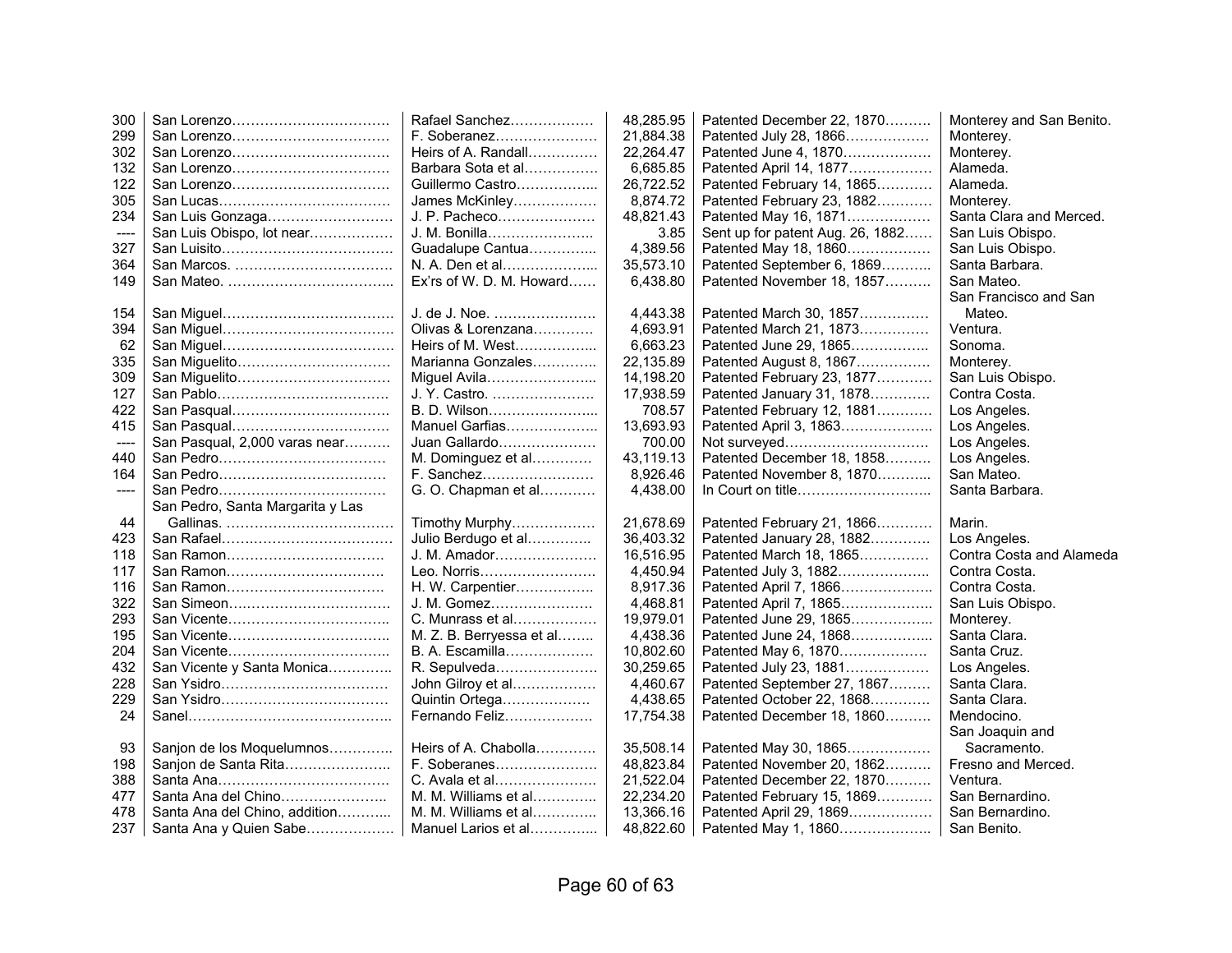| 454   |                              | Henry Dalton           | 13,319.06  | Patented August 9, 1866    | Los Angeles.             |
|-------|------------------------------|------------------------|------------|----------------------------|--------------------------|
| 386   | Santa Barbara, pueblo        | City of Santa Barbara  | 17.826.17  | Patented May 31, 1872      | Santa Barbara.           |
| 177   | Santa Clara, tract near.     | J. Enright             | 710.14     | Patented May 1, 1866.      | Santa Clara.             |
| 189   | Santa Clara, two tracts near | M. S. Bennett          | 358.51     | Patented July 19, 1871     | Santa Clara.             |
| 402   | Santa Clara del Norte        | Juan Sanchez           | 13,988.91  | Patented November 5, 1869  | Ventura.                 |
| 334   | Santa Fe, Ranchito de        | V. Linares             | 165.76     | Patented August 19, 1866   | San Luis Obispo.         |
| 463   | Santa Gertrudes, part of     | T. S. Colima           | 3,696.23   | Patented July 17, 1877     | Los Angeles.             |
| 466   | Santa Gertrudes, part of     | McFarland & Downey     | 17,602.01  | Patented August 19, 1870   | Los Angeles.             |
| 338   | Santa Manuela                | F. Z. Branch           | 16,954.83  | Patented August 22, 1868   | San Luis Obispo.         |
| 316   | Santa Margarita              | Joaquin Estrada        | 17,734.94  | Patented August 9, 1861    | San Luis Obispo.         |
| 505   | Santa Margarita y Las Flores | Pio Pico et al         | 133,440.78 | Patented March 28, 1879    | San Diego.               |
| 395   | Santa Paula y Saticoy        | J. P. Davidson         | 17,773.33  | Patented July 15, 1872     | Ventura.                 |
| 119   |                              | Yountz, administrator  | 8,894.01   | Patented March 18, 1865    | Alameda.                 |
| 371   |                              | J. R. Malo             | 13,316.05  | Patented June 25, 1875     | Santa Barbara.           |
| 323   |                              | Julian Estrada         | 13,183.62  | Patented March 18, 1865    | San Luis Obispo.         |
| 370   |                              | M. J. O. de Cota et al | 15,525.55  | Patented March 30, 1872    | Santa Barbara.           |
| 493   |                              | Juan Moreno            | 47,815.10  | Patented October 10, 1872  | San Diego.               |
| 184   | Santa Theresa                | Augustin Bernal        | 9,647.13   | Patented March 8, 1867     | Santa Clara.             |
| 319   | Santa Ysabel                 | Francisco Arce         | 17,774.12  | Patented May 21, 1866      | San Luis Obispo.         |
| 510   | Santa Ysabel                 | J. J. Ortega et al     | 17,719.40  | Patented May 14, 1872      | San Diego.               |
| 474   | Santiago de Santa Ana        | B. Yorba et al         | 78,941.49  | Patented December 21, 1883 | Los Angeles.             |
| 36    |                              | W. A. Richardson       | 19,571.92  | Patented August 7, 1879    | Marin.                   |
| 277   |                              | Wilson et al           | 2,211.65   | Patented October 7, 1862   | Monterey.                |
| 5     |                              | R. H. Thomas           | 22,212.21  | Patented October 14, 1857  | Tehama.                  |
| 264   |                              | J. P. Leese            | 10,241.88  | Patented September 2, 1859 | Monterey.                |
| 438   | Sausal Redondo               | A. I. Abila            | 22,458.94  | Patented March 22, 1875    | Los Angeles.             |
| 397   |                              | T. W. Moore et al      | 8,880.81   | Patented March 14, 1872    | Ventura.                 |
| 215   |                              | Martina Castro         | 1,668.03   | Patented March 19, 1860    | Santa Cruz.              |
| 201   | Shoquel Augmentation         | Martina Castro         | 32,702.41  | Patented March 19, 1860    | Santa Cruz.              |
| 485   |                              | Bernardo Yorba         | 17,768.89  | Patented February 4, 1875  | San Bernardino.          |
| 484   |                              | Vicenta Sepulveda      | 17,774.19  | Patented April 28, 1877    | San Bernardino.          |
| 400   |                              | J. de la G. y Noriega  | 113,009.21 | Patented June 29, 1865     | Los Angeles and Ventura. |
|       |                              |                        |            |                            | S. Luis Obispo and Santa |
| 348   |                              | J. B. Huie et al       | 35,485.90  | Patented August 24, 1866   | Barbara.                 |
| $---$ |                              | J. J. and V. Castro    | 20,565.42  | Patented August 11, 1883   | Contra Costa.            |
| 486   | Sobrante de San Jacinto      | M. de R. de Aguirre    | 48,847.28  | Patented October 25, 1867  | San Bernardino.          |
| 225   |                              | R. Castro et al        | 8,875.46   | Patented January 18, 1859  | Santa Clara.             |
| 63    | Sonoma, pueblo               | City of Sonoma         | 6,063.95   | Patented March 31, 1880    | Sonoma.                  |
| 71    | Sonoma City, lot in          | M. G. Vallejo          | 3.81       | Patented April 30, 1866    | Sonoma.                  |
| 54    |                              | Heirs of H. D. Fitch   | 48,836.51  | Patented April 3, 1858     | Sonoma.                  |
| 31    | Soulajule, part of           | G. N. Cornwall         | 919.18     | Patented January 18, 1879  | Marin.                   |
| 31    |                              | L. D. Watkins          | 1,446.79   | Patented January 18, 1879  | Marin.                   |
| 31    |                              | M. F. Gormley          | 2,266.25   | Patented January 18, 1879  | Marin.                   |
| 31    |                              | P. J. Vasquez          | 3,774.20   | Patented January 18, 1879  | Marin.                   |
| 31    | Soulajule, part of           | J. S. Brackett         | 2,492.19   | Patented January 18, 1879  | Marin.                   |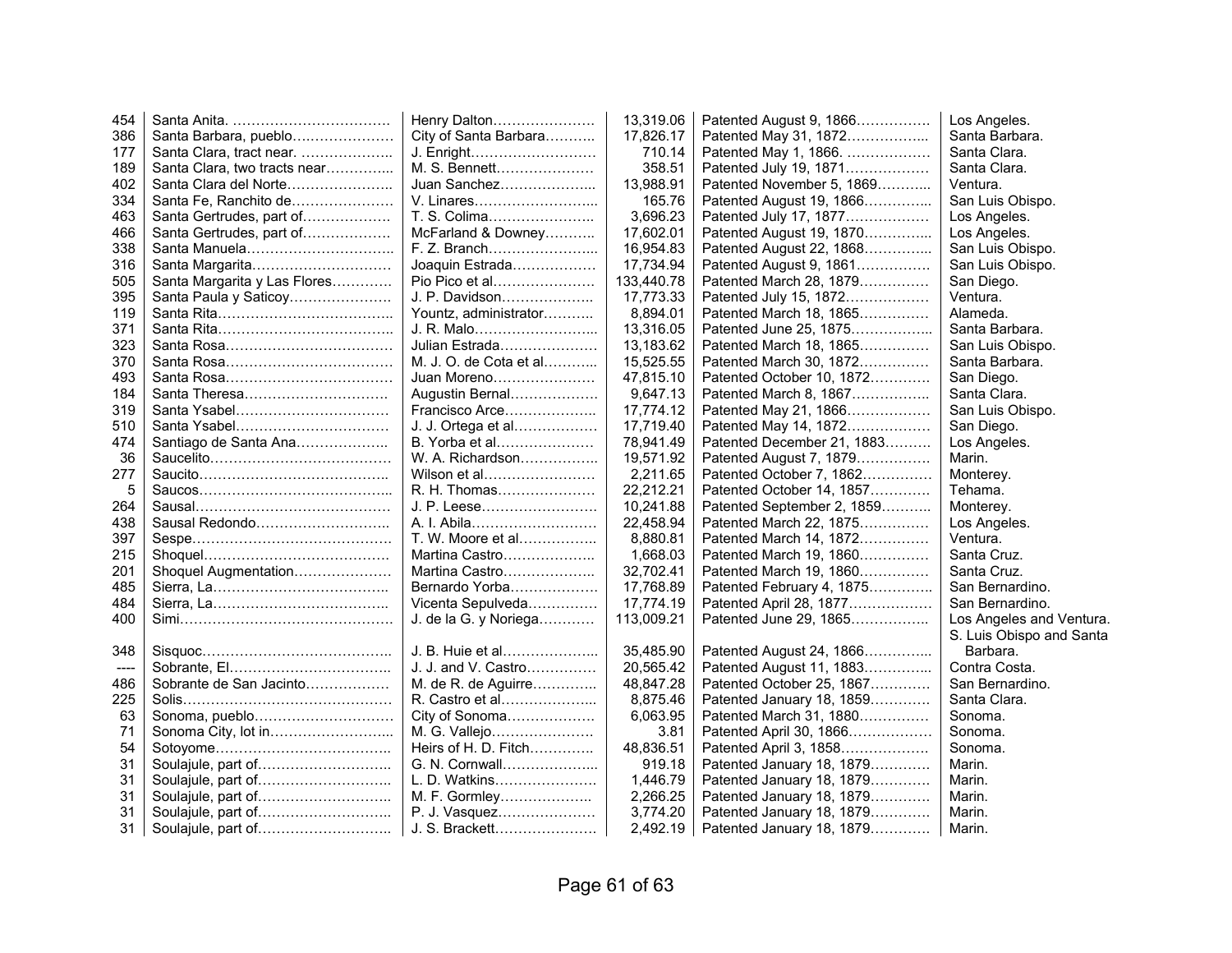|      |                              |                            |           |                             | Santa Barbara and S. Luis |
|------|------------------------------|----------------------------|-----------|-----------------------------|---------------------------|
| 350  |                              | R. C. de Wilson            | 48.834.27 | Patented August 10, 1865    | Obispo.                   |
| 91   |                              | A. A. Richie               | 17,754.73 | Patented January 17, 1857   | Solano.                   |
| ---- |                              | J. H. Fine                 | 482.19    | Patented December 16, 1882  | Solano.                   |
| 288  |                              | J. B. R. Cooper            | 8,949.06  | Patented May 18, 1866       | Monterey.                 |
| 441  |                              |                            | 3,559.86  | Patented January 8, 1873    | Los Angeles.              |
| 344  |                              | Aguirre & Del Valle        | 97,616.78 | Patented May 9, 1863        | Kern.                     |
| 398  |                              | R. de la Cuesta            | 13,339.07 | Patented September 13, 1871 | Ventura and Los Angeles.  |
| 491  |                              | Luis Vignes                | 26,608.94 | Patented January 18, 1860   | San Diego.                |
| 492  | Temecula, lands in valley of | P. Apis                    | 2,233.42  | Patented January 8, 1873    | San Diego.                |
|      |                              |                            |           |                             | S. Luis Obispo and Santa  |
| 349  |                              | A. M. Cota et al           | 8,900.75  | Patented February 23, 1871  | Barbara.                  |
| 365  |                              | A. M. Villa                | 8,919.00  | Patented July 24, 1869      | Santa Barbara.            |
|      |                              |                            |           |                             | San Joaquin and           |
| 101  | Thompson's Rancho            | A. B. Thompson             | 35,532.80 | Patented May 18, 1858       | Stanislaus.               |
| 359  |                              | Wm. D. Foxen               | 8,874.60  | Patented June 28, 1872      | Santa Barbara.            |
| 357  | Todos Santos y San Antonio   | Heirs of W. E. P. Hartnell | 20,772.17 | Patented December 20, 1876  | Santa Barbara.            |
| 90   |                              | J. F. Armijo               | 13,315.93 | Patented October 12, 1868   | Solano.                   |
| 38   | Tomales y Baulenes           | Rafael Garcia              | 9,467.77  | Patented October 15, 1883   | Marin.                    |
| 37   | Tomales y Baulenes           | Bethuel Phelps             | 13.644.66 | Patented February 27, 1866  | Marin.                    |
| 433  | Topanga Malibu Sequit        | M. Keller                  | 13,315.70 | Patented August 29, 1872    | Los Angeles.              |
| 275  |                              | Charles Walters            | 5.668.41  | Patented October 7, 1862    | Monterey.                 |
| 497  |                              | Juan Forster               | 22,184.47 | Patented August 6, 1866     | Los Angeles.              |
| 211  |                              | Nicolas Dodero             | 176.03    | Patented June 7, 1866       | Santa Cruz.               |
| 259  |                              | David Jacks                | 399.57    | Patented July 30, 1867      | Monterey.                 |
| 113  |                              | D. W. Alexander et al      | 6,660.71  | Patented October 19, 1874   | Los Angeles.              |
| 291  |                              | Heirs of R. Gomez          | 26,581.34 | Patented March 12, 1866     | Monterey.                 |
| 137  | Tularcitos, Las              | José Higuera               | 4,394.35  | Patented July 8, 1870       | Santa Clara.              |
| 75   |                              | C. Juarez                  | 8,865.58  | Patented January 31, 1861   | Napa.                     |
| 260  |                              | Gregory & Williams         | 37.69     | Patented June 20, 1872      | Monterey.                 |
| 55   |                              | Heirs of J. G. Piña        | 15,439.32 | Patented November 19, 1859  | Sonoma.                   |
| 143  |                              | Heirs of J. D. Hoppe       | 2,217.09  | Patented October 12, 1868   | Santa Clara.              |
| 92   |                              | John Bidwell               | 17,726.43 | Patented August 9, 1866     | Solano.                   |
| 200  |                              | M. J. C. Murphy            | 11,079.93 | Patented February 18, 1860  | Santa Clara.              |
| 517  | Vallecitos de San Marcos     | Lorenzo Soto               | 8,975.17  | Patented March 1, 1883      | San Diego.                |
| 514  | Valle de Pamo or Santa Maria | J. T. Ortega et al         | 17,708.85 | Patented July 30, 1872      | San Diego.                |
| 511  | Valle de San Felipe          | Juan Forster               | 9,972.08  | Patented August 6, 1866     | San Diego.                |
| 121  | Valle de San José            | Suñol & Bernal             | 48,435.92 | Patented March 15, 1865     | Alameda.                  |
| 508  | Valle de San José            | S. de la Portilla          | 17,634.06 | Patented January 10, 1880   | San Diego.                |
| 222  | Vega del Rio del Pajaro      | F. A. McDougall et al      | 4,310.29  | Patented January 18, 1864   | Monterey.                 |
| 249  |                              | James Stokes               | 8,759.82  | Patented April 3, 1875      | Monterey and San Benito.  |
| 545  |                              | M. A. Machado              | 8,885.04  | Patented September 5, 1883  | Los Angeles.              |
| 77   |                              | Salvador Vallejo           | 6,652.58  | Patented September 16, 1864 | Napa.                     |
| 183  | Yerba Buena or Socayre       | Antonio Chabolla           | 24,331.69 | Patented January 3, 1859    | Santa Clara.              |
| 23   |                              | C. Juarez                  | 35,541.33 | Patented March 8, 1867      | Mendocino.                |
|      |                              |                            |           |                             |                           |